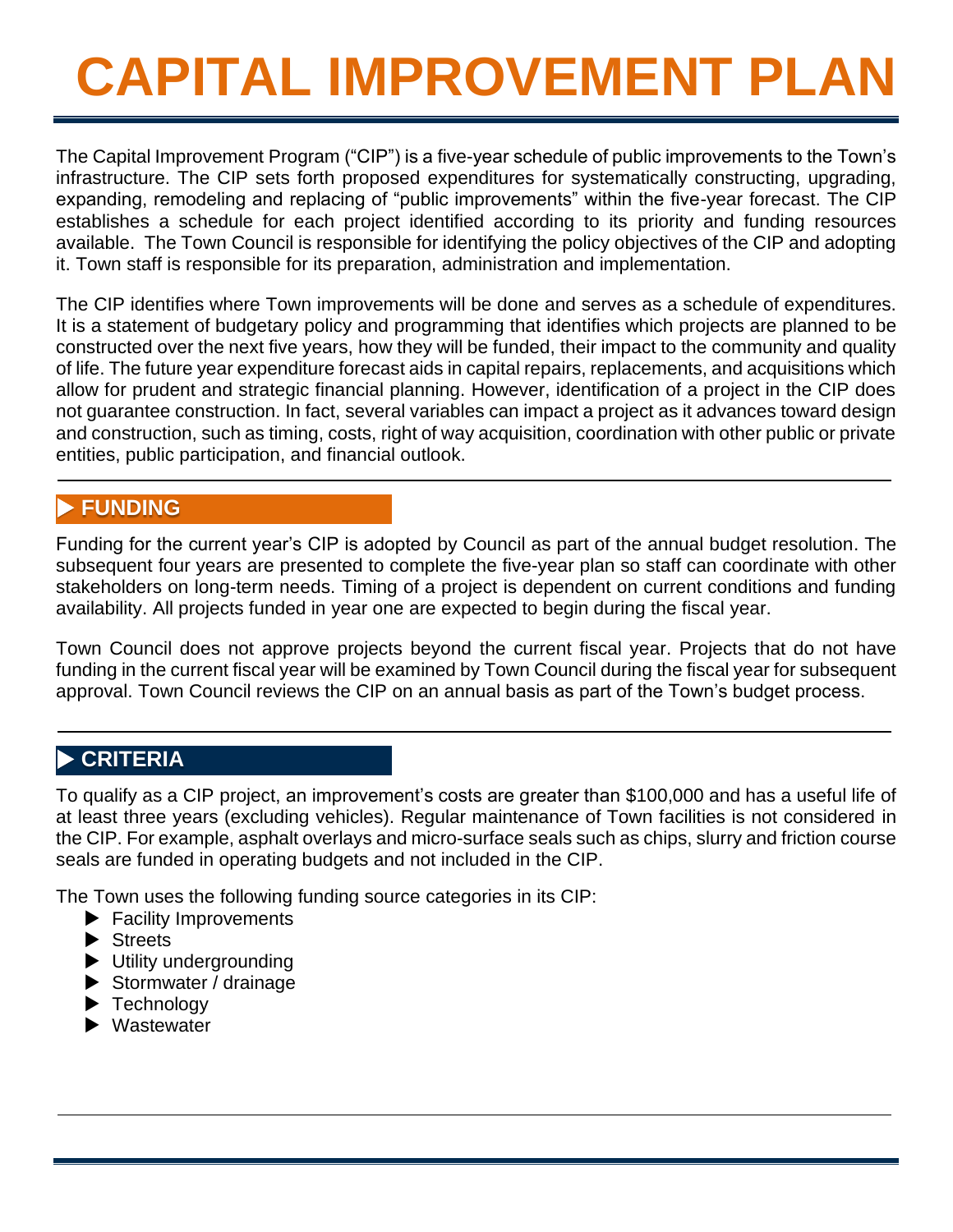### **COMPILATION**

Developing the CIP is a four (4) step process:

- $\blacktriangleright$  Identify needs / projects
- ▶ Determine costs and available resources
- $\blacktriangleright$  Prioritize projects
- Develop funding strategies

### **IDENTIFY NEEDS / PROJECTS**

The objective of this step is to compile a list of all possible projects that will later be prioritized. Department directors prepare and submit capital improvement requests along with detailed project descriptions for projects, asset inventory and replacement schedules, supporting studies or strategic planning documents. Projects come from many sources of information including, but not limited to:

- $\blacktriangleright$  Citizens
- ▶ Town Council or staff
- Adjacent cities (project coordination)
- Utilities (project coordination)
- Development Agreements (project coordination)
- General studies and/or master plans

### **DETERMINE COSTS / AVAILABLE RESOURCES**

For each project identified, detailed information about the project will be evaluated, including:

- Purpose / objective
- **Description of the project**
- ▶ Location of the project
- Relationship, if any, to other projects (public or private development)
- $\blacktriangleright$  Timeline / schedule
- ▶ Operating impacts (costs or savings)
- Costs broken down into land acquisition, design, construction and cost-sharing, if any

### **PRIORITIZE PROJECTS**

In 2018, Town Council requested staff to review the CIP process and to provide recommendations for improvement. On December 19, 2018, an initial meeting was held among all department directors and the interim Town Manager to review the current and future capital projects. From this meeting, actions were taken to re-evaluate the CIP process and to form an evaluation committee consisting of one member from each department, except Courts.

In early 2019, a series of meetings were held among the evaluation committee to develop scoring criteria that is more clearly defined than the former scoring process. The committee reviewed criteria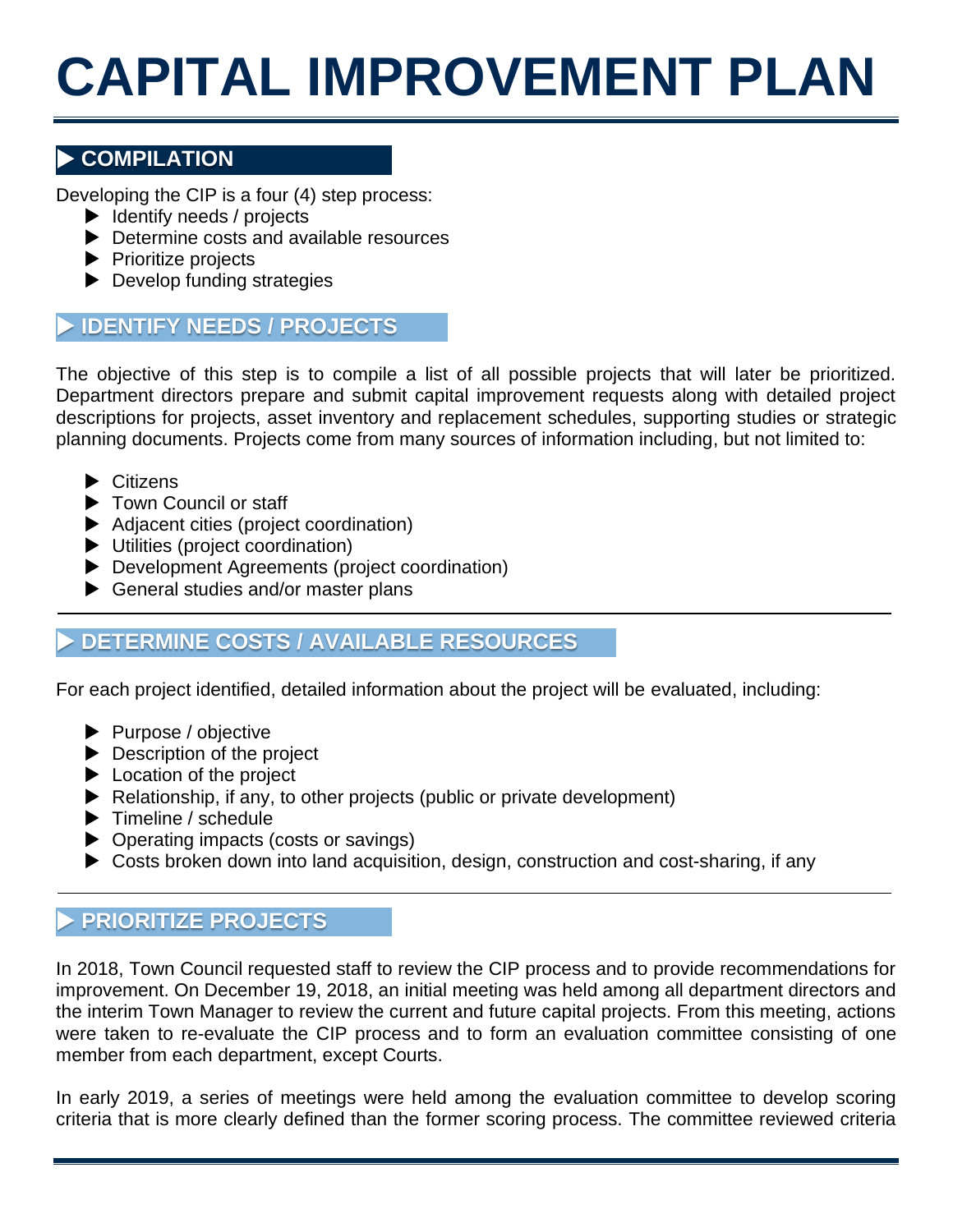used by other agencies and developed scoring criteria that would be most relevant to the Town. The new scoring criteria consists of three categories (High, Medium, Low) shown below. Staff presented their recommendation on the new CIP scoring criteria to Town Council on March 14, 2019.

Staff received favorable direction from Town Council in April 2019 to proceed with the new CIP process which became effective for the FY20-24 CIP and adopted in June 2019. Since then, staff continues to proceed with the annual evaluation of all projects being considered for the upcoming 5-Year CIP. The evaluation committee used the scoring method below to evaluate all projects. Of the projects contained in the 5-Year plan, only those projects in the current year schedule (year 1), upon budget adoption by Town Council, are incorporated into the annual operating budget, which permits staff to begin work.

### **Project Scoring Criteria (effective March 2019)**

### **High (Point Range: 7 to 10)**

- $\blacktriangleright$  Protects health & safety of the Town
- Federal, State, or contractual mandate
- ▶ Leverage Federal, State, or other funding sources
- Planned or ongoing project coordination of private or public improvements by others
- $\blacktriangleright$  Prevents irreparable damage to existing facilities

### **Medium (Point Range: 4 to 6)**

- $\blacktriangleright$  Results in increased efficiency
- **Maintains existing service levels**
- $\blacktriangleright$  Preserves or enhances existing facilities
- Reduces operational costs

### **Low (Point Range: 1 to 3)**

- $\blacktriangleright$  Provides an expanded level of service
- ▶ Deferrable (funding availability, non-urgent)

### **FUNDING STRATEGIES**

Under the presumption that annual project requests will exceed existing resources, funding strategies will aid Evaluation Committee with the final list of recommended projects.

Projects that leverage other funding resources are anticipated to score higher than projects that rely on 100% Town funding. Questions to address project funding include:

- Is project a potential candidate of receiving Federal or State grant funding?
- Are other projects planned or ongoing that can save the Town costs if project was awarded?
- $\blacktriangleright$  Is there an opportunity to partner with private development or utility for cost sharing of work?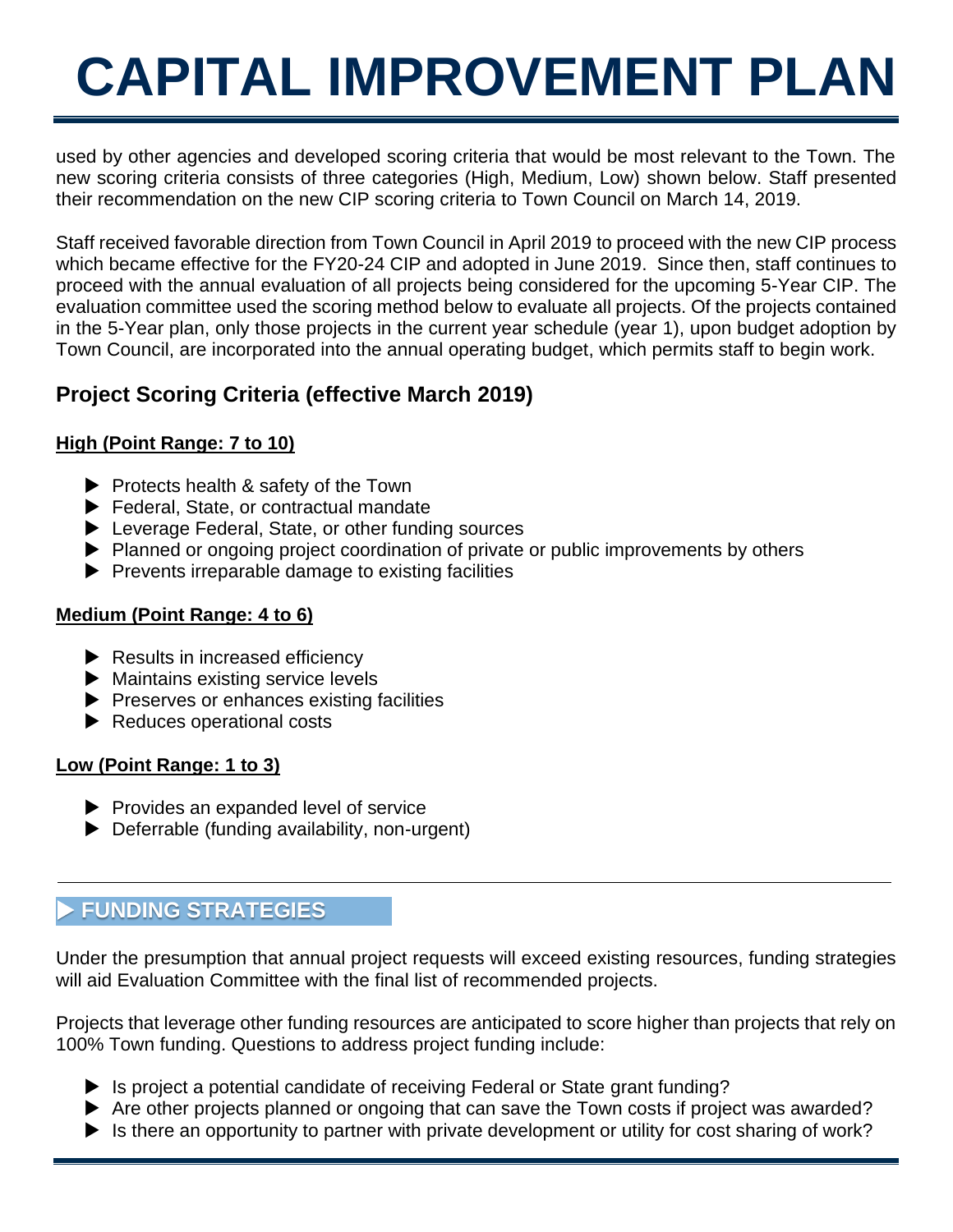### **OPERATIONS & MAINTENANCE**

Every capital project is assessed for its impact on ongoing operations and maintenance (O&M) costs. The Town currently has approximately 145 linear miles of paved asphalt streets, over 11 acres of landscaped right of way, 182 landscaped medians, and 10 bus shelters. The total costs to maintain these areas is then figured into incremental components, providing metrics that can be used to estimate impacts of additional lanes, rights of way, or medians. These costs are including in the five-year operating forecast located the beginning of the budget document. The Town does not have any parks or recreational facilities, nor water facilities. The CIP does account for wastewater facilities that are within the Town's responsibility to maintain.

### **CIP SUMMARY**

This section contains three summaries. The first is the current FY financial summary and its impact on the Town's operating budget. The next two summaries are the 5-year plan format summarized by funding source and by department. Authorization of projects beyond year one require Town Council approval.

### **CIP – THE PROJECTS**

This section of the report contains a detailed description of all projects planned in the adopted fiveyear CIP.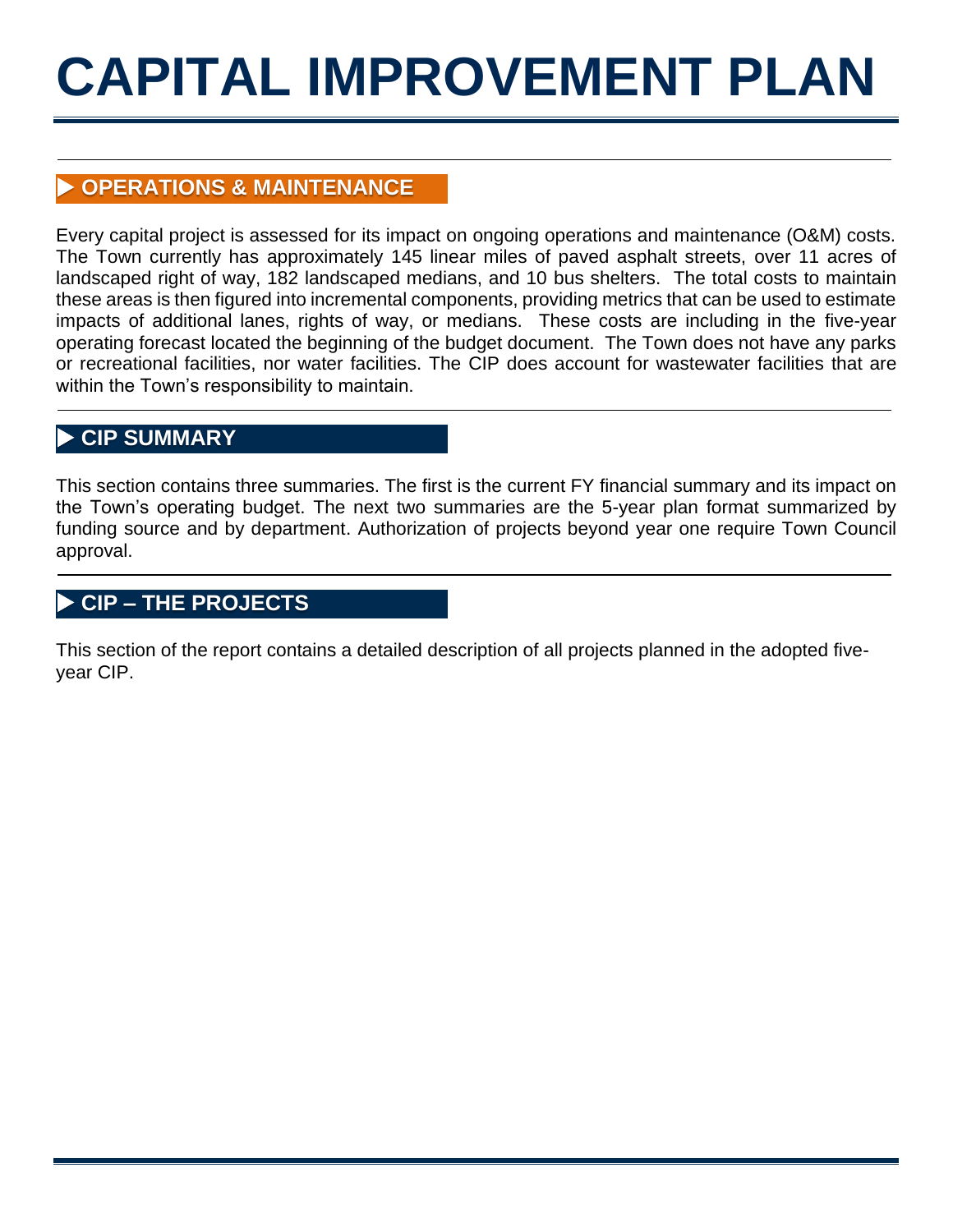| <b>Capital Improvement Program FY21 Summary</b>                                 |          |                   |            |                         |
|---------------------------------------------------------------------------------|----------|-------------------|------------|-------------------------|
| Town Funded Projects (General Fund & Wastewater)                                | Proj No. | <b>FY21 Total</b> | <b>New</b> | Carry<br><b>Forward</b> |
| Lincoln, Mockingbird, Indian Bend Roadway & Utility Improvements                | 2016-14  | 2,225,000         | 1,005,000  | 1,220,000               |
| Lincoln Dr Median Improvements: 32nd St to Tatum Blvd                           | 2020-13  | 695,000           | 145,000    | 550,000                 |
| Lincoln Dr Median Improvements: Tatum Blvd to Mockingbird Ln                    | 2020-14  | 1,420,000         | 870,000    | 550,000                 |
| Lincoln Dr & Invergordon Rd Intersection Realignment                            | 2019-01  | 100,000           |            | 100,000                 |
| SRP Denton Ln Underground Conversion                                            | 2020-02  | 170,000           |            | 170,000                 |
| Miscellaneous Drainage Improvements (various locations)                         | 2020-10  | 50,000            |            | 50,000                  |
| License Plate Readers Update                                                    | 2020-12  | 350,000           |            | 350,000                 |
| Mockingbird Ln: 56th St to Invergordon Dr                                       | 2021-03  | 400,000           | 355,000    | 45,000                  |
| CIP Scope & Cost Estimating (various projects) 2098-98                          | 2098-98  | 50,000            | 15,000     | 35,000                  |
| CIP Contingency 2099-99                                                         | 2099-99  | 590,000           | 590,000    |                         |
| <b>Town Operating Funds</b>                                                     |          | 6,050,000         | 2,980,000  | 3,070,000               |
| Sewer System Assessment                                                         | 2017-06  | 605,000           | 605,000    |                         |
| Sewer Improvements                                                              | 2019-05  | 400,000           | 400,000    |                         |
| <b>Total Wastewater Enterprise Funds</b>                                        |          | 1,005,000         | 1,005,000  |                         |
| <b>Total Town Funded Projects</b>                                               |          | 7,055,000         | 3,985,000  | 3,070,000               |
| <b>Other Fund Sources</b>                                                       |          |                   |            |                         |
| Lincoln Dr, Mockingbird Ln, Indian Bend Rd Improvements - Five Star Development |          | 8,035,000         |            | 8,035,000               |
| SRP Denton Ln Underground Conversion - SRP Aesthetics                           |          | 200,000           |            | 200,000                 |
| SRP Denton Ln Underground Conversion - SRP Residents                            |          | 70,000            |            | 70,000                  |
| Lincoln Dr Median Improvements: Tatum Blvd to Mockingbird Ln - Mtn Shadows      |          | 75,000            | 75,000     |                         |
|                                                                                 |          |                   |            |                         |
| <b>Total Other Fund Sources</b>                                                 |          | 8,380,000         | 75,000     | 8,305,000               |
| <b>TOTAL CAPITAL PROJECTS</b>                                                   |          | 15,435,000        | 4,060,000  | 11,375,000              |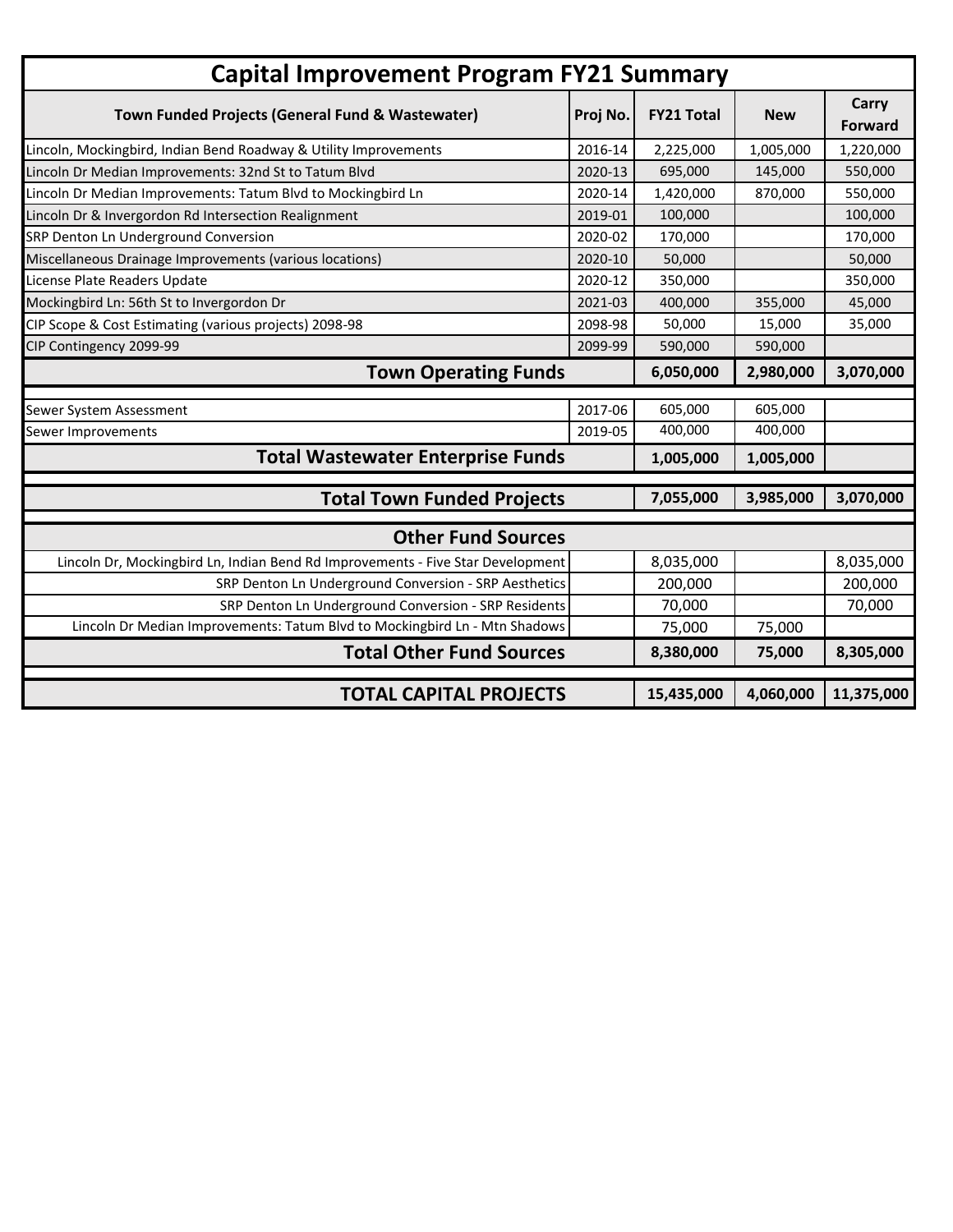| <b>Capital Improvement Program Summary FY21-25</b>               |             |                                                    |             |             |             |                     |                                                    |
|------------------------------------------------------------------|-------------|----------------------------------------------------|-------------|-------------|-------------|---------------------|----------------------------------------------------|
| Project                                                          | Proj<br>No. | <b>FY21</b>                                        | <b>FY22</b> | <b>FY23</b> | <b>FY24</b> | <b>FY25</b>         | <b>Total</b>                                       |
| Lincoln, Mockingbird, Indian Bend Roadway & Utility Improvements | 2016-14     | 2,225,000                                          | 262,000     |             |             |                     | 2,487,000                                          |
| Lincoln Dr Median Improvements: 32nd St to Tatum Blvd            | 2020-13     | 695,000                                            |             |             |             |                     | 695,000                                            |
| Lincoln Dr Median Improvements: Tatum Blvd to Mockingbird Ln     | 2020-14     | 1,420,000                                          |             |             |             |                     | 1,420,000                                          |
| Lincoln Dr & Invergordon Rd Intersection Realignment             | 2019-01     | 100,000                                            |             |             |             |                     | 100,000                                            |
| FCD LIBW Invergordon Improv. Alt. 1                              | 2021-01     |                                                    |             | 701,000     | 2,593,000   |                     | 3,294,000                                          |
| SRP Denton Ln Underground Conversion                             | 2020-02     | 170,000                                            |             |             |             |                     | 170,000                                            |
| Town Hall Chiller Replacement                                    | 2020-01     |                                                    |             | 150,000     |             |                     | 150,000                                            |
| Miscellaneous Drainage Improvements (various locations)          | 2020-10     | 50,000                                             | 200,000     | 200,000     | 200,000     | 200,000             | 850,000                                            |
| Highlands Dr Cul De Sac                                          | 2019-03     |                                                    | 140,000     | 240,000     |             |                     | 380,000                                            |
| Mockingbird Ln Improvements: Lincoln Dr to McDonald Dr           | 2018-03     |                                                    | 200,000     | 500,000     | 73,000      |                     | 773,000                                            |
| License Plate Readers Update                                     | 2020-12     | 350,000                                            |             |             |             |                     | 350,000                                            |
| 56th St & Doubletree Ranch Rd Intersection Improvement           | 2020-11     |                                                    | 125,000     |             |             |                     | 125,000                                            |
| Mockingbird Ln: 56th St to Invergordon Dr                        | 2021-03     | 400,000                                            | 3,000,000   |             |             |                     | 3,400,000                                          |
| <b>Watershed Studies</b>                                         | 2016-06     |                                                    |             |             |             | 450,000             | 450,000                                            |
| Public Works / Engineering Remodel                               | 2018-01     |                                                    | 1,500,000   |             |             |                     | 1,500,000                                          |
| <b>Police Department Remodel</b>                                 | 2018-02     |                                                    | 125,000     | 1,300,000   |             |                     | 1,425,000                                          |
| 56th St Sidewalks: Mockingbird Ln to Doubletree Ranch Rd         | 2018-06     |                                                    |             |             | 90,000      | 590,000             | 680,000                                            |
| Denton Ln Cul De Sac                                             | 2020-05     |                                                    |             |             | 70,000      | 217,000             | 287,000                                            |
| Tatum Blvd Sidewalks: Double Tree Ranch Rd to Mountain View      | 2020-06     |                                                    |             |             | 30,000      | 300,000             | 330,000                                            |
| 45th St Curbs: McDonald Dr to Valley Vista                       | 2020-07     |                                                    |             | 125,000     |             |                     | 125,000                                            |
| McDonald Dr Curb Replacement: 40th St to 44th St                 | TBA2        |                                                    |             | 150,000     |             |                     | 150,000                                            |
| Lincoln Dr & Tatum Blvd Improvement - VSC                        | 2020-15     |                                                    |             | 230,000     |             |                     | 230,000                                            |
| Town Hall Remodel (Ultimate Buildout)                            | TBA         |                                                    |             |             | 150,000     | 1,500,000           | 1,650,000                                          |
| 32nd St Sidewalks: Stanford Dr to Lincoln Dr                     | 2021-02     |                                                    |             |             | 300,000     | 2,650,000           | 2,950,000                                          |
| RWC Fiber Connection - PH I                                      | 2021-10     |                                                    |             |             |             | 200,000             | 200,000                                            |
| <b>RWC Fiber Connection - PH II</b>                              | 2021-11     |                                                    |             |             |             | 400,000             | 400,000                                            |
| White Wing Half Street Improvements                              | 2021-05     |                                                    |             |             | 30,000      | 300,000             | 330,000                                            |
| <b>Tatum Blvd Retaining Walls</b>                                | 2020-03     |                                                    |             |             |             | 400,000             | 400,000                                            |
| Town Gateway Entry Features                                      | TBA3        |                                                    |             |             |             | 150,000             | 150,000                                            |
|                                                                  |             |                                                    |             |             |             |                     |                                                    |
| CIP Scope & Cost Estimating (various projects) 2098-98           | 2098-98     | 50,000                                             | 50,000      | 50,000      | 50,000      | 50,000              | 250,000                                            |
| CIP Contingency 2099-99                                          | 2099-99     | 590,000                                            | 315,000     | 200,000     | 150,000     | 310,000             | 1,565,000                                          |
| <b>Town Operating Funds</b>                                      |             | 6,050,000                                          |             |             |             |                     | 5,917,000 3,846,000 3,736,000 7,717,000 27,266,000 |
| Sewer System Assessment                                          | 2017-06     | 605,000                                            |             |             |             |                     | 839,200                                            |
| Sewer Improvements                                               | 2019-05     | 400,000                                            | 300,000     | 200,000     | 100,000     | 100,000             | 1,600,000                                          |
| <b>Total Wastewater Enterprise Funds</b>                         |             | 1,005,000                                          | 300,000     | 200,000     | 100,000     | 100,000             | 2,439,200                                          |
|                                                                  |             |                                                    |             |             |             |                     |                                                    |
| <b>Total Town Funded Projects</b>                                |             | 7,055,000                                          | 6,217,000   | 4,046,000   |             | 3,836,000 7,817,000 | 29,705,200                                         |
| <b>Other Fund Sources</b>                                        |             |                                                    |             |             |             |                     |                                                    |
| Lincoln Dr, Mockingbird Ln, Indian Bend - Five Star Development  |             | 8,035,000                                          | 505,000     |             |             |                     | 8,540,000                                          |
| FCD LIBW Invergordon Improv. Alt. 1 - Flood Control District     |             |                                                    | 1,000,000   | 671,000     | 2,593,000   |                     | 4,264,000                                          |
| SRP Denton Ln Underground Conversion - SRP Aesthetics            |             | 200,000                                            |             |             |             |                     | 200,000                                            |
| SRP Denton Ln Underground Conversion - SRP Residents             |             | 70,000                                             |             |             |             |                     | 70,000                                             |
| Mockingbird Ln Improvements: Lincoln Dr to McDonald - CMAQ       |             |                                                    |             |             | 1,266,000   |                     | 1,266,000                                          |
| Lincoln Medians: Tatum to Mockingbird - Mtn Shadows              |             | 75,000                                             |             |             |             |                     | 75,000                                             |
| <b>Total Other Fund Sources</b>                                  |             | 8,380,000                                          | 1,505,000   | 671,000     | 3,859,000   |                     | 14,415,000                                         |
| <b>TOTAL CAPITAL PROJECTS</b>                                    |             | 15,435,000 7,722,000 4,717,000 7,695,000 7,817,000 |             |             |             |                     | 44,120,200                                         |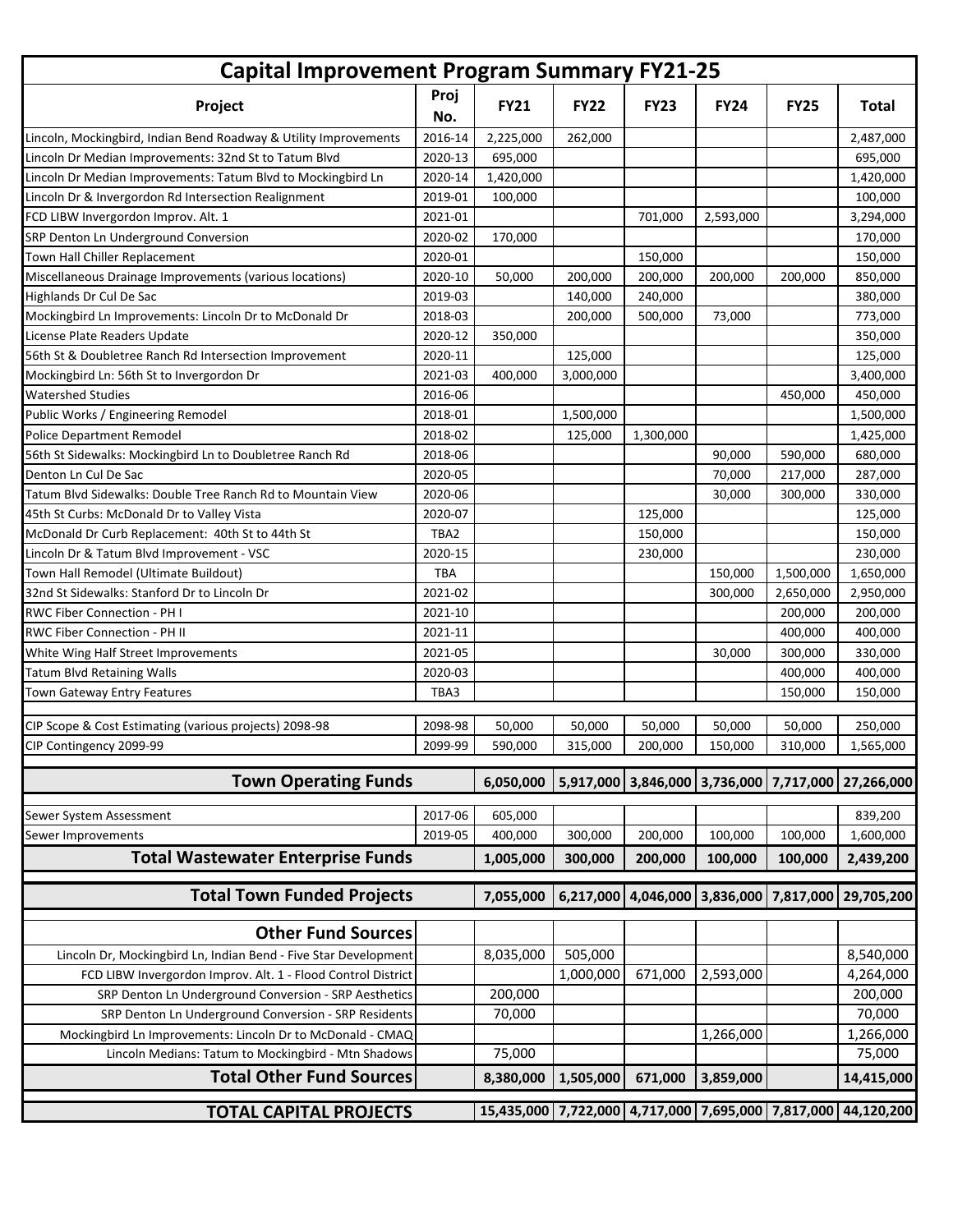|                            | <b>Capital Improvement Plan</b>                                                                                                                                                                                                                                                                  |              |                                                |         | 2021 thru 2025 |      |                                         | Department Streets 30-40-968 |  |
|----------------------------|--------------------------------------------------------------------------------------------------------------------------------------------------------------------------------------------------------------------------------------------------------------------------------------------------|--------------|------------------------------------------------|---------|----------------|------|-----------------------------------------|------------------------------|--|
|                            | Town of Paradise Valley, Arizona                                                                                                                                                                                                                                                                 |              |                                                |         |                |      |                                         | <b>Contact</b> Jason Harris  |  |
| Project#                   | 2016-14                                                                                                                                                                                                                                                                                          |              |                                                |         |                |      | Type                                    | Improvement                  |  |
| <b>Project Name</b>        |                                                                                                                                                                                                                                                                                                  |              | Lincoln, Mockingbird, Indian Bend Improvements |         |                |      | <b>Useful Life</b><br><b>Category</b>   | <b>Streets</b>               |  |
|                            |                                                                                                                                                                                                                                                                                                  |              |                                                |         |                |      | <b>Total Project Cost: \$13,427,000</b> |                              |  |
| Description<br>Locations:  |                                                                                                                                                                                                                                                                                                  |              |                                                |         |                |      |                                         |                              |  |
|                            | Lincoln Dr: Town Limits to Mockingbird Ln<br>Mockingbird Ln: Lincoln Dr to Indian Bend Rd<br>Indian Bend Rd: Town Limits to Mockingbird Ln                                                                                                                                                       |              |                                                |         |                |      |                                         |                              |  |
|                            | Scope of work includes, but not limited to, new roads, bike lanes, meandering sidewalks, traffic signal at Lincoln Dr/Quail Run Rd, roundabout on<br>Mockingbird Ln/Indian Bend Rd, sewer and storm drain (10-yr storm event), utility relocations, landscaping within right of way and medians. |              |                                                |         |                |      |                                         |                              |  |
| Project Milestones:        | 3/16/2020 Start Construction<br>4/01/2020 Final Sealed Plans Issued<br>June 2021 Substantially Complete<br>Aug 2021 End Construction                                                                                                                                                             |              |                                                |         |                |      |                                         |                              |  |
| <b>Justification</b>       |                                                                                                                                                                                                                                                                                                  |              |                                                |         |                |      |                                         |                              |  |
|                            | Reconstruct above roads to match the General Plan, and in accordance with the 2015 Special Use Permit (SUP) and Development Agreement (DA)                                                                                                                                                       |              |                                                |         |                |      |                                         |                              |  |
|                            | Exhibit E with Five Star Development.<br>The Town hired Wood Patel & Associates for construction management to supplement Town staff during construction.                                                                                                                                        |              |                                                |         |                |      |                                         |                              |  |
| <b>Prior</b>               | <b>Expenditures</b>                                                                                                                                                                                                                                                                              |              | 2021                                           | 2022    | 2023           | 2024 | 2025                                    | <b>Total</b>                 |  |
| 2,400,000                  | <b>Professional Services</b>                                                                                                                                                                                                                                                                     |              | 150,000                                        | 7,000   |                |      |                                         | 157,000                      |  |
| <b>Total</b>               | Land/ROW                                                                                                                                                                                                                                                                                         |              | 350,000                                        |         |                |      |                                         | 350,000                      |  |
|                            | Construction                                                                                                                                                                                                                                                                                     |              | 9,400,000                                      | 700,000 |                |      |                                         | 10,100,000                   |  |
|                            | <b>Construction Admin</b>                                                                                                                                                                                                                                                                        |              | 360,000                                        | 60,000  |                |      |                                         | 420,000                      |  |
|                            |                                                                                                                                                                                                                                                                                                  | <b>Total</b> | 10,260,000                                     | 767,000 |                |      |                                         | 11,027,000                   |  |
| <b>Prior</b>               | <b>Funding Sources</b>                                                                                                                                                                                                                                                                           |              | 2021                                           | 2022    | 2023           | 2024 | 2025                                    | <b>Total</b>                 |  |
| 2,400,000                  | Five Star Development                                                                                                                                                                                                                                                                            |              | 8,035,000                                      | 505,000 |                |      |                                         | 8,540,000                    |  |
| <b>Total</b>               | Town of Paradise Valley                                                                                                                                                                                                                                                                          |              | 2,225,000                                      | 262,000 |                |      |                                         | 2,487,000                    |  |
|                            |                                                                                                                                                                                                                                                                                                  | <b>Total</b> | 10,260,000                                     | 767,000 |                |      |                                         | 11,027,000                   |  |
| <b>Budget Impact/Other</b> |                                                                                                                                                                                                                                                                                                  |              |                                                |         |                |      |                                         |                              |  |
|                            | Public Works maintenance costs will increase due to additional medians, landscaping, irrigation, and asphalt.                                                                                                                                                                                    |              |                                                |         |                |      |                                         |                              |  |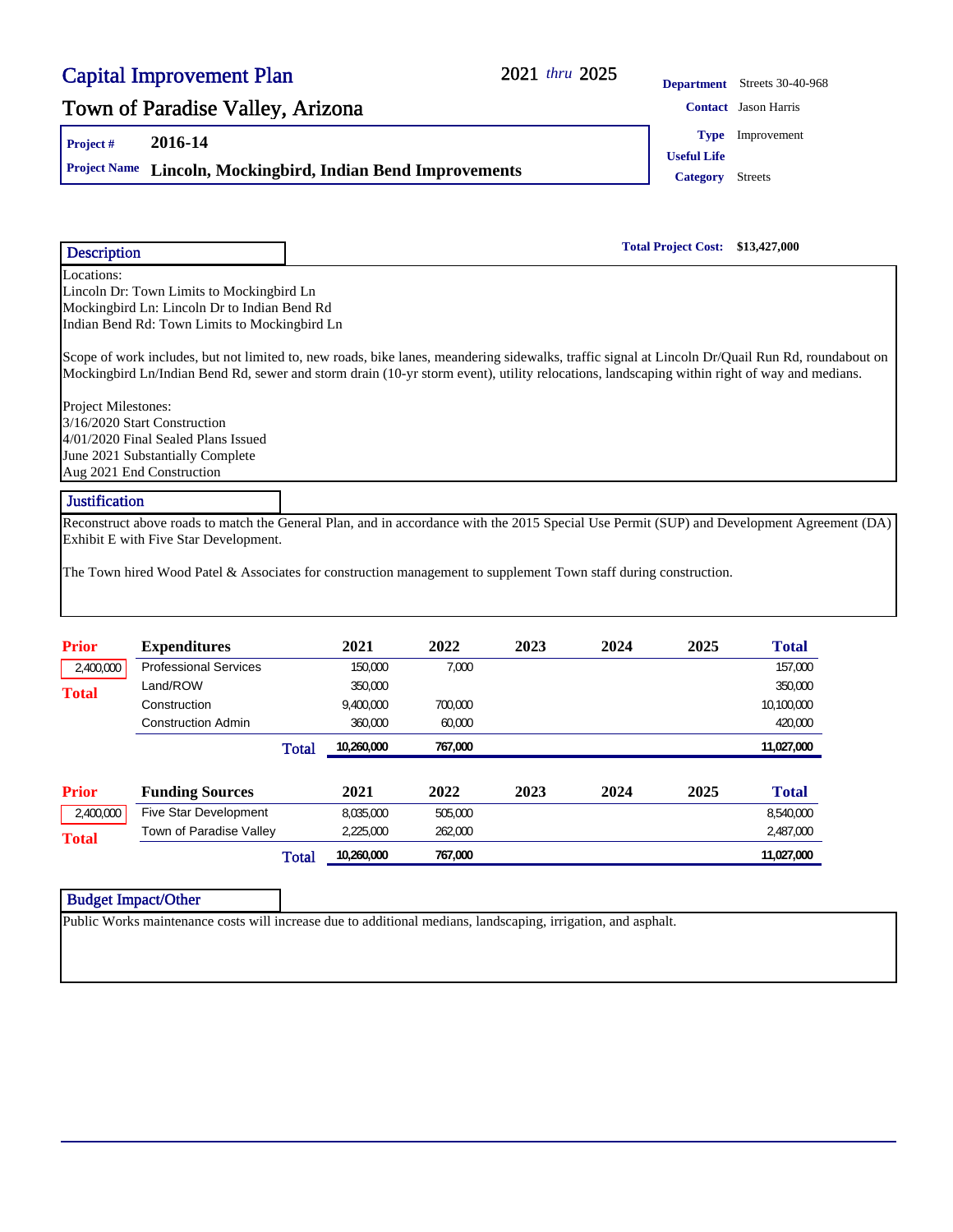### 2021 thru 2025

### Town of Paradise Valley, Arizona **Contact Jason Harris** Contact Jason Harris

**Project # 2017-06**

**Project Name** Sewer System Assessment 55-40-943 **Category** Sewer System Assessment 55-

**Department** Wastewater

**Type** Maintenance

**Useful Life**

| <b>Description</b>      |                                                                                                                                                                                                                                                                                                                                                                                                          |              |                 |      |      |      |      |                         |  |
|-------------------------|----------------------------------------------------------------------------------------------------------------------------------------------------------------------------------------------------------------------------------------------------------------------------------------------------------------------------------------------------------------------------------------------------------|--------------|-----------------|------|------|------|------|-------------------------|--|
| Location: Town-wide     |                                                                                                                                                                                                                                                                                                                                                                                                          |              |                 |      |      |      |      |                         |  |
|                         | This project involves the annual on-going assessment of the Town owned sewer system and required flow monitoring.                                                                                                                                                                                                                                                                                        |              |                 |      |      |      |      |                         |  |
| <b>Justification</b>    |                                                                                                                                                                                                                                                                                                                                                                                                          |              |                 |      |      |      |      |                         |  |
|                         | General Plan Implementation Measures: 6.3-1.15                                                                                                                                                                                                                                                                                                                                                           |              |                 |      |      |      |      |                         |  |
|                         | The Town entered into an Intergovernmental Agreement (IGA) with the City of Scottsdale to maintain and treat the Town's sewer system. The IGA<br>required the Town's sewer system to be assessed within the first five years. The assessment will identify issues such as structural defects, offset<br>joints, manhole corrosion, etc. Flow monitoring is also required to be completed in Spring 2021. |              |                 |      |      |      |      |                         |  |
| <b>Prior</b><br>936,800 | <b>Expenditures</b><br><b>Professional Services</b>                                                                                                                                                                                                                                                                                                                                                      |              | 2021<br>605,000 | 2022 | 2023 | 2024 | 2025 | <b>Total</b><br>605,000 |  |
| <b>Total</b>            |                                                                                                                                                                                                                                                                                                                                                                                                          | <b>Total</b> | 605,000         |      |      |      |      | 605,000                 |  |
| <b>Prior</b>            | <b>Funding Sources</b>                                                                                                                                                                                                                                                                                                                                                                                   |              | 2021            | 2022 | 2023 | 2024 | 2025 | <b>Total</b>            |  |
| 936,800                 | Wastewater                                                                                                                                                                                                                                                                                                                                                                                               |              | 605,000         |      |      |      |      | 605,000                 |  |
| <b>Total</b>            |                                                                                                                                                                                                                                                                                                                                                                                                          | <b>Total</b> | 605,000         |      |      |      |      | 605,000                 |  |
|                         |                                                                                                                                                                                                                                                                                                                                                                                                          |              |                 |      |      |      |      |                         |  |
|                         | <b>Budget Impact/Other</b>                                                                                                                                                                                                                                                                                                                                                                               |              |                 |      |      |      |      |                         |  |
|                         |                                                                                                                                                                                                                                                                                                                                                                                                          |              |                 |      |      |      |      |                         |  |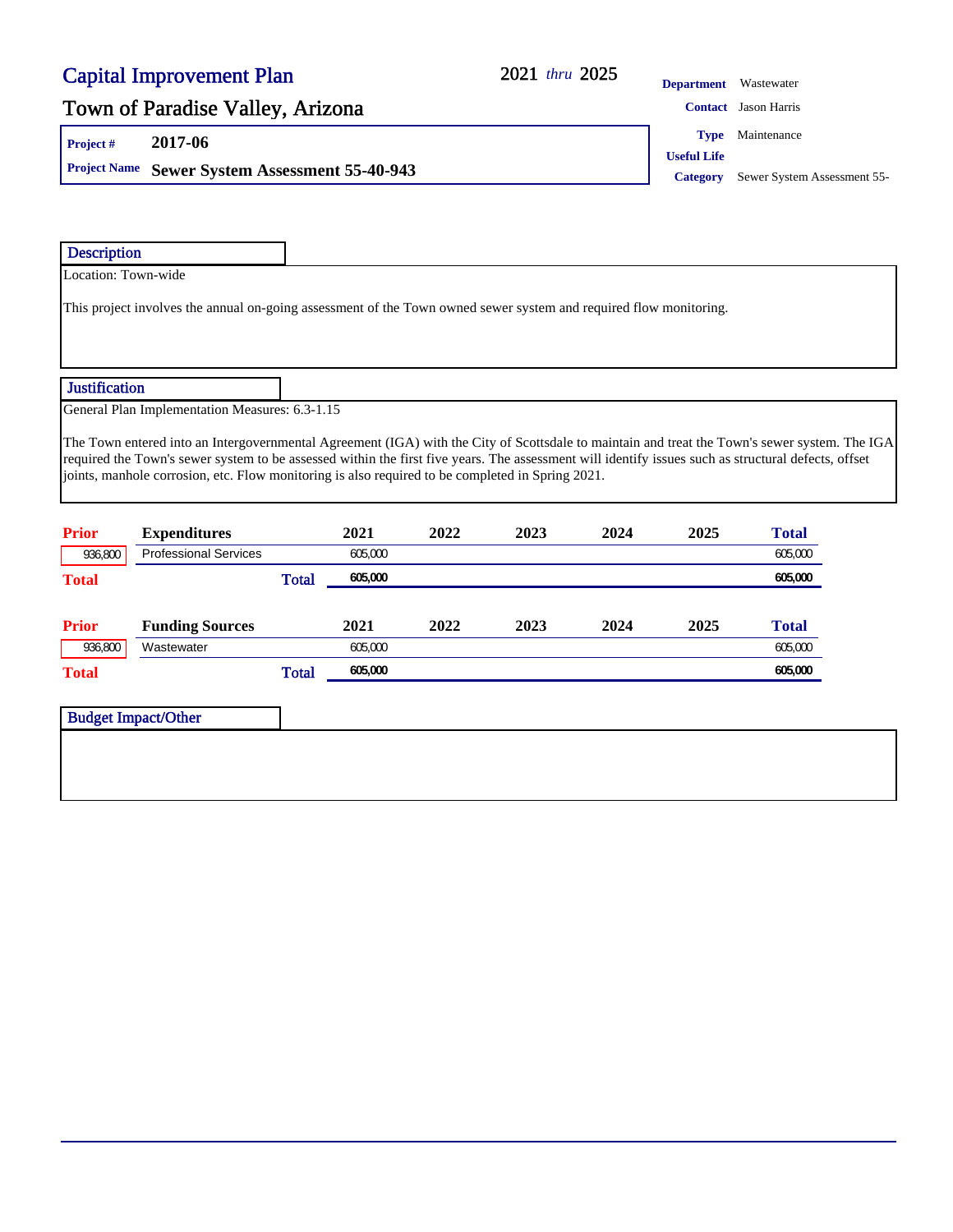#### 2021 thru 2025

**Department** Wastewater

### Town of Paradise Valley, Arizona **Contact** Paul Mood Contact Paul Mood

**Project # 2019-05**

**Project Name** Sewer System Improvements 55-40-990 **Category** Sewer System Improvements 5

**Type** Maintenance

**Useful Life**

**Description** 

Sewer system improvements based on the sewer assessment program.

#### **Justification**

Initiate repairs as identified by the sewer system assessment program and other repairs as required.

| <b>Prior</b> | <b>Expenditures</b>    |       | 2021    | 2022    | 2023    | 2024    | 2025    | <b>Total</b> |
|--------------|------------------------|-------|---------|---------|---------|---------|---------|--------------|
| 700,000      | Construction           |       | 400.000 | 300,000 | 200.000 | 100.000 | 100,000 | 1,100,000    |
| <b>Total</b> |                        | Total | 400.000 | 300,000 | 200.000 | 100.000 | 100,000 | 1,100,000    |
|              |                        |       |         |         |         |         |         |              |
| <b>Prior</b> | <b>Funding Sources</b> |       | 2021    | 2022    | 2023    | 2024    | 2025    | <b>Total</b> |
| 700,000      | Wastewater             |       | 400,000 | 300,000 | 200.000 | 100.000 | 100,000 | 1,100,000    |
| <b>Total</b> |                        | Total | 400,000 | 300,000 | 200.000 | 100.000 | 100,000 | 1,100,000    |

| <b>Budget Impact/Other</b> |
|----------------------------|
|                            |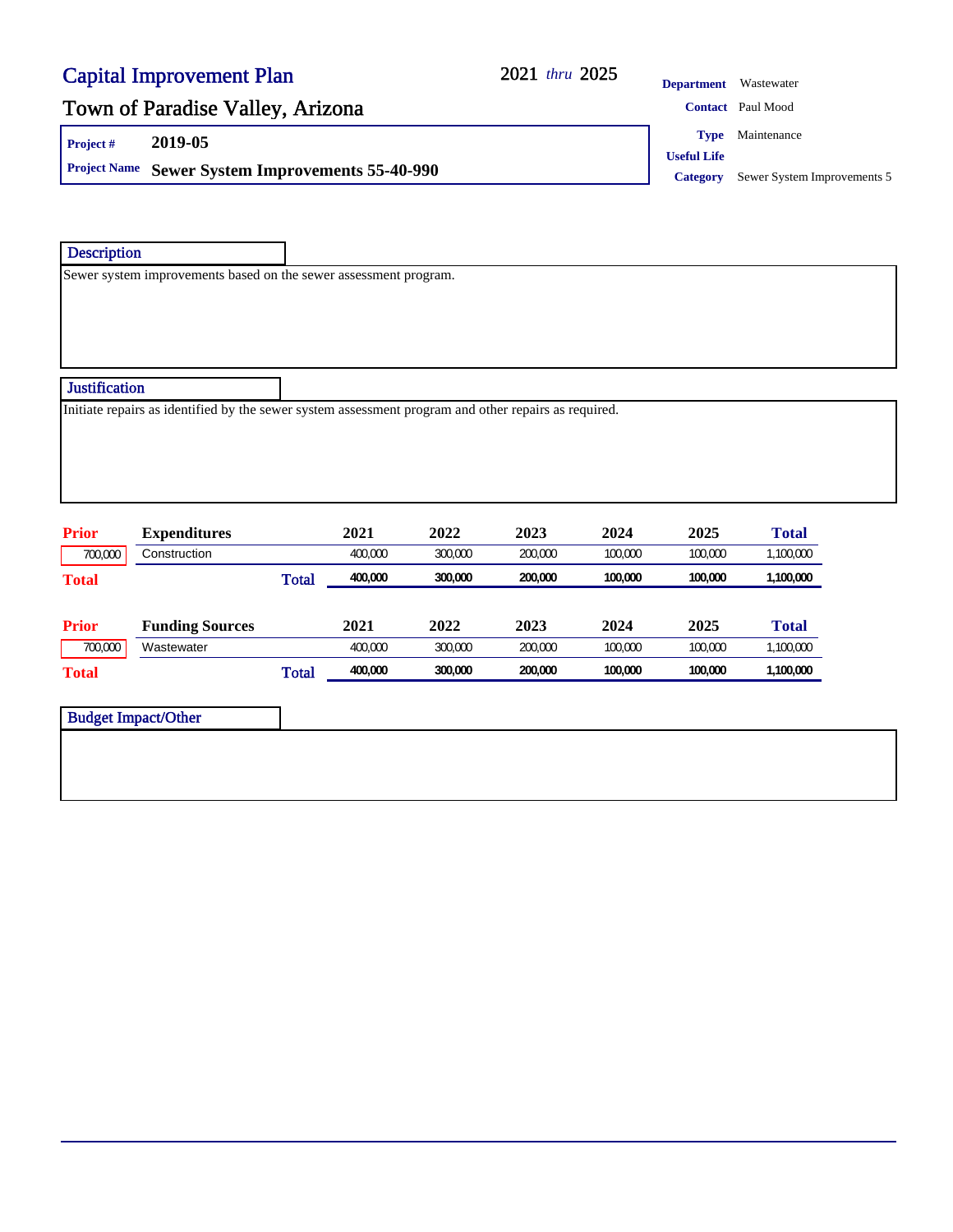#### 2021 thru 2025

### Town of Paradise Valley, Arizona **Contact** Paul Mood

**Project # 2020-13**

**Project Name Lincoln Dr Median Improvements: 32nd St to Tatum Category** Streets

**Department** Streets 30-40-968 **Useful Life Type** Improvement

#### Description

Reconstruct medians along Lincoln Dr from 32nd St to Tatum Blvd to provide improved median access control, vehicle storage; install landscaping per the Visually Significant Corridors Master Plan, and make Intelligent Transportation System (ITS) improvements.

#### **Justification**

Project will replace aging infrastructure and provide for improved median access control.

Work to be completed prior to Lincoln Dr mill & overlay project scheduled for Summer 2021.

Coordinate with other projects (EPCOR, City of Phoenix, Public Works)

Visually Significant Corridors Master Plan standards

Pavement Condition Index (PCI) is as follows: Lincoln Dr: 32nd St to Tatum Blvd, PCI= 64.2 (Feb 2019)

| <b>Prior</b> | <b>Expenditures</b>          | 2021    | 2022 | 2023 | 2024 | 2025 | <b>Total</b> |
|--------------|------------------------------|---------|------|------|------|------|--------------|
| 100,000      | <b>Professional Services</b> | 20,000  |      |      |      |      | 20,000       |
| <b>Total</b> | Construction                 | 675,000 |      |      |      |      | 675,000      |
|              | <b>Total</b>                 | 695,000 |      |      |      |      | 695,000      |
| <b>Prior</b> | <b>Funding Sources</b>       | 2021    | 2022 | 2023 | 2024 | 2025 | <b>Total</b> |
| 100,000      | Town of Paradise Valley      | 695,000 |      |      |      |      | 695,000      |
| <b>Total</b> | <b>Total</b>                 | 695,000 |      |      |      |      | 695,000      |

| <b>Budget Impact/Other</b> |  |
|----------------------------|--|

Public Works maintenance costs will increase with additional landscaping and irrigation.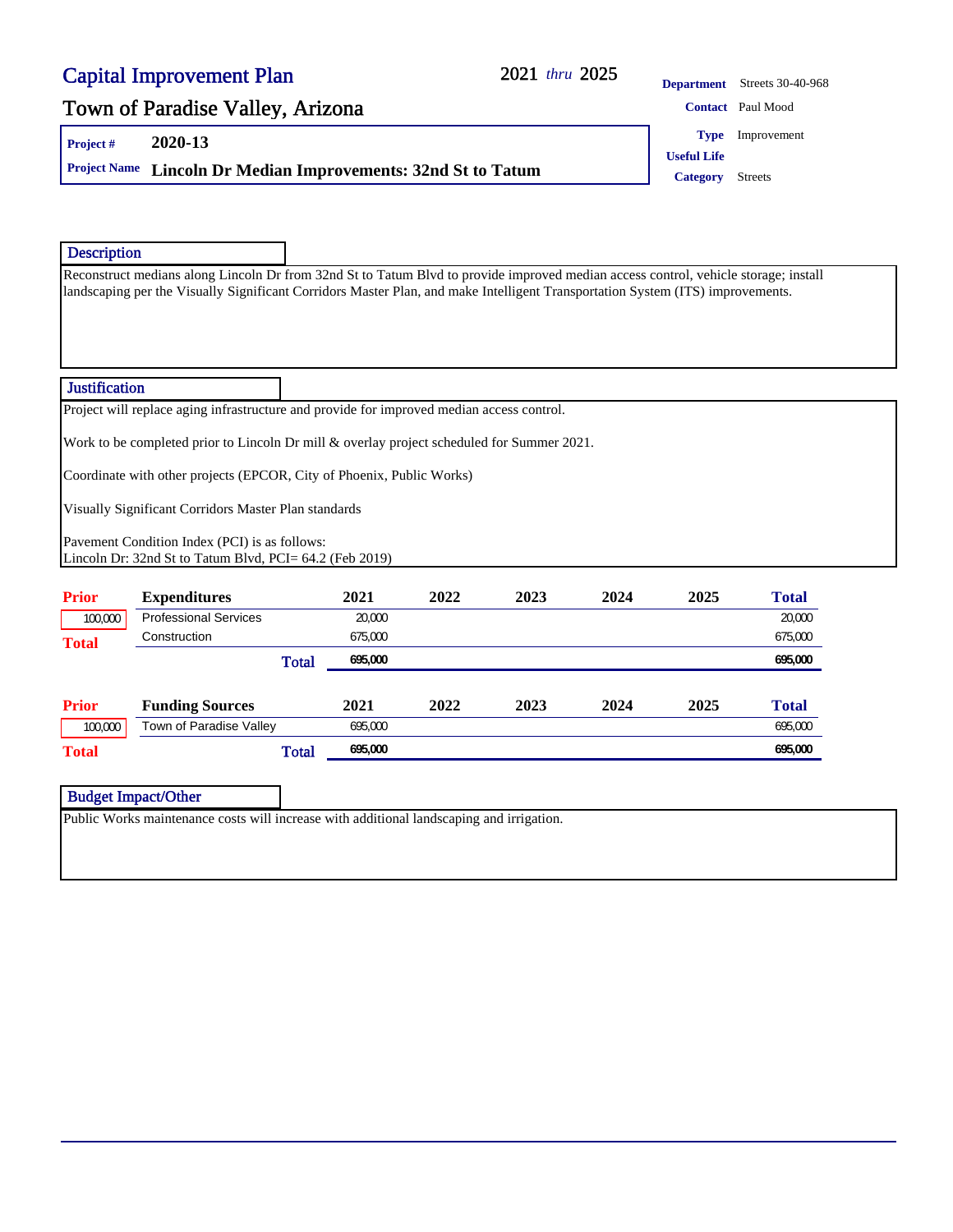#### 2021 thru 2025

### Town of Paradise Valley, Arizona **Contact Paul Mood** Contact Paul Mood

**Project # 2020-14**

**Project Name Lincoln Median Improvements: Tatum to Mockingbird Category** Streets

**Total Project Cost: \$1,595,000**

Reconstruct medians along Lincoln Dr from Tatum Blvd to Mockingbird Ln to provide improved median access control, vehicle storage; install landscaping per the Visually Significant Corridors Master Plan, and make Intelligent Transportation System (ITS) improvements.

#### **Justification**

**Description** 

Project will replace aging infrastructure and provide for improved median access control.

Work to be completed prior to Lincoln Dr mill & overlay project scheduled for Summer 2021.

Coordinate with other projects (EPCOR, APS, Public Works)

Visually Significant Corridors Master Plan standards

Add new irrigation lines to avoid manually watering.

Pavement Condition Index (PCI) is as follows: Lincoln Dr: Tatum Blvd to Mockingbird Ln, PCI= 63.0 (Feb 2019)

| <b>Prior</b> | <b>Expenditures</b>          | 2021                      | 2022 | 2023 | 2024 | 2025 | <b>Total</b> |
|--------------|------------------------------|---------------------------|------|------|------|------|--------------|
| 100,000      | <b>Professional Services</b> | 20,000                    |      |      |      |      | 20,000       |
| <b>Total</b> | Construction                 | 1,475,000                 |      |      |      |      | 1,475,000    |
|              |                              | 1,495,000<br><b>Total</b> |      |      |      |      | 1,495,000    |
| <b>Prior</b> | <b>Funding Sources</b>       | 2021                      | 2022 | 2023 | 2024 | 2025 | <b>Total</b> |
| 100,000      | <b>Mountain Shadows</b>      | 75,000                    |      |      |      |      | 75,000       |
| <b>Total</b> | Town of Paradise Valley      | 1,420,000                 |      |      |      |      | 1,420,000    |
|              |                              | 1,495,000<br><b>Total</b> |      |      |      |      | 1,495,000    |

#### Budget Impact/Other

Public Works maintenance costs will increase with additional landscaping and irrigation.

**Department** Streets 30-40-968

**Type** Improvement

**Useful Life**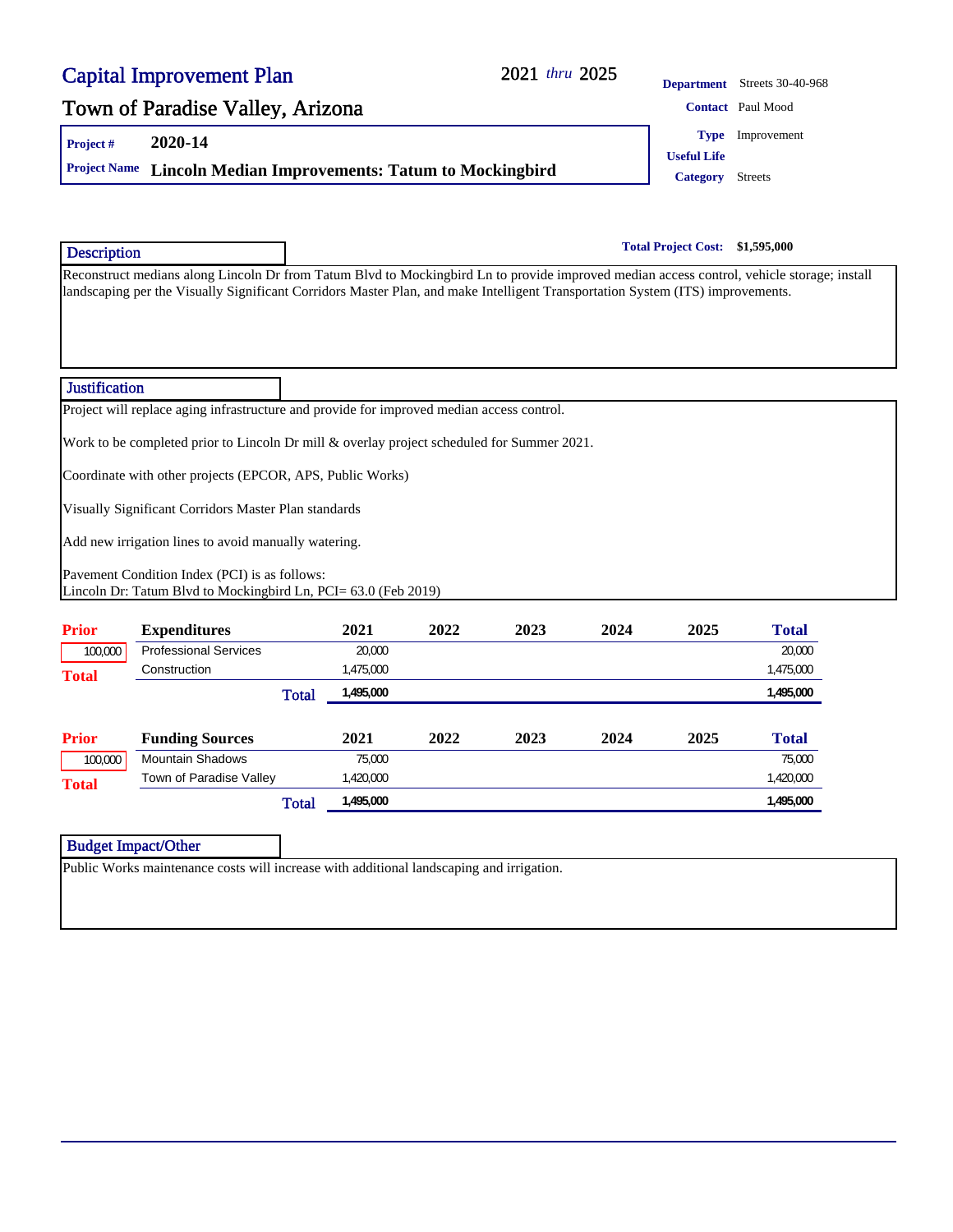### 2021 2025 *thru*

**Department** Streets 30-40-968

## Town of Paradise Valley, Arizona **Contact Jason Harris** Contact Jason Harris

**Project # 2019-01**

**Project Name Lincoln Dr & Invergordon Intersection Realignment Category** Streets

| ontact Jason Haitis     |
|-------------------------|
| <b>Type</b> Improvement |

**Useful Life**

| <b>Description</b>                                      |                                                                                                                               |         |      |      |      |      |              |
|---------------------------------------------------------|-------------------------------------------------------------------------------------------------------------------------------|---------|------|------|------|------|--------------|
|                                                         | Location: Northwest corner of Lincoln Dr & Invergordon Rd intersection                                                        |         |      |      |      |      |              |
|                                                         | Realign Invergordon Rd, north of Lincoln Dr, to align the travel lanes to match approach to intersection south of Lincoln Dr. |         |      |      |      |      |              |
| <b>Justification</b>                                    |                                                                                                                               |         |      |      |      |      |              |
|                                                         | General Plan Implementation Measures: 4.5-1.11                                                                                |         |      |      |      |      |              |
|                                                         | Complete work prior to Lincoln Dr mill & overlay project scheduled for Summer 2021.                                           |         |      |      |      |      |              |
|                                                         |                                                                                                                               |         |      |      |      |      |              |
|                                                         | <b>Expenditures</b>                                                                                                           | 2021    | 2022 | 2023 | 2024 | 2025 | <b>Total</b> |
| 130,000                                                 | Construction                                                                                                                  | 100,000 |      |      |      |      | 100,000      |
|                                                         | <b>Total</b>                                                                                                                  | 100,000 |      |      |      |      | 100,000      |
|                                                         | <b>Funding Sources</b>                                                                                                        | 2021    | 2022 | 2023 | 2024 | 2025 | <b>Total</b> |
| <b>Prior</b><br><b>Total</b><br><b>Prior</b><br>130,000 | Town of Paradise Valley                                                                                                       | 100,000 |      |      |      |      | 100,000      |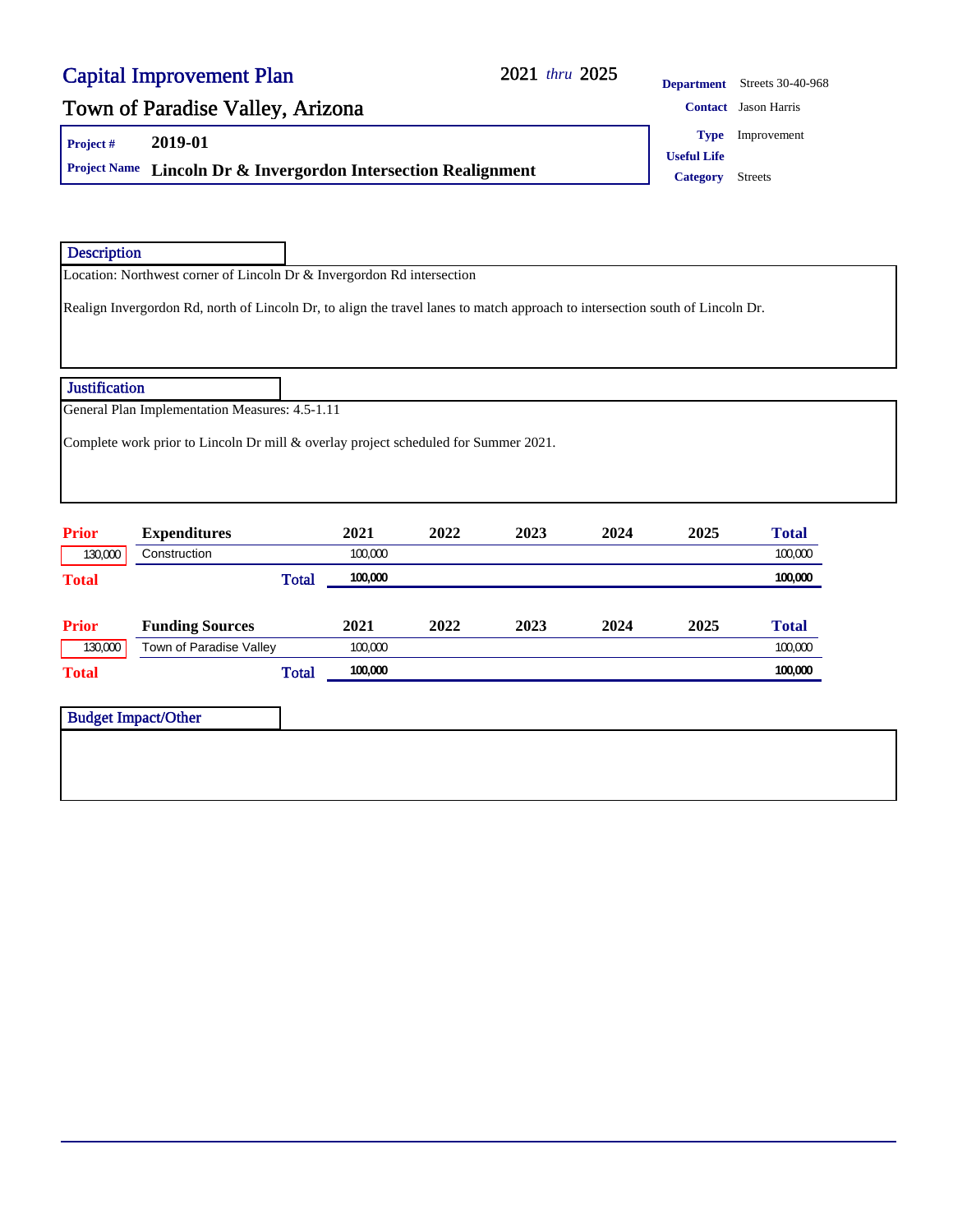#### 2021 thru 2025

**Department** SRP Undergrounding 30-40-9

### Town of Paradise Valley, Arizona **Contact Jason Harris** Contact Jason Harris

**Project # 2020-02**

**Project Name SRP Denton Ln Underground Conversion Category** SRP Undergrounding

**Type** Improvement

**Useful Life**

| <b>Description</b>                                                                                                                                                                                                                                                                                                                                                                                                                                                                               |              |         |      |      |      |      |              |  |
|--------------------------------------------------------------------------------------------------------------------------------------------------------------------------------------------------------------------------------------------------------------------------------------------------------------------------------------------------------------------------------------------------------------------------------------------------------------------------------------------------|--------------|---------|------|------|------|------|--------------|--|
| Location: Back of lots on south side of Denton Ln, east of Palo Cristi Rd                                                                                                                                                                                                                                                                                                                                                                                                                        |              |         |      |      |      |      |              |  |
| Scope of work includes removal of four poles, three transformers, approximately 2,240 feet of overhead conductor, and several pole guy wires and<br>anchors. CenturyLink overhead facilities will also be removed.                                                                                                                                                                                                                                                                               |              |         |      |      |      |      |              |  |
| Underground conversion will require construction of approximately 800 feet of trench, 4,100 feet of conductor, and five pad-mounted<br>transformers. CenturyLink facilities will also be placed underground.                                                                                                                                                                                                                                                                                     |              |         |      |      |      |      |              |  |
| <b>Justification</b>                                                                                                                                                                                                                                                                                                                                                                                                                                                                             |              |         |      |      |      |      |              |  |
| General Plan Implementation Measures: 8.7-1.13/2.3-1.12/3.3-1.13                                                                                                                                                                                                                                                                                                                                                                                                                                 |              |         |      |      |      |      |              |  |
| Council Resolution #813 states the Town can contribute up to 66.7% of the total cost to underground SRP utility lines.<br>Town Council supports the cost sharing formula as follows:<br>Town Portion = (Total SRP Project Cost - Aesthetic Funds) $x$ 66.7% + CenturyLink Costs<br>Resident Portion = (Total SRP Project Cost - Aesthetic Funds) x 33.3%<br>On May 9, 2019, Town Council approved agreements with SRP & CenturyLink in order to proceed with the project. Town to use SRP's FY20 |              |         |      |      |      |      |              |  |
| aesthetic funds in the amount of \$200k.                                                                                                                                                                                                                                                                                                                                                                                                                                                         |              |         |      |      |      |      |              |  |
| <b>Expenditures</b>                                                                                                                                                                                                                                                                                                                                                                                                                                                                              |              | 2021    | 2022 | 2023 | 2024 | 2025 | <b>Total</b> |  |
| Construction                                                                                                                                                                                                                                                                                                                                                                                                                                                                                     |              | 440,000 |      |      |      |      | 440,000      |  |
|                                                                                                                                                                                                                                                                                                                                                                                                                                                                                                  | <b>Total</b> | 440,000 |      |      |      |      | 440,000      |  |
| <b>Funding Sources</b>                                                                                                                                                                                                                                                                                                                                                                                                                                                                           |              | 2021    | 2022 | 2023 | 2024 | 2025 | <b>Total</b> |  |
| <b>Residents of Paradise Valley</b>                                                                                                                                                                                                                                                                                                                                                                                                                                                              |              | 70,000  |      |      |      |      | 70,000       |  |

SRP Aesthetics 200,000 200,000 Town of Paradise Valley 170,000 170,000 170,000 170,000 170,000 170,000 170,000 170,000 170,000 170,000 170,000

**Total 440,000 440,000 440,000 440,000 440,000 440,000 440,000 440,000 440,000 440,000 440,000 440,000 440,000** 

#### Budget Impact/Other

No current or future operating cost as these are SRP and CenturyLink facilities.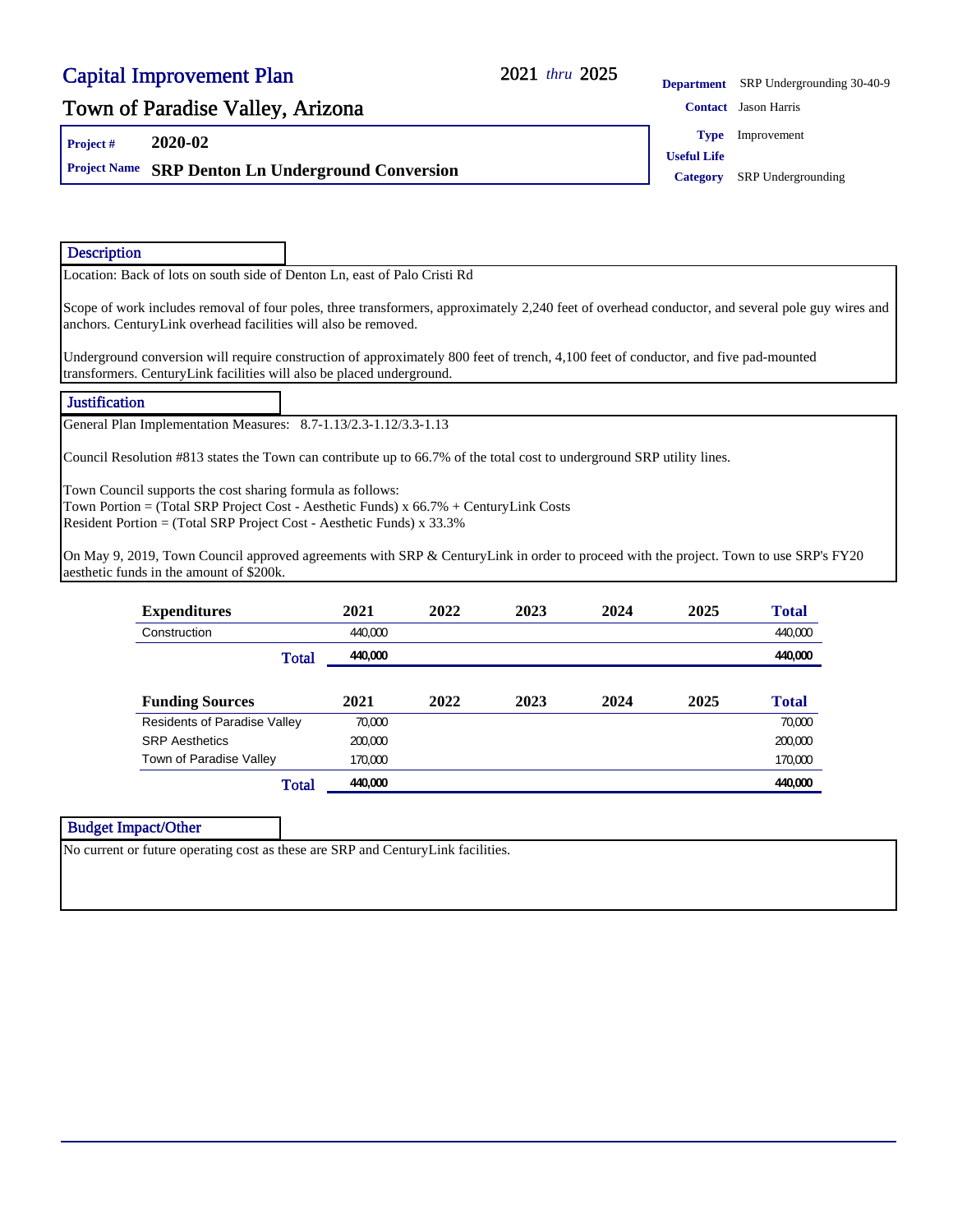#### 2021 thru 2025

**Department** Stormwater 30-40-967

### Town of Paradise Valley, Arizona **Contact Jason Harris** Contact Jason Harris

**Project # 2020-10**

**Project Name Miscellaneous Drainage Improvements Category** Streets

**Type** Improvement

**Useful Life**

Description

Roadway drainage improvements at various locations Town-wide.

#### **Justification**

Potential funding from Maricopa County Flood Control District's Small Project Assistance Program to aid in spot improvements and erosion control due to flooding.

Prevent ongoing maintenance by Public Works.

Minimize road closures, excessive storm debris removal, and potential residential flooding.

| <b>Prior</b> | <b>Expenditures</b>     | 2021   | 2022    | 2023    | 2024    | 2025    | Total   |
|--------------|-------------------------|--------|---------|---------|---------|---------|---------|
| 300,000      | Construction            | 50,000 | 200.000 | 200.000 | 200,000 | 200.000 | 850,000 |
| <b>Total</b> | <b>Total</b>            | 50,000 | 200,000 | 200.000 | 200,000 | 200,000 | 850,000 |
|              |                         |        |         |         |         |         |         |
| <b>Prior</b> | <b>Funding Sources</b>  | 2021   | 2022    | 2023    | 2024    | 2025    | Total   |
| 300,000      | Town of Paradise Valley | 50,000 | 200.000 | 200.000 | 200.000 | 200.000 | 850,000 |
| <b>Total</b> | <b>Total</b>            | 50,000 | 200,000 | 200.000 | 200,000 | 200.000 | 850,000 |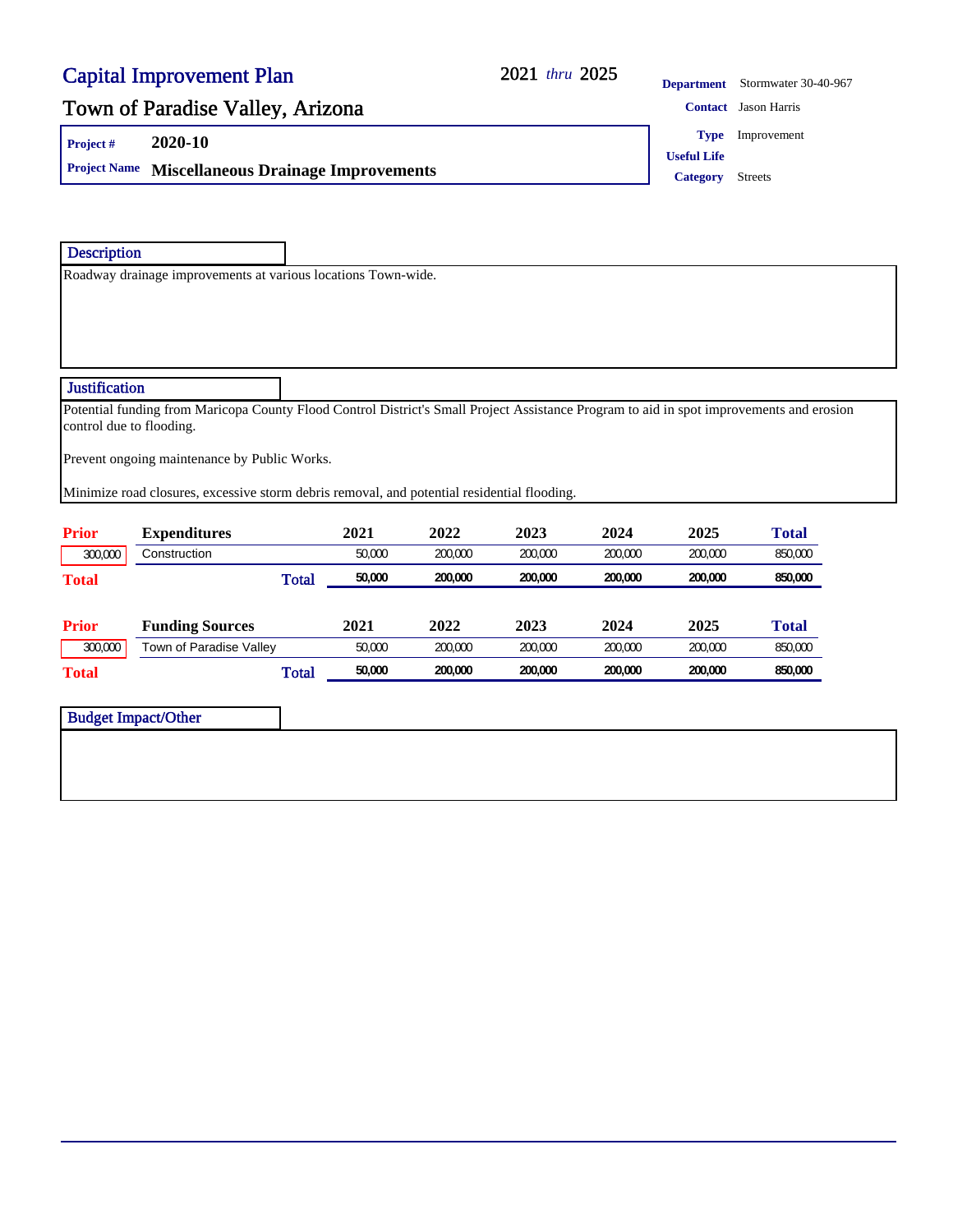#### 2021 thru 2025

**Department** Technology 30-40-990

### Town of Paradise Valley, Arizona **Contact Steven Brunasso** Contact Steven Brunasso

**Project # 2020-12**

**Project Name License Plate Readers Update Category** Technology

**Type** Improvement

**Useful Life**

**Description** 

Update License Plate Readers (LPR) at eleven locations Town-wide.

#### **Justification**

LPRs were first installed in 2015 and their technology needs updating to maintain current service level, increase public safety communications, and improve reliability.

| <b>Expenditures</b>     | 2021    | 2022 | 2023 | 2024 | 2025 | <b>Total</b> |
|-------------------------|---------|------|------|------|------|--------------|
| Equipment               | 350,000 |      |      |      |      | 350,000      |
| <b>Total</b>            | 350,000 |      |      |      |      | 350,000      |
| <b>Funding Sources</b>  | 2021    | 2022 | 2023 | 2024 | 2025 | <b>Total</b> |
| Town of Paradise Valley | 350,000 |      |      |      |      | 350,000      |
| <b>Total</b>            | 350,000 |      |      |      |      | 350,000      |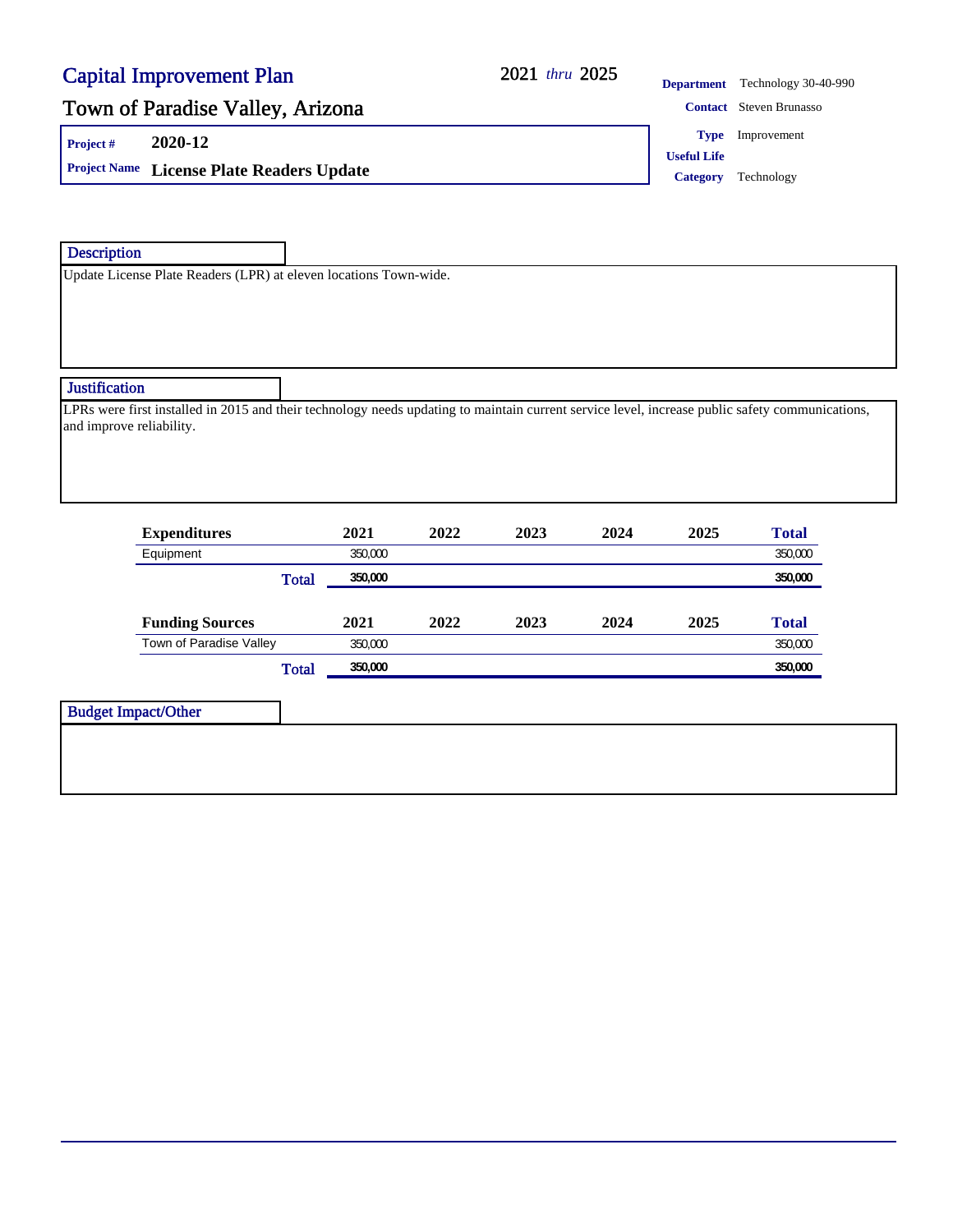#### 2021 thru 2025

#### **Department** Streets 30-40-968

### Town of Paradise Valley, Arizona **Contact Jason Harris** Contact Jason Harris

**Project # 2021-03**

**Project Name** Mockingbird Ln Improvement: 56th St to Invergordon **Category** Streets

**Type** Improvement

**Useful Life**

#### **Description**

Location: Mockingbird Ln: 56th St to Invergordon Rd

A continuation of the FY2012-13 Mockingbird Ln project from 52nd St to 56th St which includes a curvilinear alignment, new curb and gutter, medians, bike lanes, and sidewalk.

#### **Justification**

General Plan Implementation Measures: 4.5-1.1 / 4.5-1.11 & 12

City of Phoenix water main replacement scheduled for FY21.

Reconstruct road to match the General Plan cross section for a Minor Arterial and match the cross section from 52nd St to 56th St. Prior year costs include alignment study and drainage design concept report to be presented to Town Council to verify scope of work.

Pavement Condition Index (PCI) is as follows: Mockingbird Ln: 56th St to Invergordon Rd, PCI= 64.7 (Feb 2019)

| <b>Prior</b> | <b>Expenditures</b>           |              | 2021    | 2022      | 2023 | 2024 | 2025 | <b>Total</b> |
|--------------|-------------------------------|--------------|---------|-----------|------|------|------|--------------|
| 105,000      | <b>Professional Services</b>  |              | 400,000 |           |      |      |      | 400,000      |
| <b>Total</b> | Construction                  |              |         | 4,000,000 |      |      |      | 4,000,000    |
|              |                               | <b>Total</b> | 400,000 | 4,000,000 |      |      |      | 4,400,000    |
| <b>Prior</b> | <b>Funding Sources</b>        |              | 2021    | 2022      | 2023 | 2024 | 2025 | <b>Total</b> |
| 105,000      | <b>Flood Control District</b> |              |         | 1,000,000 |      |      |      | 1.000.000    |
| <b>Total</b> | Town of Paradise Valley       |              | 400.000 | 3,000,000 |      |      |      | 3,400,000    |
|              |                               | <b>Total</b> | 400,000 | 4.000.000 |      |      |      | 4,400,000    |

|--|

Public Works maintenance costs may increase if additional medians, landscaping and irrigation are installed.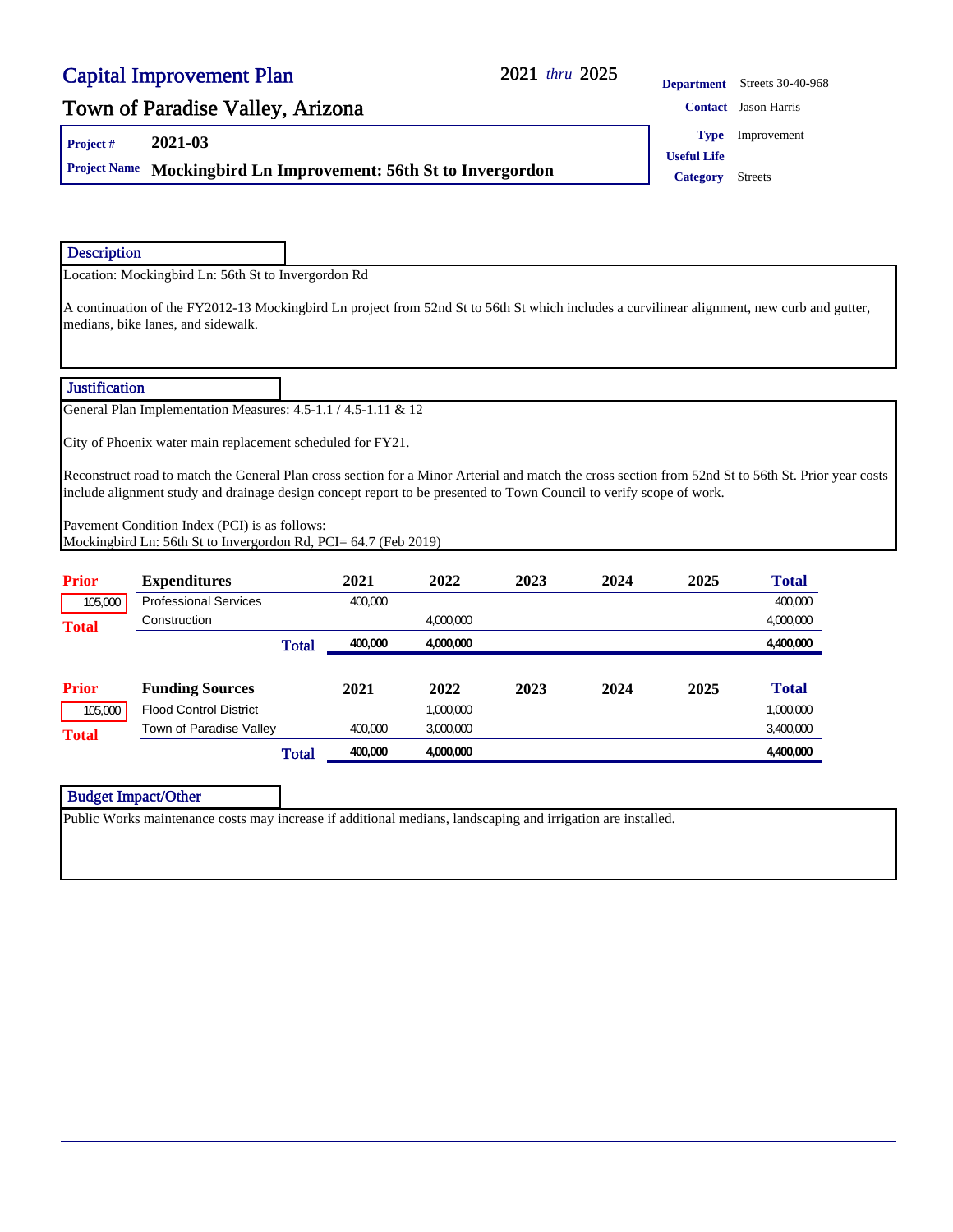#### 2021 thru 2025

**Department** Streets 30-40-968

### Town of Paradise Valley, Arizona **CONTACT CONTACT CONTACT**

**Project # 2020-11**

**Project Name 56th & Doubletree Ranch Intersection Improvement Category** Streets

**Useful Life Type** Improvement

**Description** 

Install dedicated left and right turn lanes on 56th St at Doubletree Ranch Rd.

#### **Justification**

Address peak hour traffic congestion due to Cherokee Elementary School.

Coordination with school reconstruction within the next couple of years.

Coordination with City of Phoenix water main replacement project in FY21.

| <b>Prior</b> | <b>Expenditures</b>     | 2021 | 2022    | 2023 | 2024 | 2025 | <b>Total</b> |
|--------------|-------------------------|------|---------|------|------|------|--------------|
| 22,000       | Construction            |      | 125,000 |      |      |      | 125,000      |
| <b>Total</b> | <b>Total</b>            |      | 125,000 |      |      |      | 125,000      |
|              |                         |      |         |      |      |      |              |
| <b>Prior</b> | <b>Funding Sources</b>  | 2021 | 2022    | 2023 | 2024 | 2025 | Total        |
| 22,000       | Town of Paradise Valley |      | 125,000 |      |      |      | 125,000      |
| <b>Total</b> | <b>Total</b>            |      | 125,000 |      |      |      | 125,000      |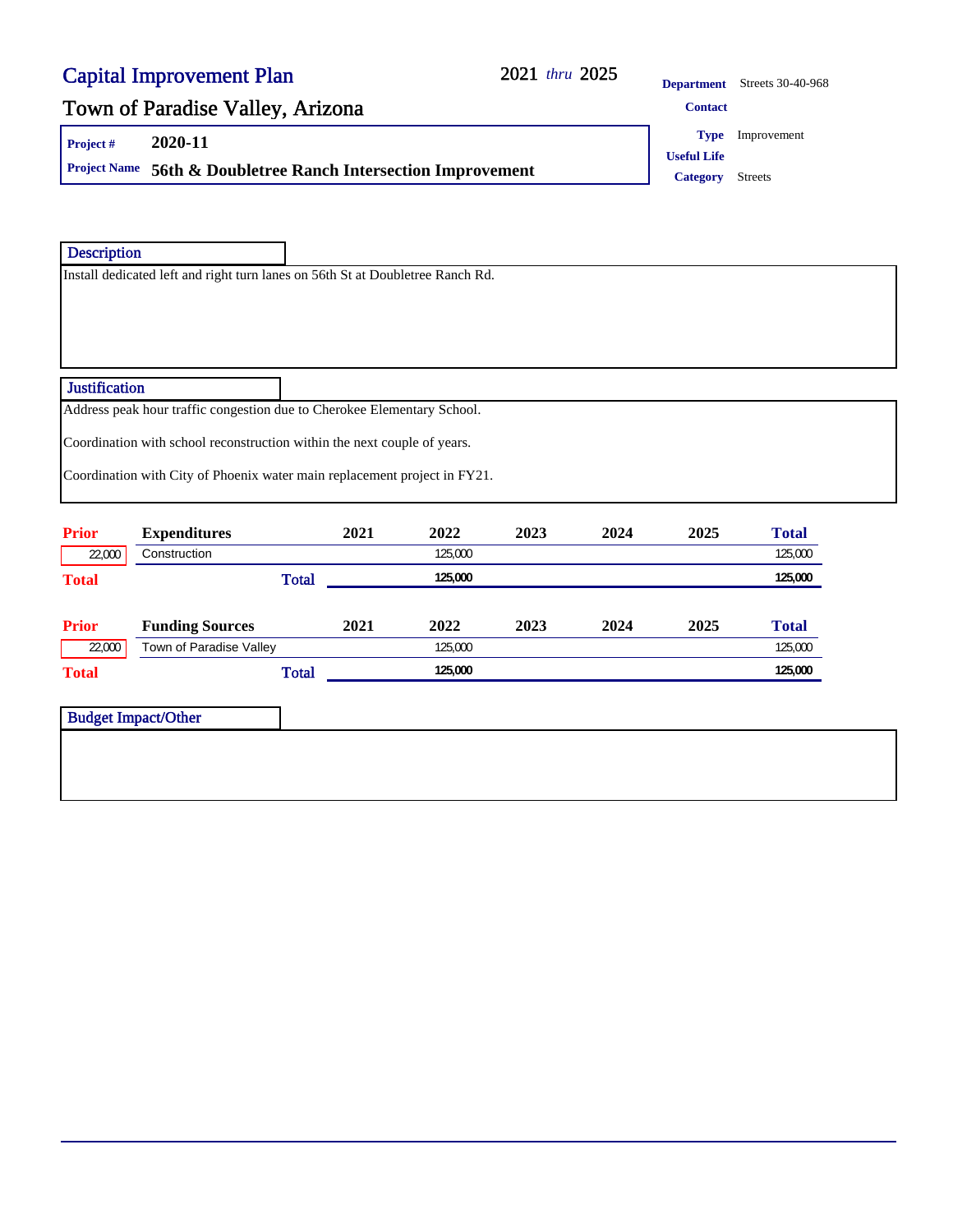#### 2021 thru 2025

**Department** Streets 30-40-968

**Type** Improvement

### Town of Paradise Valley, Arizona **Contact Jason Harris** Contact Jason Harris

**Project # 2019-03**

**Project Name Highlands Drive Cul De Sac Category** Streets

**Total Project Cost: \$380,000**

**Useful Life**

Construction of a cul-de-sac at the northern termination of Highlands Drive.

#### **Justification**

**Description** 

General Plan Implementation Measures: 4.5-1.11

The dead end roadway makes it difficult for vehicles to safely turn around.

Per prior easement acquisition agreement, the improvements to the north end of Highlands Dr was to be placed in the FY17-22 Capital Improvement Program subject to Council approval.

| <b>Expenditures</b>          | 2021 | 2022    | 2023    | 2024 | 2025 | <b>Total</b> |
|------------------------------|------|---------|---------|------|------|--------------|
| <b>Professional Services</b> |      | 90.000  |         |      |      | 90,000       |
| Land/ROW                     |      | 50,000  |         |      |      | 50,000       |
| Construction                 |      |         | 240.000 |      |      | 240,000      |
| Total                        |      | 140.000 | 240.000 |      |      | 380,000      |
|                              |      |         |         |      |      |              |
| <b>Funding Sources</b>       | 2021 | 2022    | 2023    | 2024 | 2025 | <b>Total</b> |
| Town of Paradise Valley      |      | 140,000 | 240.000 |      |      | 380,000      |
| Total                        |      | 140,000 | 240.000 |      |      | 380,000      |

| <b>Budget Impact/Other</b> |  |
|----------------------------|--|
|                            |  |
|                            |  |
|                            |  |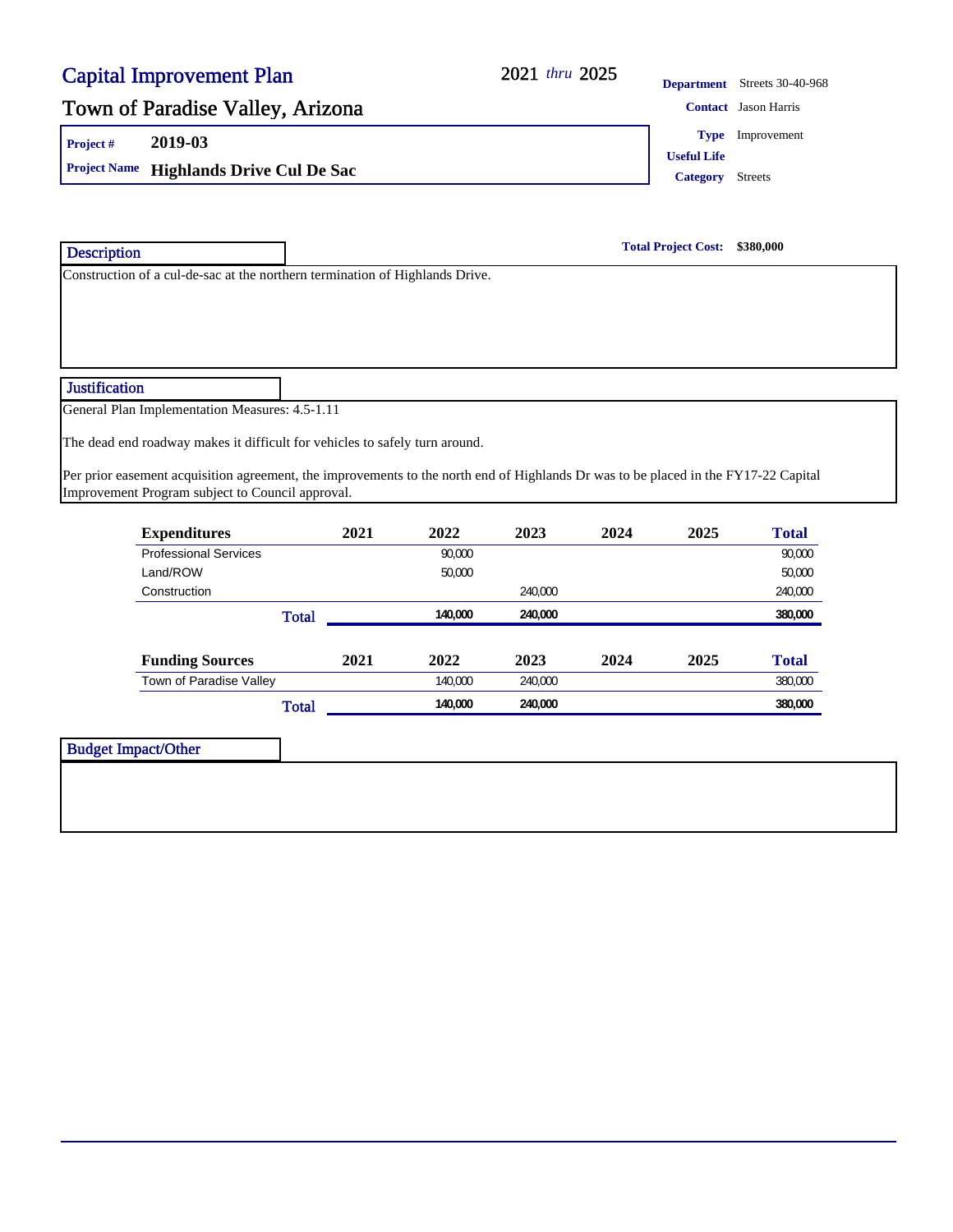#### 2021 thru 2025

#### **Department** Streets 30-40-968

### Town of Paradise Valley, Arizona **Contact Jason Harris** Contact Jason Harris

**Project # 2018-03**

**Project Name** Mockingbird Ln Improvements: Lincoln - McDonald Dr **Category** Streets

**Useful Life Type** Improvement

**Total Project Cost: \$2,039,000**

Project includes the addition of vertical curb and gutter as well as new sidewalk and driveway adjustments to complete the roadway cross section. Bike lanes will be installed to meet standard width.

#### **Justification**

**Description** 

General Plan Implementation Measures: 4.5-1.11

Mitigate roadway erosion, replace several driveways, adjust sidewalk elevation, add new sidewalk to fill in gaps where no sidewalk exists.

Pavement Condition Index (PCI) is as follows:

Mockingbird Ln: Lincoln Dr to McDonald Dr, PCI= 64.8 (Feb 2019)

| <b>Expenditures</b>          | 2021 | 2022    | 2023    | 2024      | 2025 | <b>Total</b> |
|------------------------------|------|---------|---------|-----------|------|--------------|
| <b>Professional Services</b> |      | 200.000 |         |           |      | 200.000      |
| Land/ROW                     |      |         | 500,000 |           |      | 500,000      |
| Construction                 |      |         |         | 1.339.000 |      | 1,339,000    |
| <b>Total</b>                 |      | 200,000 | 500,000 | 1,339,000 |      | 2,039,000    |
|                              |      |         |         |           |      |              |
| <b>Funding Sources</b>       | 2021 | 2022    | 2023    | 2024      | 2025 | <b>Total</b> |
| Federal CMAQ Funds           |      |         |         | 1,266,000 |      | 1.266.000    |
| Town of Paradise Valley      |      | 500.000 | 200,000 | 73.000    |      | 773,000      |
| <b>Total</b>                 |      | 500,000 | 200.000 | 1,339,000 |      | 2.039.000    |

#### Budget Impact/Other

Public Works maintenance costs may increase due to additional curb. However, these costs may be offset by reduction in cleanup after storm events.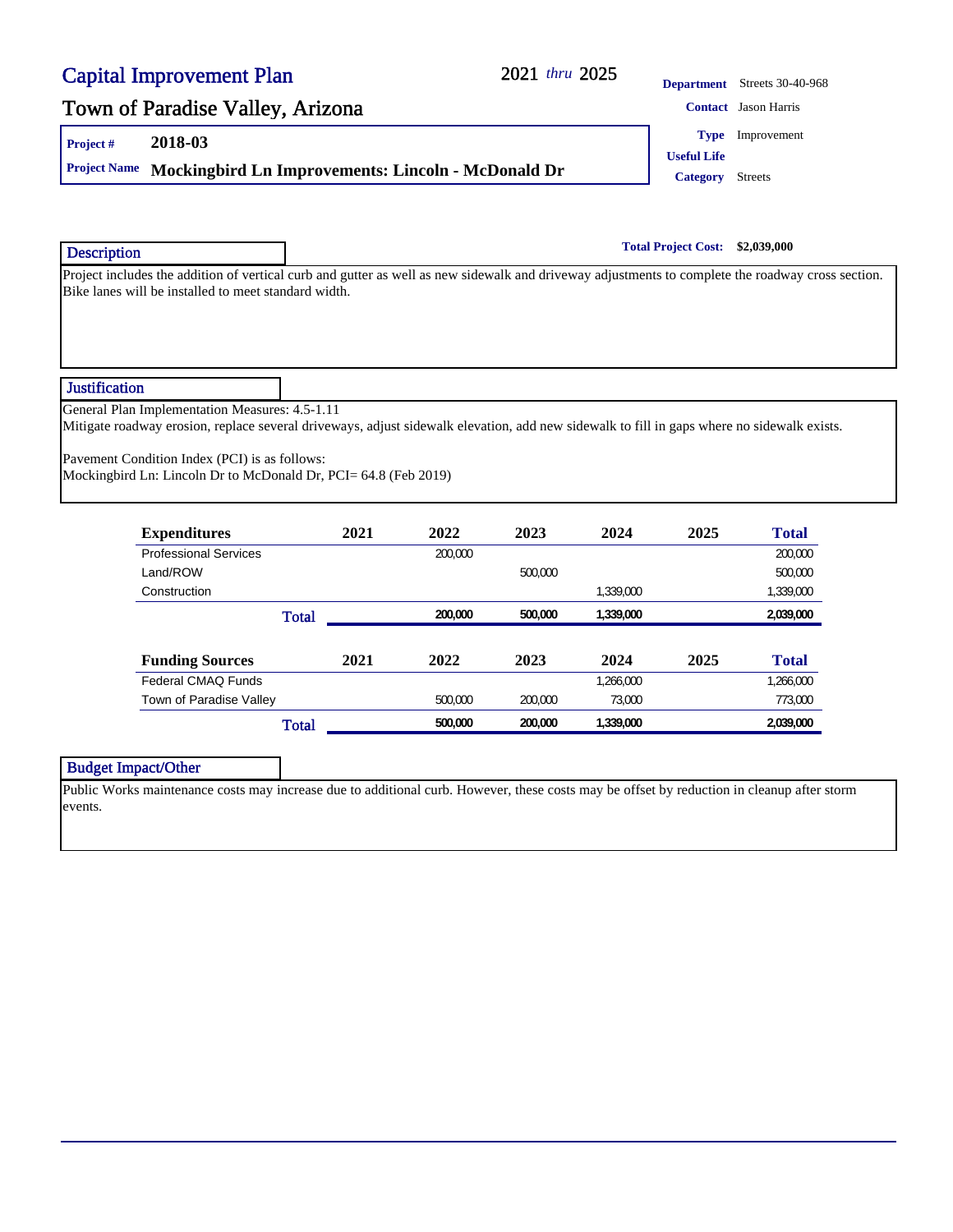#### 2021 thru 2025

**Department** Facility Improvement 30-40-9

### Town of Paradise Valley, Arizona **Contact Jason Harris** Contact Jason Harris

**Project # 2018-01**

**Project Name Public Works / Engineering Remodel Category Facility Improvement** 

**Type** Improvement

**Useful Life**

#### **Description**

Location: Public Works/Engineering Building

Project includes the design and construction of improvements to the building. Improvements include a new public reception area and realigned entrance, new conference room, offices, plan review area, and interior space reorganization to better utilize the existing space. In addition, a new sign shop and parts storage improvements are proposed to meet the growing needs of the Public Works Department.

#### **Justification**

Currently, there is no more office space for Engineering and Public Works staff. The 2017 space needs assessment illustrated a conceptual plan to best meet the long-term needs of the town based on current and future staffing and storage needs.

Due to recent additions of a Hillside Administrator and Engineering Technician, the space needs analysis was updated in FY19.

| <b>Prior</b> | <b>Expenditures</b>          | 2021      | 2022      | 2023 | 2024 | 2025 | <b>Total</b> |
|--------------|------------------------------|-----------|-----------|------|------|------|--------------|
| 24,000       | <b>Professional Services</b> |           | 100,000   |      |      |      | 100,000      |
| <b>Total</b> | Construction                 |           | 1,370,000 |      |      |      | 1,370,000    |
|              | <b>Construction Admin</b>    |           | 30,000    |      |      |      | 30,000       |
|              | <b>Total</b>                 |           | 1,500,000 |      |      |      | 1,500,000    |
| <b>Prior</b> | <b>Funding Sources</b>       | 2021      | 2022      | 2023 | 2024 | 2025 | <b>Total</b> |
| 24,000       | Town of Paradise Valley      | 1,500,000 |           |      |      |      | 1,500,000    |
| <b>Total</b> | <b>Total</b>                 | 1,500,000 |           |      |      |      | 1,500,000    |

Budget Impact/Other

Utility costs are anticipated to increase with additional building space.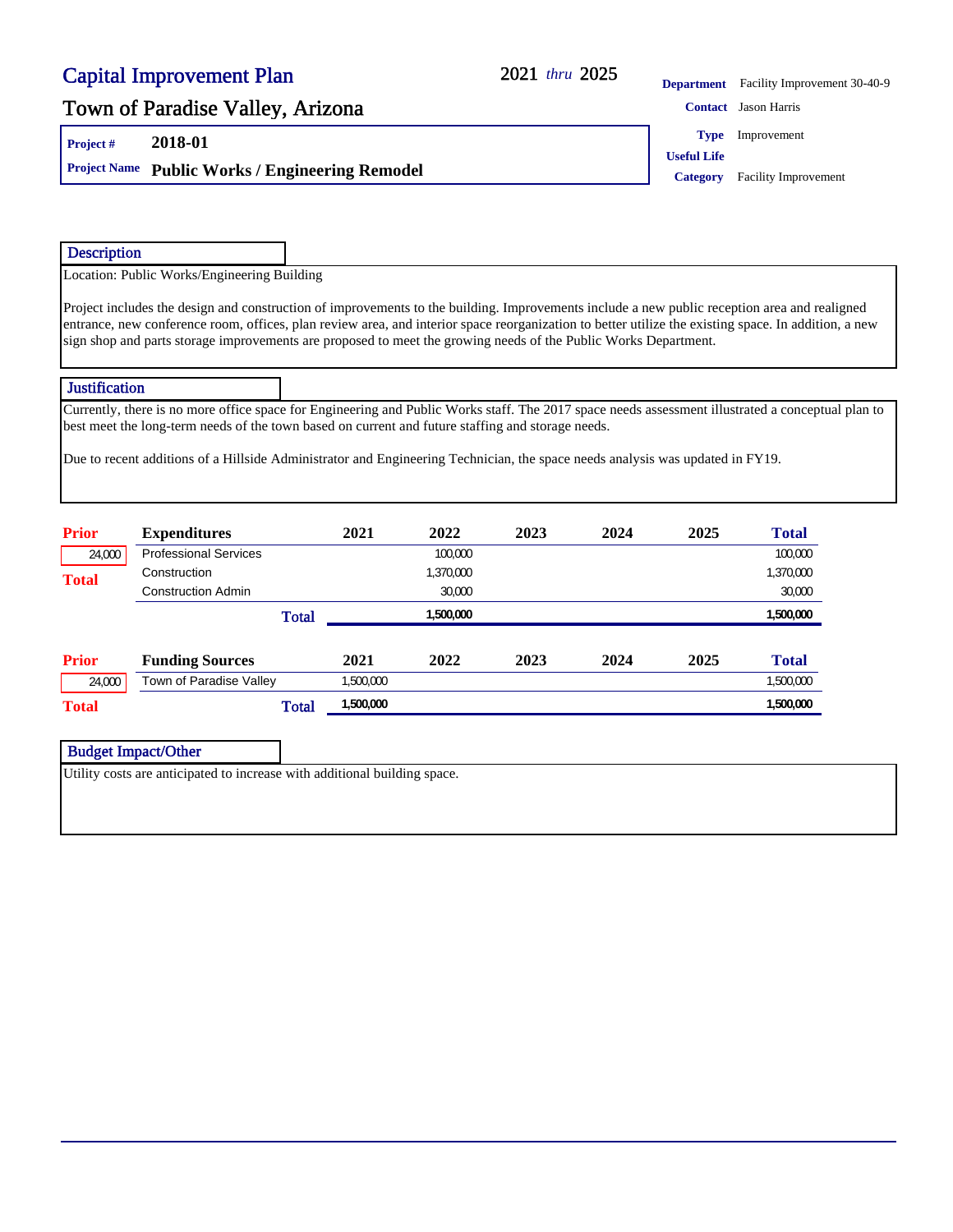### 2021 thru 2025

**Department** Facility Improvement 30-40-9

### Town of Paradise Valley, Arizona **Contact Jason Harris** Contact Jason Harris

**Project # 2018-02**

**Project Name Police Department Remodel Category** Facility Improvement

**Type** Improvement

**Useful Life**

| <b>Description</b>   |                                                                                                                                                                                                                                                                                                                                                                                                          |              |      |         |           |      |      |              |  |
|----------------------|----------------------------------------------------------------------------------------------------------------------------------------------------------------------------------------------------------------------------------------------------------------------------------------------------------------------------------------------------------------------------------------------------------|--------------|------|---------|-----------|------|------|--------------|--|
|                      | Location: Police Department                                                                                                                                                                                                                                                                                                                                                                              |              |      |         |           |      |      |              |  |
|                      | Work includes the design and construction of an interior remodel of the existing building including new carpet and HVAC upgrades. Two<br>additions are also proposed including a new defensive tactics room and a shooting range.                                                                                                                                                                        |              |      |         |           |      |      |              |  |
| <b>Justification</b> |                                                                                                                                                                                                                                                                                                                                                                                                          |              |      |         |           |      |      |              |  |
|                      | Based on 2017 space needs assessment, a remodel of the building will aid staff in assisting visitors who enter lobby area. A new gun range will<br>afford Town's officers the ability to maintain their certifications without need to depend on other cities' training facilities.<br>The 2017 space needs assessment to be updated in FY22. Scope of work and cost estimate to be updated as required. |              |      |         |           |      |      |              |  |
|                      |                                                                                                                                                                                                                                                                                                                                                                                                          |              |      |         |           |      |      |              |  |
|                      |                                                                                                                                                                                                                                                                                                                                                                                                          |              | 2021 | 2022    | 2023      | 2024 | 2025 | <b>Total</b> |  |
|                      | <b>Expenditures</b><br><b>Professional Services</b>                                                                                                                                                                                                                                                                                                                                                      |              |      | 125,000 |           |      |      | 125,000      |  |
|                      | Construction                                                                                                                                                                                                                                                                                                                                                                                             |              |      |         | 1,300,000 |      |      | 1,300,000    |  |
|                      |                                                                                                                                                                                                                                                                                                                                                                                                          | <b>Total</b> |      | 125,000 | 1,300,000 |      |      | 1,425,000    |  |
|                      | <b>Funding Sources</b>                                                                                                                                                                                                                                                                                                                                                                                   |              | 2021 | 2022    | 2023      | 2024 | 2025 | <b>Total</b> |  |
|                      | Town of Paradise Valley                                                                                                                                                                                                                                                                                                                                                                                  |              |      | 125,000 | 1,300,000 |      |      | 1,425,000    |  |
|                      |                                                                                                                                                                                                                                                                                                                                                                                                          | <b>Total</b> |      | 125,000 | 1,300,000 |      |      | 1,425,000    |  |

Increase in square footage will increase operating expenses.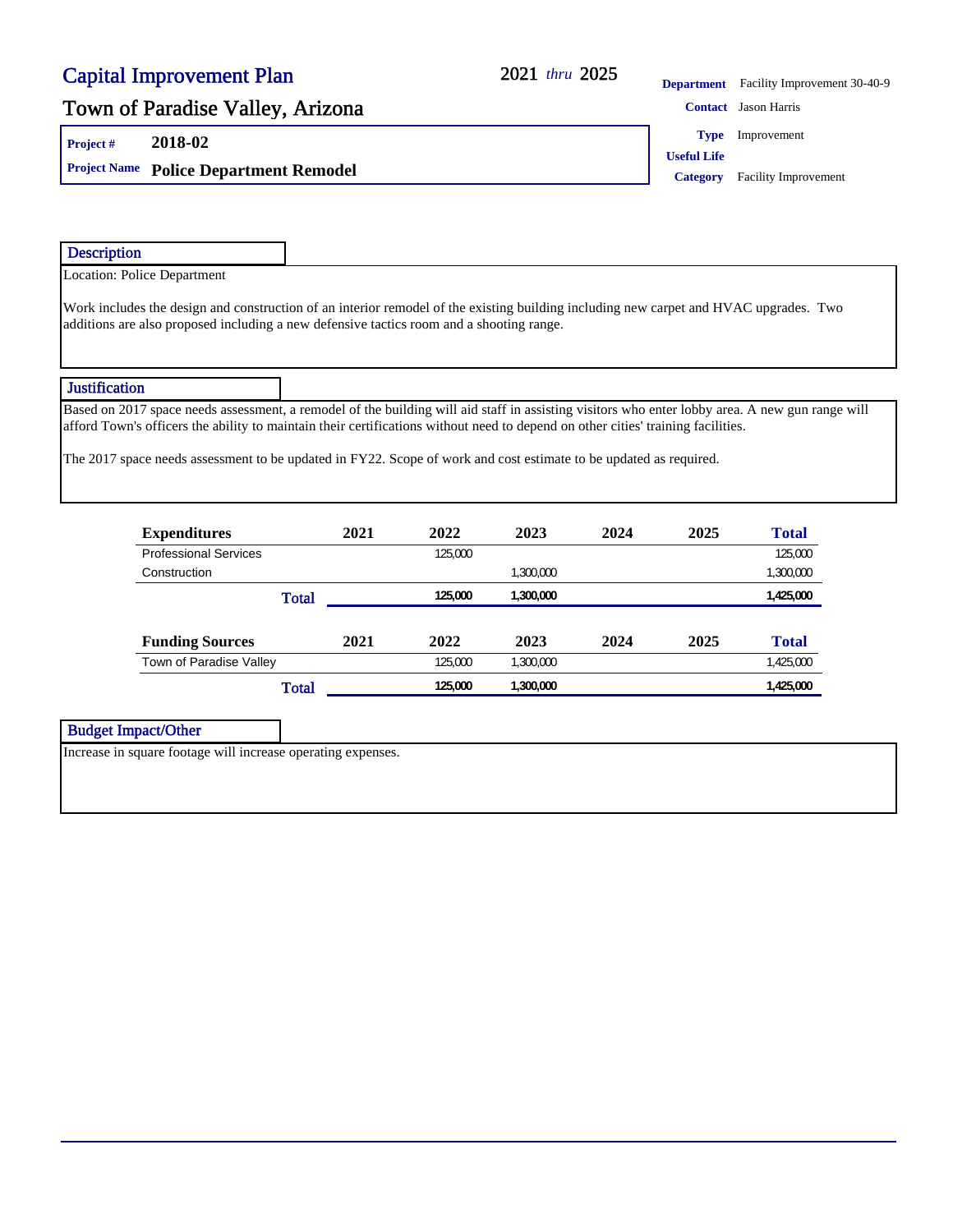### 2021 thru 2025

**Department** Facility Improvement 30-40-9

### Town of Paradise Valley, Arizona **Contact Jason Harris** Contact Jason Harris

**Project # 2020-01**

**Project Name Town Hall Chiller Replacement Category** Facility Improvement

**Type** Maintenance

**Useful Life**

| <b>Description</b>                                                                                                                                                                                                                                                   |      |      |      |      |      |              |
|----------------------------------------------------------------------------------------------------------------------------------------------------------------------------------------------------------------------------------------------------------------------|------|------|------|------|------|--------------|
| Location: Town Hall                                                                                                                                                                                                                                                  |      |      |      |      |      |              |
| Replace chiller at Town Hall. The chiller provides cold water to the air handlers which cool Town Hall.                                                                                                                                                              |      |      |      |      |      |              |
| <b>Justification</b>                                                                                                                                                                                                                                                 |      |      |      |      |      |              |
| The existing chiller was installed in 2002 and has an average life span of 15 to 20 years. Parts to maintain the equipment are becoming difficult to<br>find and more expensive. If the chiller fails during the summer months, it may require closure of Town Hall. |      |      |      |      |      |              |
| <b>Expenditures</b>                                                                                                                                                                                                                                                  | 2021 | 2022 | 2023 | 2024 | 2025 | <b>Total</b> |

| <b>Expenditures</b>     | 2021 | 2022 | 2023    | 2024    | 2025 | Total   |
|-------------------------|------|------|---------|---------|------|---------|
| Equipment               |      |      | 150.000 |         |      | 150,000 |
| <b>Total</b>            |      |      | 150,000 |         |      | 150,000 |
|                         |      |      |         |         |      |         |
| <b>Funding Sources</b>  | 2021 | 2022 | 2023    | 2024    | 2025 | Total   |
| Town of Paradise Valley |      |      |         | 150.000 |      |         |
| <b>Total</b>            |      |      | 150,000 |         |      | 150,000 |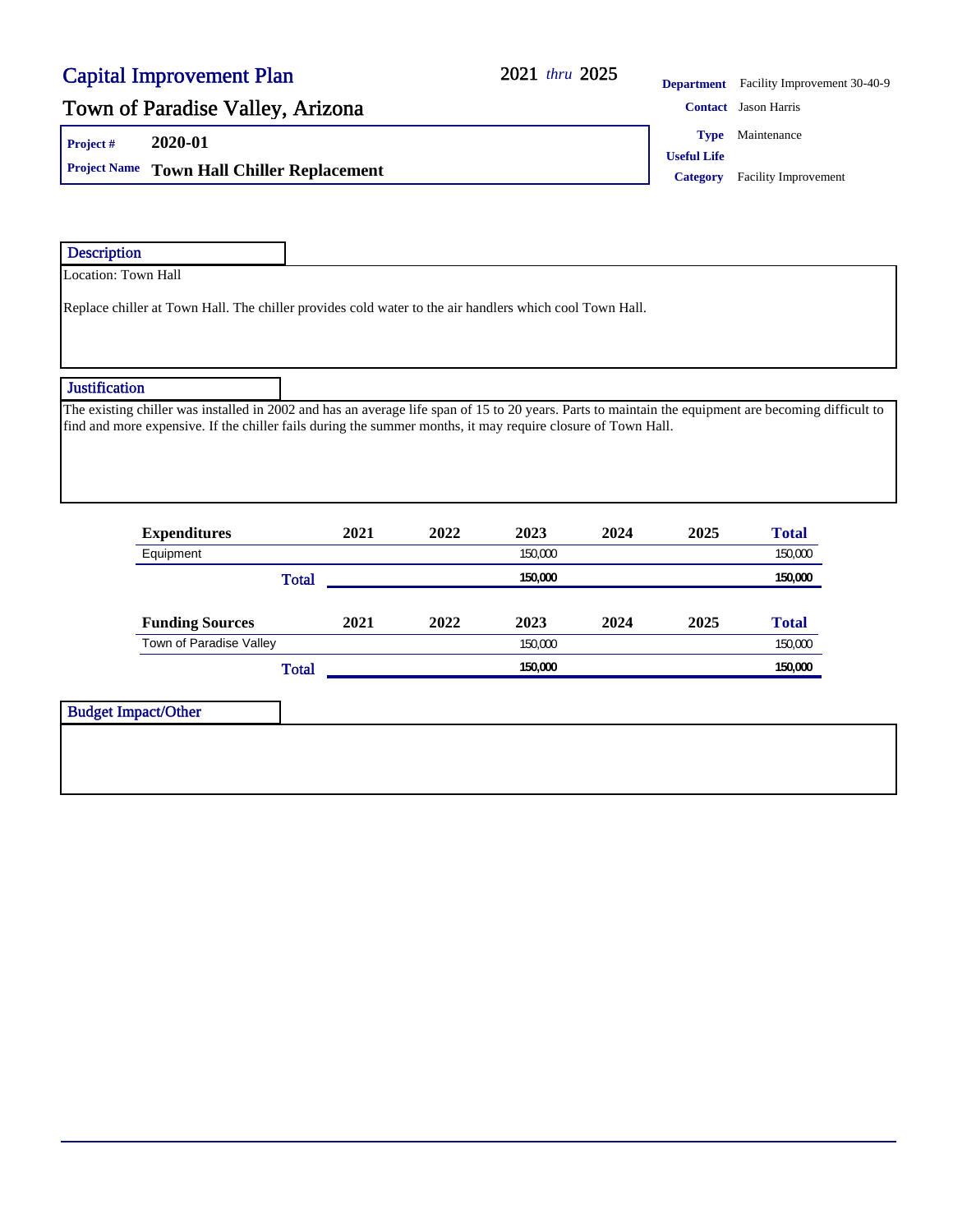### 2021 thru 2025

| <b>Department</b> Streets 30-40-968 |
|-------------------------------------|
|                                     |

### Town of Paradise Valley, Arizona **Contact Jason Harris** Contact Jason Harris

Location: 45th St: McDonald Dr to Valley Vista Ln

**Project # 2020-07**

**Description** 

**Project Name** 45th Street Curbs: McDonald Dr to Valley Vista Ln **Category** Streets

**Type** Improvement

**Useful Life**

|                      | <b>Expenditures</b>                                                                      | 2021 | 2022 | 2023 | 2024 | 2025 | <b>Total</b> |
|----------------------|------------------------------------------------------------------------------------------|------|------|------|------|------|--------------|
|                      | 45th St: McDonald Dr to Valley Vista Ln, PCI= 95.1 (Feb 2019)                            |      |      |      |      |      |              |
|                      | Pavement Condition Index (PCI) is as follows:                                            |      |      |      |      |      |              |
|                      |                                                                                          |      |      |      |      |      |              |
|                      | Avoid damage to road due to erosion; existing curbs are failing and require replacement. |      |      |      |      |      |              |
|                      | General Plan Implementation Measures: 4.5-1.11                                           |      |      |      |      |      |              |
|                      |                                                                                          |      |      |      |      |      |              |
| <b>Justification</b> |                                                                                          |      |      |      |      |      |              |
|                      |                                                                                          |      |      |      |      |      |              |
|                      |                                                                                          |      |      |      |      |      |              |
|                      |                                                                                          |      |      |      |      |      |              |
|                      |                                                                                          |      |      |      |      |      |              |
|                      | Remove and replace existing asphalt curbs with new concrete curbs.                       |      |      |      |      |      |              |
|                      |                                                                                          |      |      |      |      |      |              |

| <b>EAPCHUIGH</b> CS     | 494 L | <i>AVAA</i> | -----   | ---- | - - - | 1 viai       |
|-------------------------|-------|-------------|---------|------|-------|--------------|
| Construction            |       |             | 125,000 |      |       | 125,000      |
| <b>Total</b>            |       |             | 125,000 |      |       | 125,000      |
|                         |       |             |         |      |       |              |
| <b>Funding Sources</b>  | 2021  | 2022        | 2023    | 2024 | 2025  | <b>Total</b> |
| Town of Paradise Valley |       |             | 125,000 |      |       | 125,000      |
| Total                   |       |             | 125,000 |      |       | 125,000      |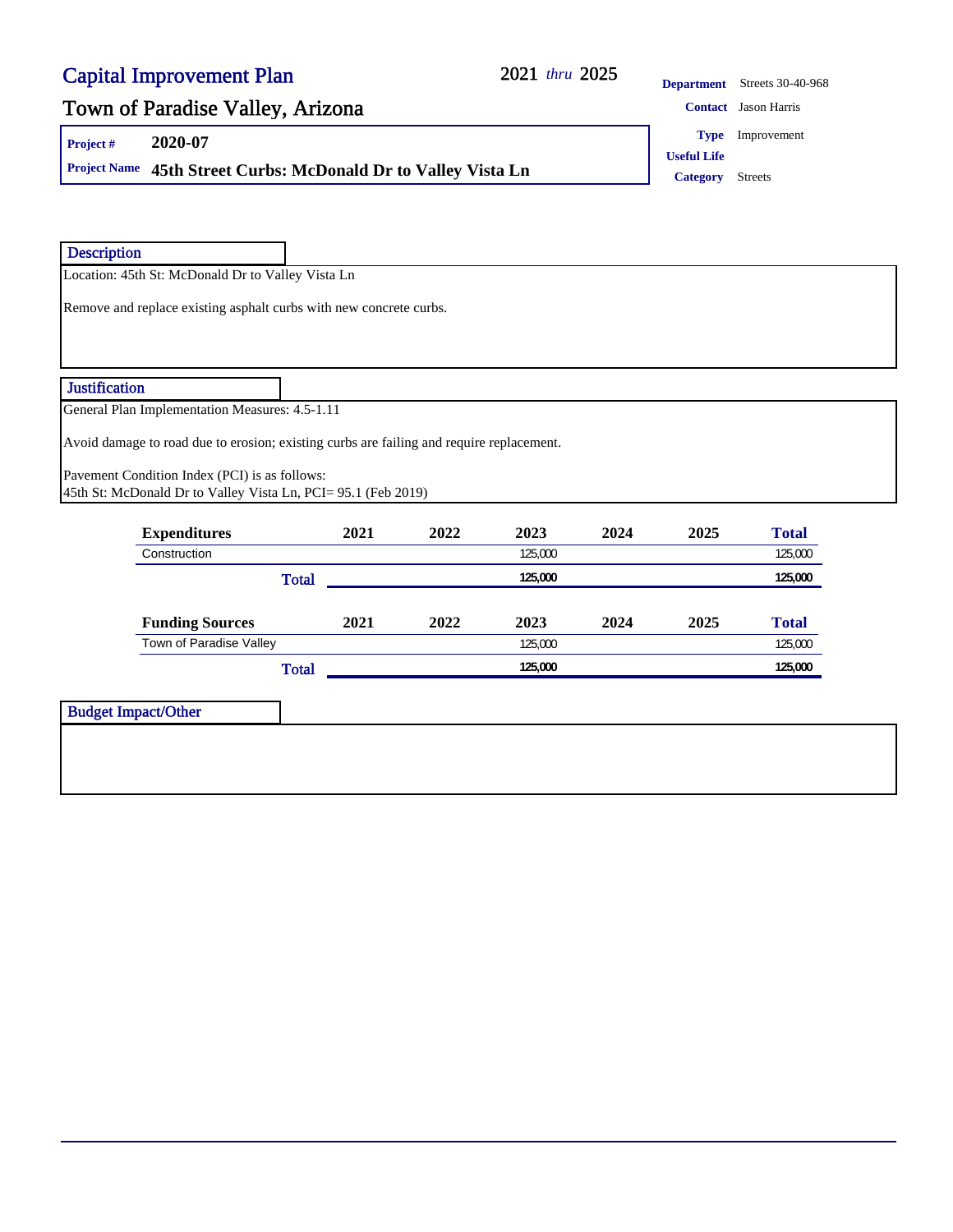### 2021 2025 *thru*

**Department** Streets 30-40-968

### Town of Paradise Valley, Arizona **Contact Jason Harris** Contact Jason Harris

**Project # TBA2**

**Project Name McDonald Dr Curb Replacement: 40th St to 44th St Category** Streets

**Type** Improvement

**Useful Life**

| Location: McDonald Dr: 40th St to 44th St<br>Removal of existing asphalt curbs and replacement with new concrete curbs.<br>General Plan Implementation Measures: 4.5-1.11<br>Existing curbing is failing and requires replacement.<br>Pavement Condition Index (PCI) is as follows:<br>McDonald Dr: 40th St to 44th St, PCI= 94.9 (Feb 2019) |      |              |         |         |      |              |
|----------------------------------------------------------------------------------------------------------------------------------------------------------------------------------------------------------------------------------------------------------------------------------------------------------------------------------------------|------|--------------|---------|---------|------|--------------|
|                                                                                                                                                                                                                                                                                                                                              |      |              |         |         |      |              |
|                                                                                                                                                                                                                                                                                                                                              |      |              |         |         |      |              |
|                                                                                                                                                                                                                                                                                                                                              |      |              |         |         |      |              |
|                                                                                                                                                                                                                                                                                                                                              |      |              |         |         |      |              |
|                                                                                                                                                                                                                                                                                                                                              |      |              |         |         |      |              |
|                                                                                                                                                                                                                                                                                                                                              |      |              |         |         |      |              |
|                                                                                                                                                                                                                                                                                                                                              |      |              |         |         |      |              |
|                                                                                                                                                                                                                                                                                                                                              |      |              |         |         |      |              |
|                                                                                                                                                                                                                                                                                                                                              |      |              |         |         |      |              |
|                                                                                                                                                                                                                                                                                                                                              |      |              |         |         |      |              |
|                                                                                                                                                                                                                                                                                                                                              |      |              |         |         |      |              |
|                                                                                                                                                                                                                                                                                                                                              |      |              |         |         |      |              |
|                                                                                                                                                                                                                                                                                                                                              |      |              |         |         |      |              |
| <b>Expenditures</b>                                                                                                                                                                                                                                                                                                                          | 2021 | 2022         | 2023    | 2024    | 2025 | <b>Total</b> |
|                                                                                                                                                                                                                                                                                                                                              |      |              | 150,000 |         |      | 150,000      |
| <b>Total</b>                                                                                                                                                                                                                                                                                                                                 |      |              | 150,000 |         |      | 150,000      |
|                                                                                                                                                                                                                                                                                                                                              |      |              |         |         |      |              |
| <b>Funding Sources</b>                                                                                                                                                                                                                                                                                                                       | 2021 | 2022         | 2023    | 2024    | 2025 | <b>Total</b> |
| Town of Paradise Valley                                                                                                                                                                                                                                                                                                                      |      |              | 150,000 |         |      | 150,000      |
|                                                                                                                                                                                                                                                                                                                                              |      |              |         |         |      | 150,000      |
|                                                                                                                                                                                                                                                                                                                                              |      |              |         |         |      |              |
|                                                                                                                                                                                                                                                                                                                                              |      | <b>Total</b> |         | 150,000 |      |              |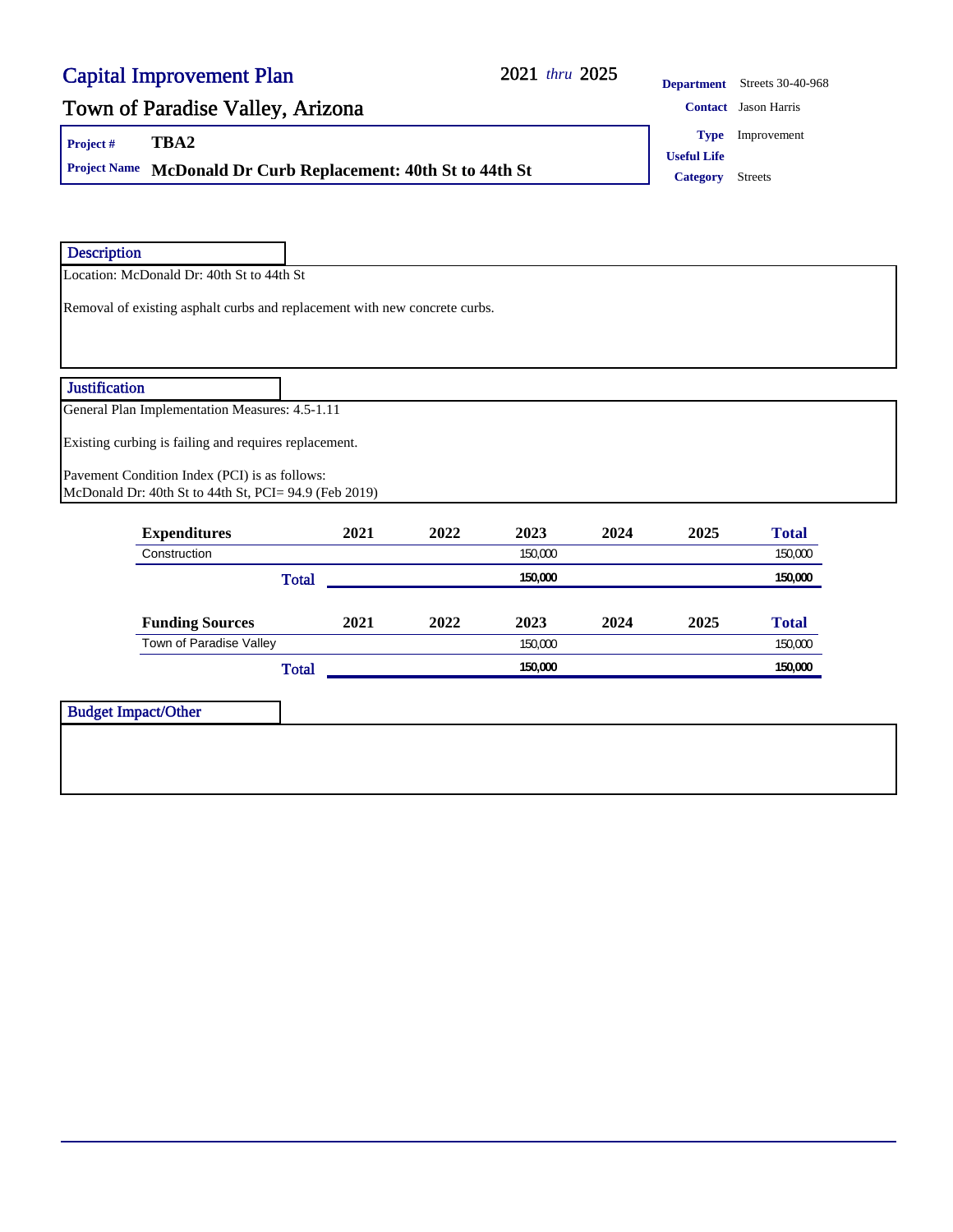#### 2021 thru 2025

### Town of Paradise Valley, Arizona **Contact** Paul Mood Contact Paul Mood

**Project # 2020-15**

**Project Name Lincoln Dr & Tatum Blvd Intersection Improvement Category** Streets

**Department** Streets 30-40-968 **Type** Improvement

**Useful Life**

#### Description

Reconstruct crosswalks at the intersection of Lincoln Dr & Tatum Blvd using decorative concrete pattern, enhance landscaping and screening of utilities.

#### **Justification**

Crosswalks to be installed after completion of the Lincoln Dr mill & overlay project scheduled for Summer 2021.

Landscaping and hardscape to be installed at later date after intersection improvements are completed and contingent on funding availability and Council's direction.

| <b>Prior</b> | <b>Expenditures</b>          | 2021 | 2022 | 2023    | 2024 | 2025 | <b>Total</b> |
|--------------|------------------------------|------|------|---------|------|------|--------------|
| 10,000       | <b>Professional Services</b> |      |      | 30,000  |      |      | 30,000       |
| <b>Total</b> | Construction                 |      |      | 200.000 |      |      | 200,000      |
|              | <b>Total</b>                 |      |      | 230.000 |      |      | 230,000      |
|              |                              |      |      |         |      |      |              |
| <b>Prior</b> | <b>Funding Sources</b>       | 2021 | 2022 | 2023    | 2024 | 2025 | <b>Total</b> |
| 10,000       | Town of Paradise Valley      |      |      | 230,000 |      |      | 230,000      |
| <b>Total</b> | <b>Total</b>                 |      |      | 230,000 |      |      | 230,000      |

Budget Impact/Other

Enhanced crosswalks, landscaping, and hardscape will increase Public Works maintenance costs.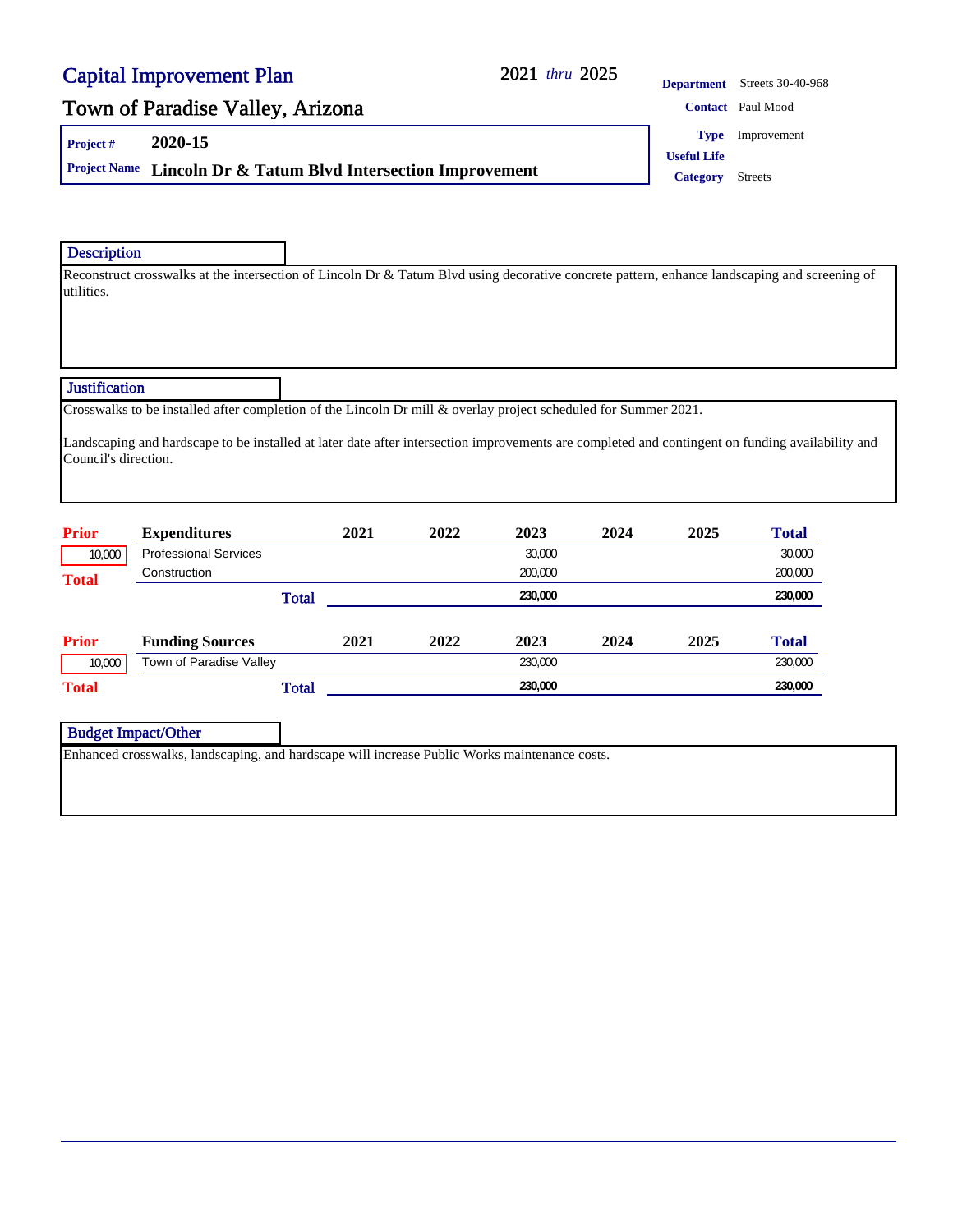#### 2021 thru 2025

### Town of Paradise Valley, Arizona **Contact Jason Harris** Contact Jason Harris

**Project # 2021-01**

**Project Name FCD LIBW Invergordon Dr Improvements Alt 1 Category** Stormwater

**Department** Stormwater 30-40-967 **Useful Life Type** Improvement

#### Description

Implementation of the Flood Control Districts (FCD) Lower Indian Bend Wash (LIBW) Area Drainage Master Study Invergordon Rd Alternative 1 which includes the following improvements designed for a 10 year storm event, funded by the Town and the Flood Control District of Maricopa County.

1. Sedimentation basins on Northern Ave as well as Maverick Rd

2. Storm drain from sedimentation basins east to Invergordon and north to the Indian Bend Wash

#### **Justification**

General Plan Implementation Measures: 7.4-1.1 / 6.3-1.17

50% match from Flood Control District for design and construction is assumed.

Benefit/cost ratio study to identify impacts/risks to the Town is programmed for FY23 and is 100% Town cost.

Pavement Condition Index (PCI) is as follows:

Invergordon Rd: Northern Ave to Indian Bend Wash, PCI= 87.5 (Feb 2019)

| <b>Expenditures</b>           | 2021 | 2022 | 2023      | 2024      | 2025 | <b>Total</b> |
|-------------------------------|------|------|-----------|-----------|------|--------------|
| <b>Professional Services</b>  |      |      | 872.000   | 374.000   |      | 1.246.000    |
| Land/ROW                      |      |      | 500,000   |           |      | 500.000      |
| Construction                  |      |      |           | 4.812.000 |      | 4,812,000    |
| <b>Total</b>                  |      |      | 1.372.000 | 5.186.000 |      | 6.558.000    |
|                               |      |      |           |           |      |              |
| <b>Funding Sources</b>        | 2021 | 2022 | 2023      | 2024      | 2025 | <b>Total</b> |
| <b>Flood Control District</b> |      |      | 671.000   | 2.593.000 |      | 3.264.000    |
| Town of Paradise Valley       |      |      | 701.000   | 2.593.000 |      | 3.294.000    |
| Total                         |      |      | 1,372,000 | 5,186,000 |      | 6.558.000    |

| <b>Budget Impact/Other</b> |                                                                                                                                                     |
|----------------------------|-----------------------------------------------------------------------------------------------------------------------------------------------------|
|                            | This project will add over one mile of storm drain pipes and culverts, including inlets and manholes, that will need to be maintained. It will help |
|                            | lessen road closures and post storm clean up efforts on the Town's roadways from storm events.                                                      |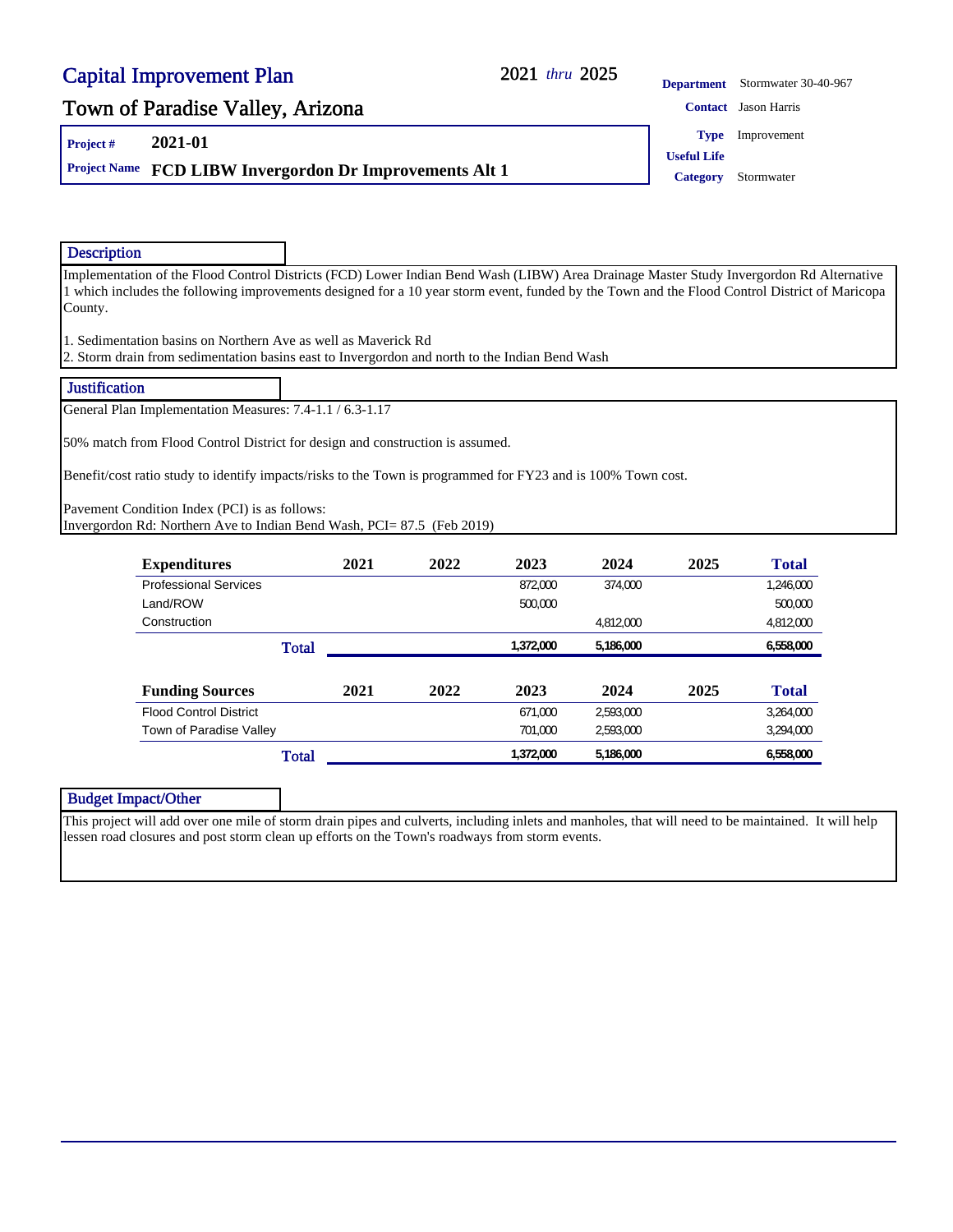### 2021 thru 2025

**Department** Streets 30-40-968

### Town of Paradise Valley, Arizona **Contact Jason Harris** Contact Jason Harris

**Project # 2018-06**

**Project Name 56th St Sidewalks: Mockingbird to Doubletree Ranch Category** Streets

**Type** Improvement

**Useful Life**

| <b>Description</b>                                                                                                                                               |      |      |      |        |         |              |  |
|------------------------------------------------------------------------------------------------------------------------------------------------------------------|------|------|------|--------|---------|--------------|--|
| Location: 56th St: Mockingbird Ln to Doubletree Ranch Rd                                                                                                         |      |      |      |        |         |              |  |
| Complete approximately 1,200 LF of sidewalk along the west side of 56th St to fill in gaps to the existing sidewalk infrastructure.                              |      |      |      |        |         |              |  |
|                                                                                                                                                                  |      |      |      |        |         |              |  |
| <b>Justification</b>                                                                                                                                             |      |      |      |        |         |              |  |
| General Plan Implementation Measures: 4.5-1.6 / 4.5-1.7                                                                                                          |      |      |      |        |         |              |  |
| Town's 5-year capital improvement plan.<br>Pavement Condition Index (PCI) is as follows:<br>56th St: Mockingbird Ln to Doubletree Ranch Rd, PCI= 66.6 (Feb 2019) |      |      |      |        |         |              |  |
| <b>Expenditures</b>                                                                                                                                              | 2021 | 2022 | 2023 | 2024   | 2025    | <b>Total</b> |  |
| <b>Professional Services</b>                                                                                                                                     |      |      |      | 90.000 |         | 90.000       |  |
| Construction                                                                                                                                                     |      |      |      |        | 590.000 | 590.000      |  |
| <b>Total</b>                                                                                                                                                     |      |      |      | 90,000 | 590,000 | 680,000      |  |
| <b>Funding Sources</b>                                                                                                                                           | 2021 | 2022 | 2023 | 2024   | 2025    | <b>Total</b> |  |
| Town of Paradise Valley                                                                                                                                          |      |      |      | 90.000 | 590.000 | 680,000      |  |
| <b>Total</b>                                                                                                                                                     |      |      |      | 90.000 | 590.000 | 680,000      |  |
|                                                                                                                                                                  |      |      |      |        |         |              |  |
| <b>Budget Impact/Other</b>                                                                                                                                       |      |      |      |        |         |              |  |
| Public works maintenance costs will increase due to additional sidewalks.                                                                                        |      |      |      |        |         |              |  |
|                                                                                                                                                                  |      |      |      |        |         |              |  |
|                                                                                                                                                                  |      |      |      |        |         |              |  |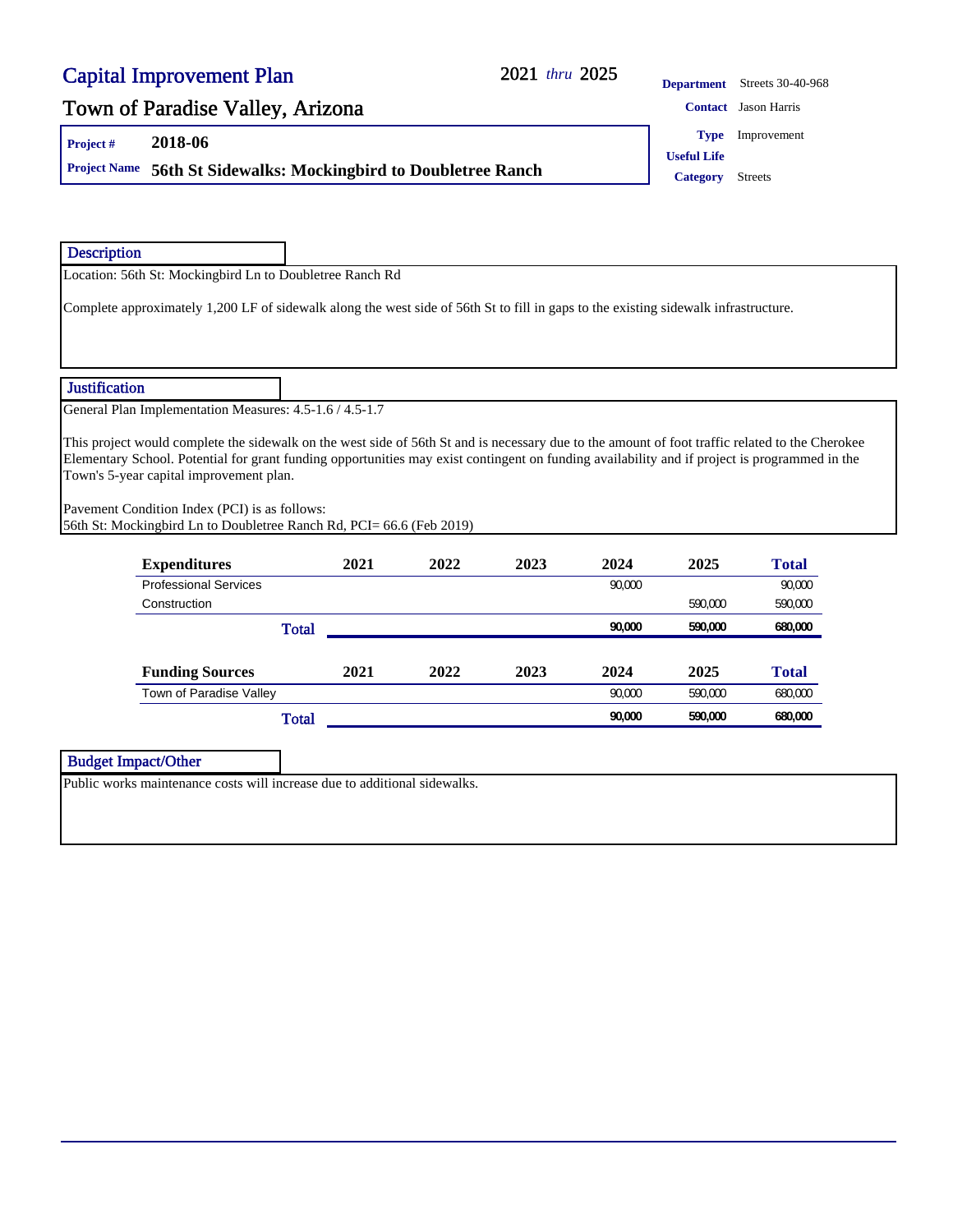#### 2021 thru 2025

**Department** Streets 30-40-968

### Town of Paradise Valley, Arizona **Contact Jason Harris** Contact Jason Harris

**Project # 2020-05**

Description

**Project Name Denton Lane Cul De Sac Category** Streets

**Useful Life Type** Improvement

Construction of a cul-de-sac at the eastern termination of Denton Lane. Currently vehicles utilize private driveways to turn around. **Justification** General Plan Implementation Measures: 4.5-1.11 Project is dependent on the timing of the SRP Denton Ln Underground Conversion project. Work to be completed subsequent to completion of the SRP project.

| <b>Expenditures</b>          | 2021 | 2022 | 2023 | 2024   | 2025    | <b>Total</b> |
|------------------------------|------|------|------|--------|---------|--------------|
| <b>Professional Services</b> |      |      |      | 70.000 |         | 70.000       |
| Construction                 |      |      |      |        | 217.000 | 217,000      |
| Total                        |      |      |      | 70,000 | 217,000 | 287,000      |
|                              |      |      |      |        |         |              |
|                              |      |      |      |        |         |              |
| <b>Funding Sources</b>       | 2021 | 2022 | 2023 | 2024   | 2025    | <b>Total</b> |
| Town of Paradise Valley      |      |      |      | 70.000 | 217.000 | 287,000      |

Budget Impact/Other

Public Works maintenance costs will increase due to additional asphalt.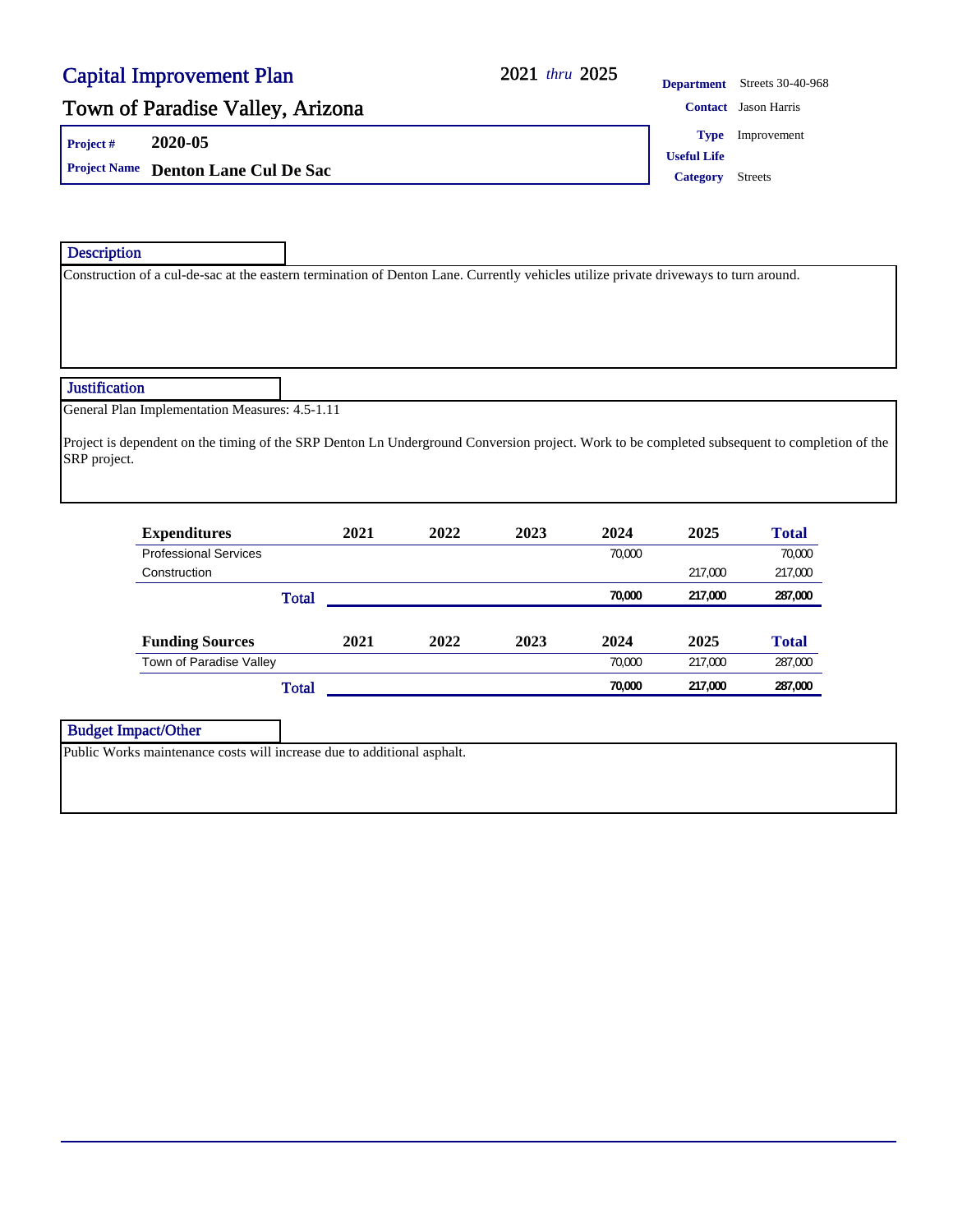#### 2021 thru 2025

### Town of Paradise Valley, Arizona **Contact Jason Harris** Contact Jason Harris

**Project # 2020-06**

**Project Name Tatum Sidewalks: Doubletree Ranch to Mountain View Category** Streets

**Department** Streets 30-40-968

**Type** Improvement

**Useful Life**

Description

Location: East side of Tatum Blvd: Doubletree Ranch Rd to Mountain View Rd

Install new 6' wide colored concrete sidewalk on the east side of Tatum Blvd completing a connection to existing sidewalks between Doubletree Ranch Rd and Mountain View.

This connection is in the eastern half of Tatum Blvd, which is within the city of Phoenix right-of-way, but provides service to Town residents.

#### **Justification**

General Plan Implementation Measures: 4.5-1.6 / 4.5-1.7

Pedestrian safety and accessibility to neighboring streets and bus routes. Potential for grant funding opportunities may exist contingent on funding availability and if project is programmed in the Town's 5-year capital improvement plan.

| <b>Expenditures</b>          | 2021 | 2022 | 2023 | 2024   | 2025    | <b>Total</b> |
|------------------------------|------|------|------|--------|---------|--------------|
| <b>Professional Services</b> |      |      |      | 30,000 |         | 30,000       |
| Construction                 |      |      |      |        | 300,000 | 300,000      |
| Total                        |      |      |      | 30,000 | 300,000 | 330,000      |
|                              |      |      |      |        |         |              |
|                              |      |      |      |        |         |              |
| <b>Funding Sources</b>       | 2021 | 2022 | 2023 | 2024   | 2025    | <b>Total</b> |
| Town of Paradise Valley      |      |      |      | 30.000 | 300,000 | 330,000      |

Budget Impact/Other

Public works maintenance costs will increase due to additional sidewalks.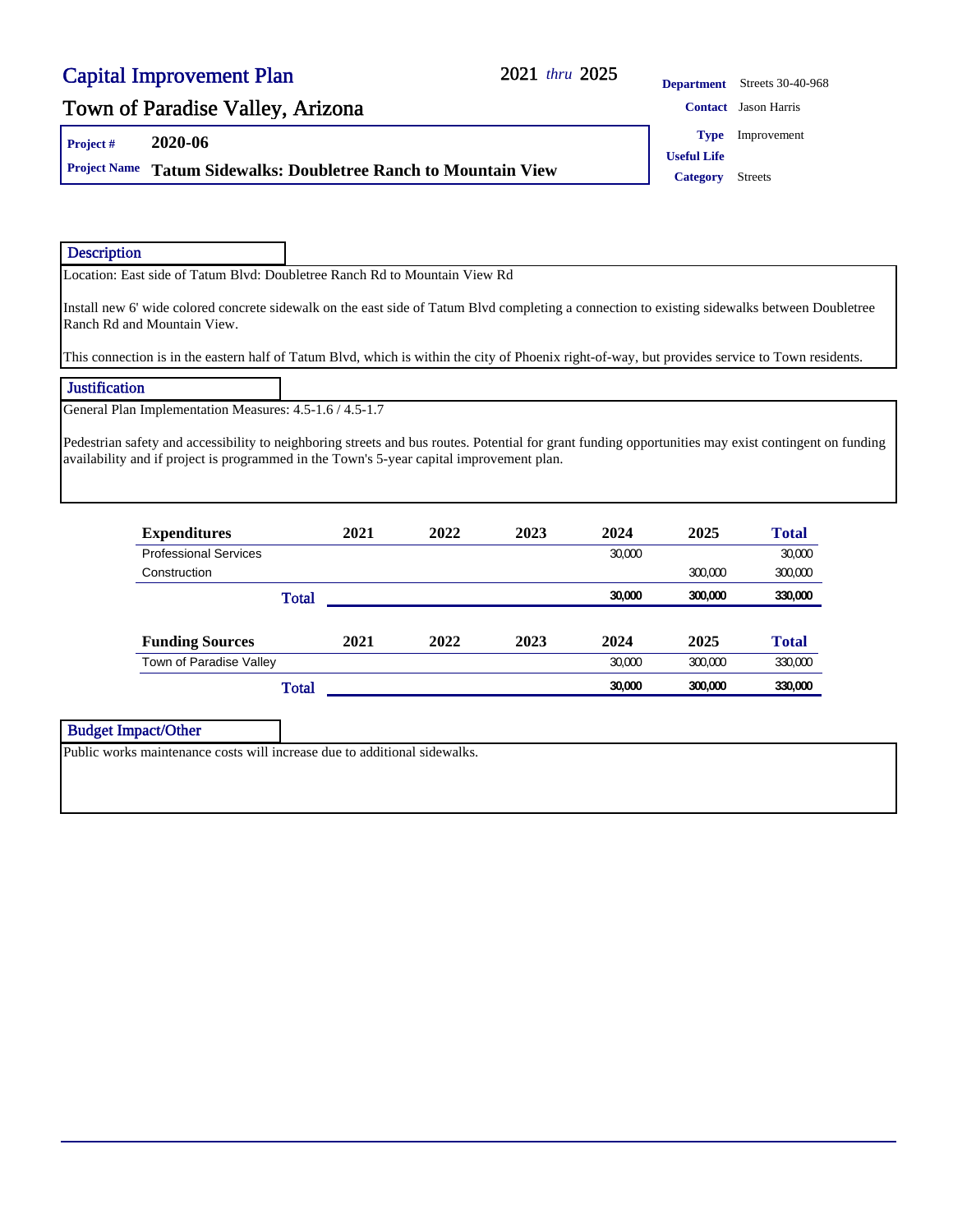### 2021 thru 2025

**Department** Facility Improvement 30-40-9

### Town of Paradise Valley, Arizona **Contact Jason Harris** Contact Jason Harris

**Project # TBA**

**Project Name Town Hall Remodel (Ultimate Buildout) Category** Facility Improvement

**Type** Improvement

**Useful Life**

| Location: Town Hall<br>Project will complete the ultimate buildout of office and meeting spaces based on a 2017 space needs assessment.<br><b>Justification</b><br>This project will provide a functional Town Hall to accommodate current and future staffing and storage needs, plan review area, meeting rooms,<br>and community space.<br>The 2017 space needs assessment to be updated in FY24. Scope of work and cost estimate to be updated as required.<br><b>Expenditures</b><br>2021<br>2022<br>2023<br>2024<br>2025<br><b>Total</b><br><b>Professional Services</b><br>150,000<br>150,000<br>Construction<br>1,500,000<br>1,500,000<br>150,000<br>1,500,000<br>1,650,000<br><b>Total</b><br><b>Funding Sources</b><br>2025<br><b>Total</b><br>2021<br>2022<br>2023<br>2024<br>Town of Paradise Valley<br>150,000<br>1,500,000<br>1,650,000<br>150,000<br>1,500,000<br>1,650,000<br><b>Total</b><br><b>Budget Impact/Other</b> |  |
|------------------------------------------------------------------------------------------------------------------------------------------------------------------------------------------------------------------------------------------------------------------------------------------------------------------------------------------------------------------------------------------------------------------------------------------------------------------------------------------------------------------------------------------------------------------------------------------------------------------------------------------------------------------------------------------------------------------------------------------------------------------------------------------------------------------------------------------------------------------------------------------------------------------------------------------|--|
|                                                                                                                                                                                                                                                                                                                                                                                                                                                                                                                                                                                                                                                                                                                                                                                                                                                                                                                                          |  |
|                                                                                                                                                                                                                                                                                                                                                                                                                                                                                                                                                                                                                                                                                                                                                                                                                                                                                                                                          |  |
|                                                                                                                                                                                                                                                                                                                                                                                                                                                                                                                                                                                                                                                                                                                                                                                                                                                                                                                                          |  |
|                                                                                                                                                                                                                                                                                                                                                                                                                                                                                                                                                                                                                                                                                                                                                                                                                                                                                                                                          |  |
|                                                                                                                                                                                                                                                                                                                                                                                                                                                                                                                                                                                                                                                                                                                                                                                                                                                                                                                                          |  |
|                                                                                                                                                                                                                                                                                                                                                                                                                                                                                                                                                                                                                                                                                                                                                                                                                                                                                                                                          |  |
|                                                                                                                                                                                                                                                                                                                                                                                                                                                                                                                                                                                                                                                                                                                                                                                                                                                                                                                                          |  |
|                                                                                                                                                                                                                                                                                                                                                                                                                                                                                                                                                                                                                                                                                                                                                                                                                                                                                                                                          |  |
|                                                                                                                                                                                                                                                                                                                                                                                                                                                                                                                                                                                                                                                                                                                                                                                                                                                                                                                                          |  |
|                                                                                                                                                                                                                                                                                                                                                                                                                                                                                                                                                                                                                                                                                                                                                                                                                                                                                                                                          |  |
|                                                                                                                                                                                                                                                                                                                                                                                                                                                                                                                                                                                                                                                                                                                                                                                                                                                                                                                                          |  |
|                                                                                                                                                                                                                                                                                                                                                                                                                                                                                                                                                                                                                                                                                                                                                                                                                                                                                                                                          |  |
|                                                                                                                                                                                                                                                                                                                                                                                                                                                                                                                                                                                                                                                                                                                                                                                                                                                                                                                                          |  |
|                                                                                                                                                                                                                                                                                                                                                                                                                                                                                                                                                                                                                                                                                                                                                                                                                                                                                                                                          |  |
|                                                                                                                                                                                                                                                                                                                                                                                                                                                                                                                                                                                                                                                                                                                                                                                                                                                                                                                                          |  |
|                                                                                                                                                                                                                                                                                                                                                                                                                                                                                                                                                                                                                                                                                                                                                                                                                                                                                                                                          |  |
|                                                                                                                                                                                                                                                                                                                                                                                                                                                                                                                                                                                                                                                                                                                                                                                                                                                                                                                                          |  |
|                                                                                                                                                                                                                                                                                                                                                                                                                                                                                                                                                                                                                                                                                                                                                                                                                                                                                                                                          |  |
|                                                                                                                                                                                                                                                                                                                                                                                                                                                                                                                                                                                                                                                                                                                                                                                                                                                                                                                                          |  |
|                                                                                                                                                                                                                                                                                                                                                                                                                                                                                                                                                                                                                                                                                                                                                                                                                                                                                                                                          |  |
|                                                                                                                                                                                                                                                                                                                                                                                                                                                                                                                                                                                                                                                                                                                                                                                                                                                                                                                                          |  |
|                                                                                                                                                                                                                                                                                                                                                                                                                                                                                                                                                                                                                                                                                                                                                                                                                                                                                                                                          |  |
|                                                                                                                                                                                                                                                                                                                                                                                                                                                                                                                                                                                                                                                                                                                                                                                                                                                                                                                                          |  |
|                                                                                                                                                                                                                                                                                                                                                                                                                                                                                                                                                                                                                                                                                                                                                                                                                                                                                                                                          |  |
|                                                                                                                                                                                                                                                                                                                                                                                                                                                                                                                                                                                                                                                                                                                                                                                                                                                                                                                                          |  |
|                                                                                                                                                                                                                                                                                                                                                                                                                                                                                                                                                                                                                                                                                                                                                                                                                                                                                                                                          |  |
|                                                                                                                                                                                                                                                                                                                                                                                                                                                                                                                                                                                                                                                                                                                                                                                                                                                                                                                                          |  |
|                                                                                                                                                                                                                                                                                                                                                                                                                                                                                                                                                                                                                                                                                                                                                                                                                                                                                                                                          |  |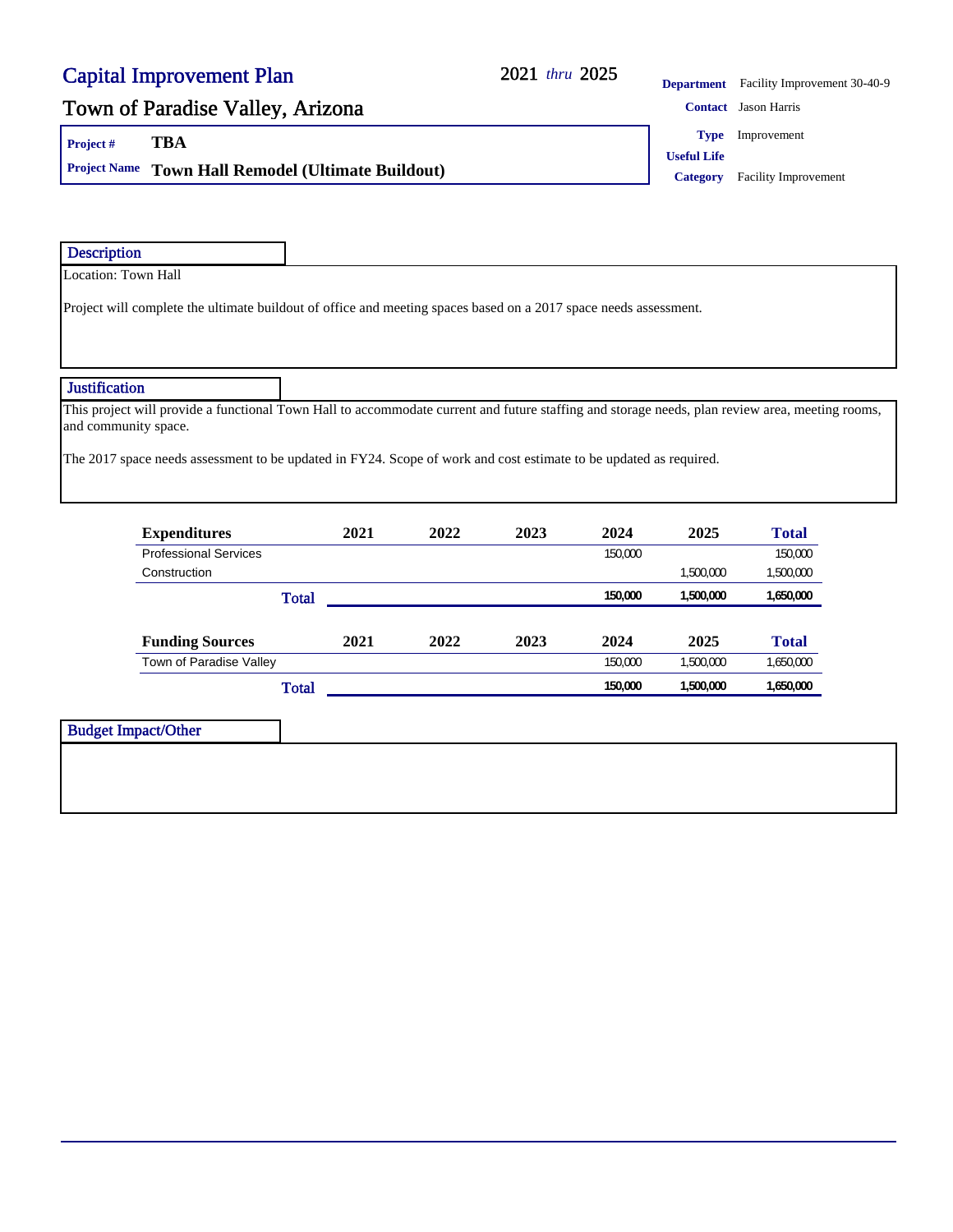| <b>Capital Improvement Plan</b>                                                                                                                  |                                              | 2021 thru 2025 | <b>Department</b>          | Streets 30-40-968           |
|--------------------------------------------------------------------------------------------------------------------------------------------------|----------------------------------------------|----------------|----------------------------|-----------------------------|
| Town of Paradise Valley, Arizona                                                                                                                 |                                              |                |                            | <b>Contact</b> Jason Harris |
| 2021-02<br>Project#                                                                                                                              |                                              |                | <b>Type</b>                | Improvement                 |
|                                                                                                                                                  |                                              |                | <b>Useful Life</b>         |                             |
| <b>Project Name</b>                                                                                                                              | 32nd St Sidewalks: Stanford Dr to Lincoln Dr |                | <b>Category</b>            | <b>Streets</b>              |
| <b>Description</b>                                                                                                                               |                                              |                | <b>Total Project Cost:</b> | \$2,950,000                 |
| Location: East side of 32nd St: Stanford Dr to Lincoln Dr                                                                                        |                                              |                |                            |                             |
| Install approximately 4,800 LF of 6' wide colored concrete sidewalk from Stanford Dr to Lincoln Dr to complete a sidewalk connection to the City |                                              |                |                            |                             |

This project connects existing pedestrian facilities at the Town's boundary with the City of Phoenix at Lincoln Dr and 32nd St to Stanford Dr and 32nd St. At the north end of the project, commercial uses exist as well as a trailhead within the Phoenix Mountain Preserve. On the south side of this project there is the SRP Arizona Canal which is heavily utilized by pedestrians. Resident requests for this specific project have been received. Challenges include both cut and fill at certain points along this route as well as possible extensions of box culverts which may limit the ability to detach or meander the sidewalk.

#### **Justification**

General Plan Implementation Measures: 4.5-1.6 / 4.5-1.7

Potential funding from other sources e.g., City of Phoenix, CMAQ.

Potential for grant funding opportunities may exist contingent on funding availability and if project is programmed in the Town's 5-year capital improvement plan.

| <b>Expenditures</b>          | 2021 | 2022 | 2023 | 2024    | 2025      | <b>Total</b> |
|------------------------------|------|------|------|---------|-----------|--------------|
| <b>Professional Services</b> |      |      |      | 300,000 |           | 300,000      |
| Construction                 |      |      |      |         | 2,650,000 | 2,650,000    |
| Total                        |      |      |      | 300,000 | 2,650,000 | 2,950,000    |
| <b>Funding Sources</b>       | 2021 | 2022 | 2023 | 2024    | 2025      | <b>Total</b> |
| Town of Paradise Valley      |      |      |      | 300,000 | 2.650.000 | 2,950,000    |
| <b>Total</b>                 |      |      |      | 300.000 | 2,650,000 | 2,950,000    |

#### Budget Impact/Other

Public Works maintenance costs will increase due to additional sidewalks.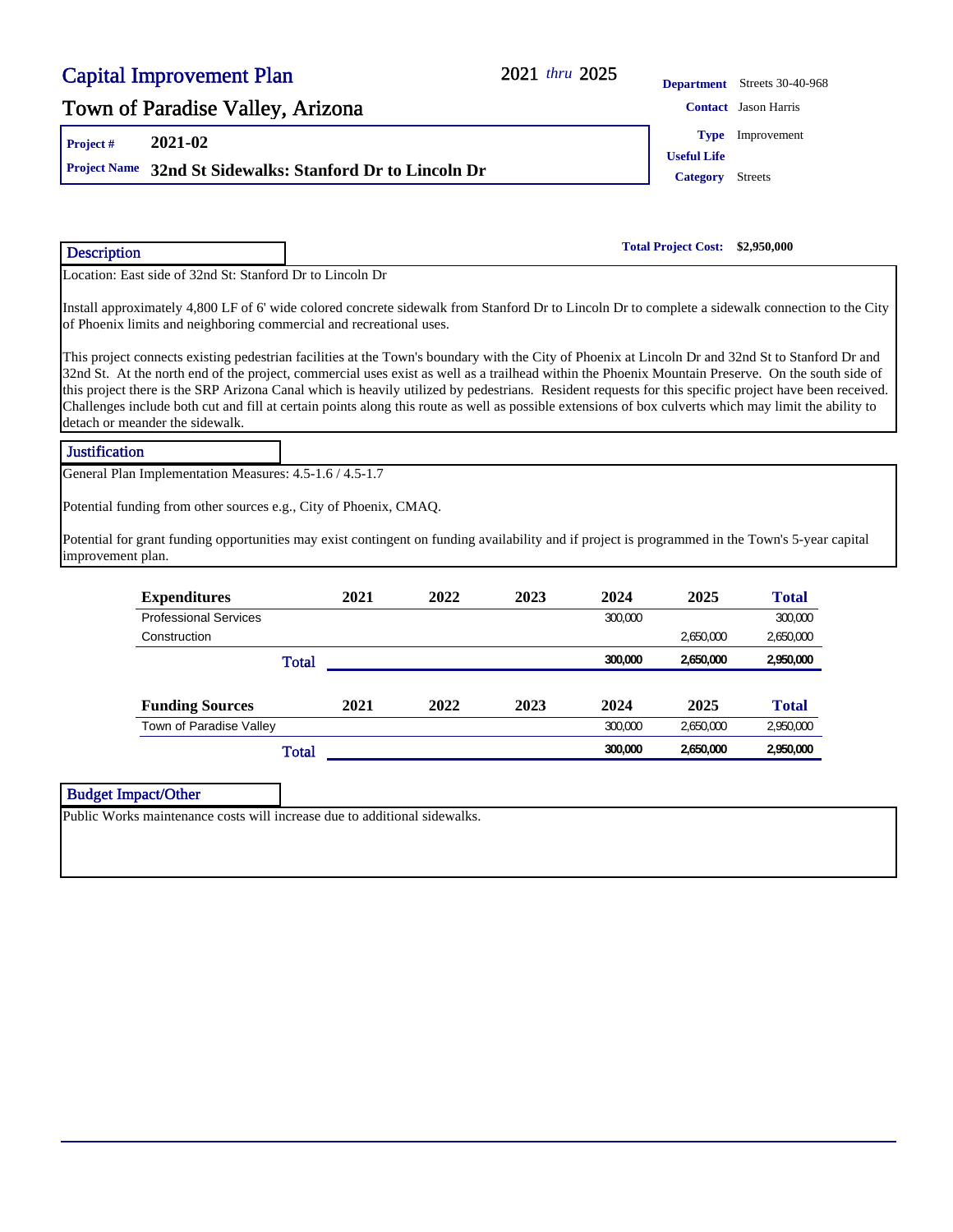#### 2021 thru 2025

### Town of Paradise Valley, Arizona **Contact Jason Harris** Contact Jason Harris

**Project # 2021-05**

**Project Name White Wing Rd Half Street Improvements** Category Streets

**Department** Streets 30-40-968

**Type** Improvement

**Useful Life**

**Description** 

Complete half street improvements on White Wing Rd, north of Lincoln Dr to cul de sac. Total length of the project is approximately 400 feet but may be reduced as properties redevelop.

**Justification** 

Landscape currently bisects roadway and does not allow for two-way travel.

Pavement Condition Index (PCI) is as follows: White Wing Rd, north of Lincoln Dr, PCI= 69.3 (Feb 2019)

| <b>Expenditures</b>          | 2021 | 2022 | 2023 | 2024   | 2025    | <b>Total</b> |
|------------------------------|------|------|------|--------|---------|--------------|
| <b>Professional Services</b> |      |      |      | 30,000 |         | 30,000       |
| Construction                 |      |      |      |        | 300.000 | 300,000      |
| <b>Total</b>                 |      |      |      | 30,000 | 300,000 | 330,000      |
|                              |      |      |      |        |         |              |
| <b>Funding Sources</b>       | 2021 | 2022 | 2023 | 2024   | 2025    | <b>Total</b> |
| Town of Paradise Valley      |      |      |      | 30,000 | 300.000 | 330,000      |
| <b>Total</b>                 |      |      |      | 30,000 | 300,000 | 330,000      |

Budget Impact/Other

Public Works maintenance costs will increase due to additional asphalt.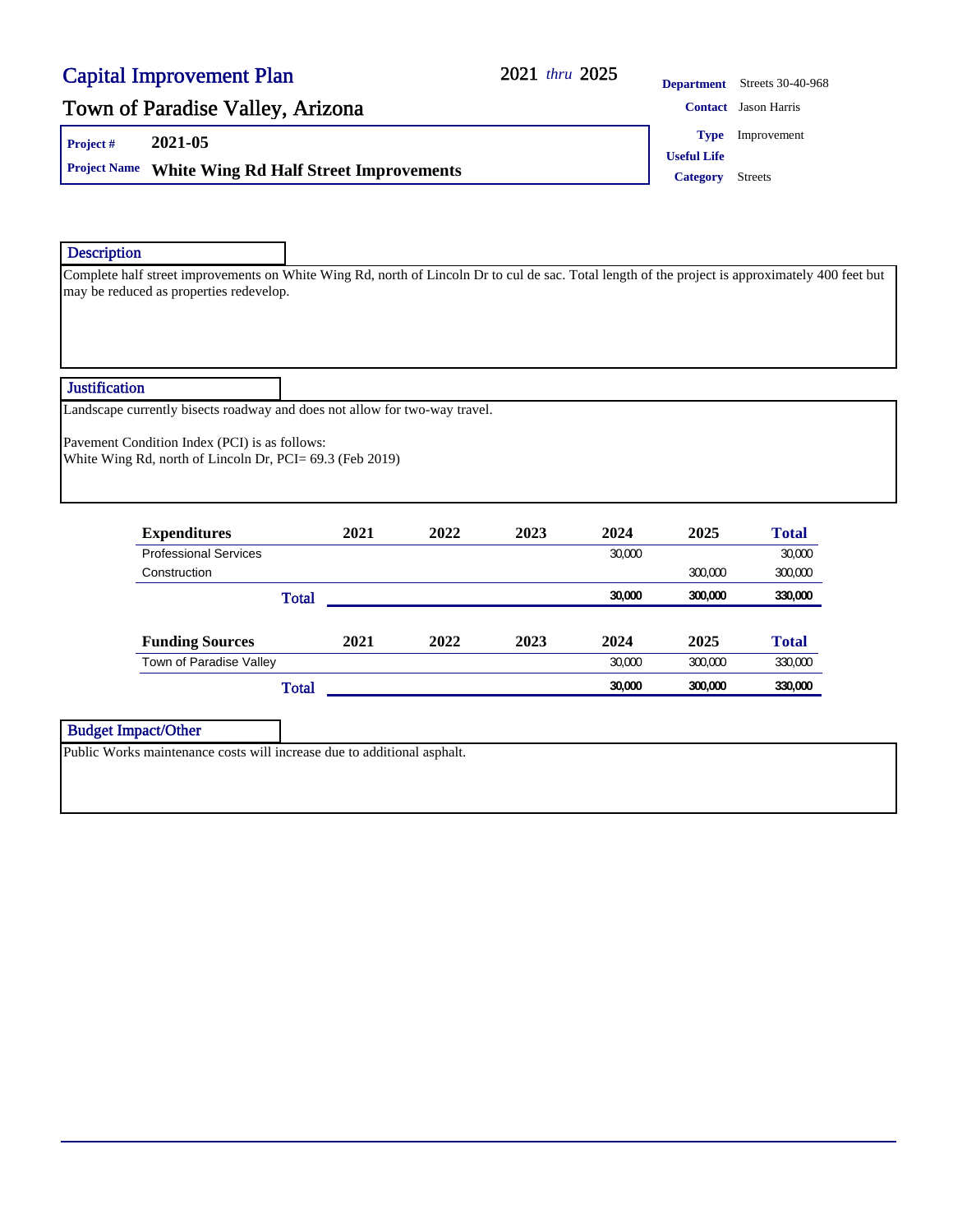### 2021 thru 2025

**Department** Stormwater 30-40-967

### Town of Paradise Valley, Arizona **Contact Jason Harris** Contact Jason Harris

**Project # 2016-06**

**Project Name Watershed Studies Category** Stormwater

**Type** Improvement

**Useful Life**

| Location: Town-wide                                                                                                                                                                                                                                                                                                                                                                                                                                                                                               |              |      |      |      |      |                    |                    |
|-------------------------------------------------------------------------------------------------------------------------------------------------------------------------------------------------------------------------------------------------------------------------------------------------------------------------------------------------------------------------------------------------------------------------------------------------------------------------------------------------------------------|--------------|------|------|------|------|--------------------|--------------------|
|                                                                                                                                                                                                                                                                                                                                                                                                                                                                                                                   |              |      |      |      |      |                    |                    |
| Project will combine modeling efforts from the Flood Control District of Maricopa County's on-going and future Area Drainage Master<br>Plans/Studies. The studies that encompass the Town of Paradise Valley are anticipated to be completed by FY21, at which time the town will hire<br>an outside consultant to combine all of the town overlapping models, creating one Town-wide model. Additionally, the Town will review the<br>modeling in detail and ensure it reflects actual conditions on the ground. |              |      |      |      |      |                    |                    |
| <b>Justification</b>                                                                                                                                                                                                                                                                                                                                                                                                                                                                                              |              |      |      |      |      |                    |                    |
| General Plan Implementation Measures: 6.3-1.16 / 7.4-1.1 & 2                                                                                                                                                                                                                                                                                                                                                                                                                                                      |              |      |      |      |      |                    |                    |
| Resolution 2017-08                                                                                                                                                                                                                                                                                                                                                                                                                                                                                                |              |      |      |      |      |                    |                    |
| Create one Town-wide model that provides the best available data to residents and developers for planning purposes.<br><b>Prior</b>                                                                                                                                                                                                                                                                                                                                                                               |              | 2021 | 2022 |      |      |                    |                    |
|                                                                                                                                                                                                                                                                                                                                                                                                                                                                                                                   |              |      |      |      |      |                    |                    |
| <b>Expenditures</b>                                                                                                                                                                                                                                                                                                                                                                                                                                                                                               |              |      |      | 2023 | 2024 | 2025               | <b>Total</b>       |
| <b>Professional Services</b><br>100,000<br><b>Total</b>                                                                                                                                                                                                                                                                                                                                                                                                                                                           | <b>Total</b> |      |      |      |      | 450,000<br>450,000 | 450.000<br>450,000 |
|                                                                                                                                                                                                                                                                                                                                                                                                                                                                                                                   |              |      |      |      |      |                    |                    |
| <b>Funding Sources</b>                                                                                                                                                                                                                                                                                                                                                                                                                                                                                            |              | 2021 | 2022 | 2023 | 2024 | 2025               | <b>Total</b>       |
| <b>Prior</b><br>Town of Paradise Valley<br>100,000                                                                                                                                                                                                                                                                                                                                                                                                                                                                |              |      |      |      |      | 450,000            | 450.000            |

**Future** 10,000

**Total**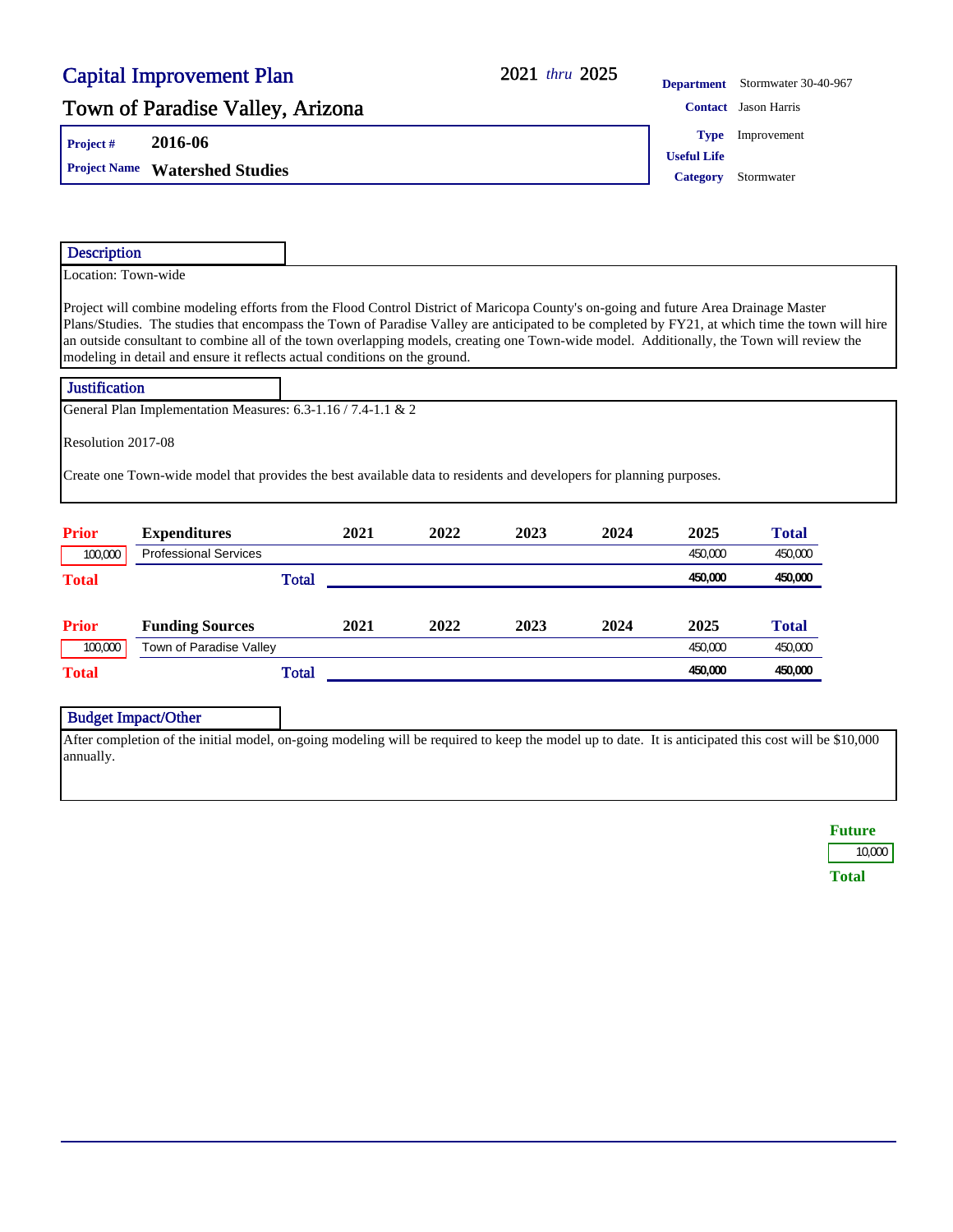#### 2021 thru 2025

### Town of Paradise Valley, Arizona **Contact Steven Brunasso** Contact Steven Brunasso **Department** Technology 30-40-990

**Project # 2021-10**

**Project Name RWC Fiber Connection - Phase I Conduit Only Category** Technology

**Useful Life Type** Improvement

**Description** 

Install new 4" conduit for the Regional Wireless Cooperative (RWC) at various locations.

#### **Justification**

Need to complete gaps in connectivity to improve RWC communications, increase public safety communications reliability, and to provide "street smart" infrastructure.

| <b>Expenditures</b>     | 2021         | 2022 | 2023 | 2024 | 2025    | <b>Total</b> |
|-------------------------|--------------|------|------|------|---------|--------------|
| Construction            |              |      |      |      | 200,000 | 200,000      |
|                         | <b>Total</b> |      |      |      | 200.000 | 200,000      |
| <b>Funding Sources</b>  | 2021         | 2022 | 2023 | 2024 | 2025    | <b>Total</b> |
| Town of Paradise Valley |              |      |      |      | 200,000 | 200,000      |
|                         | <b>Total</b> |      |      |      | 200,000 | 200,000      |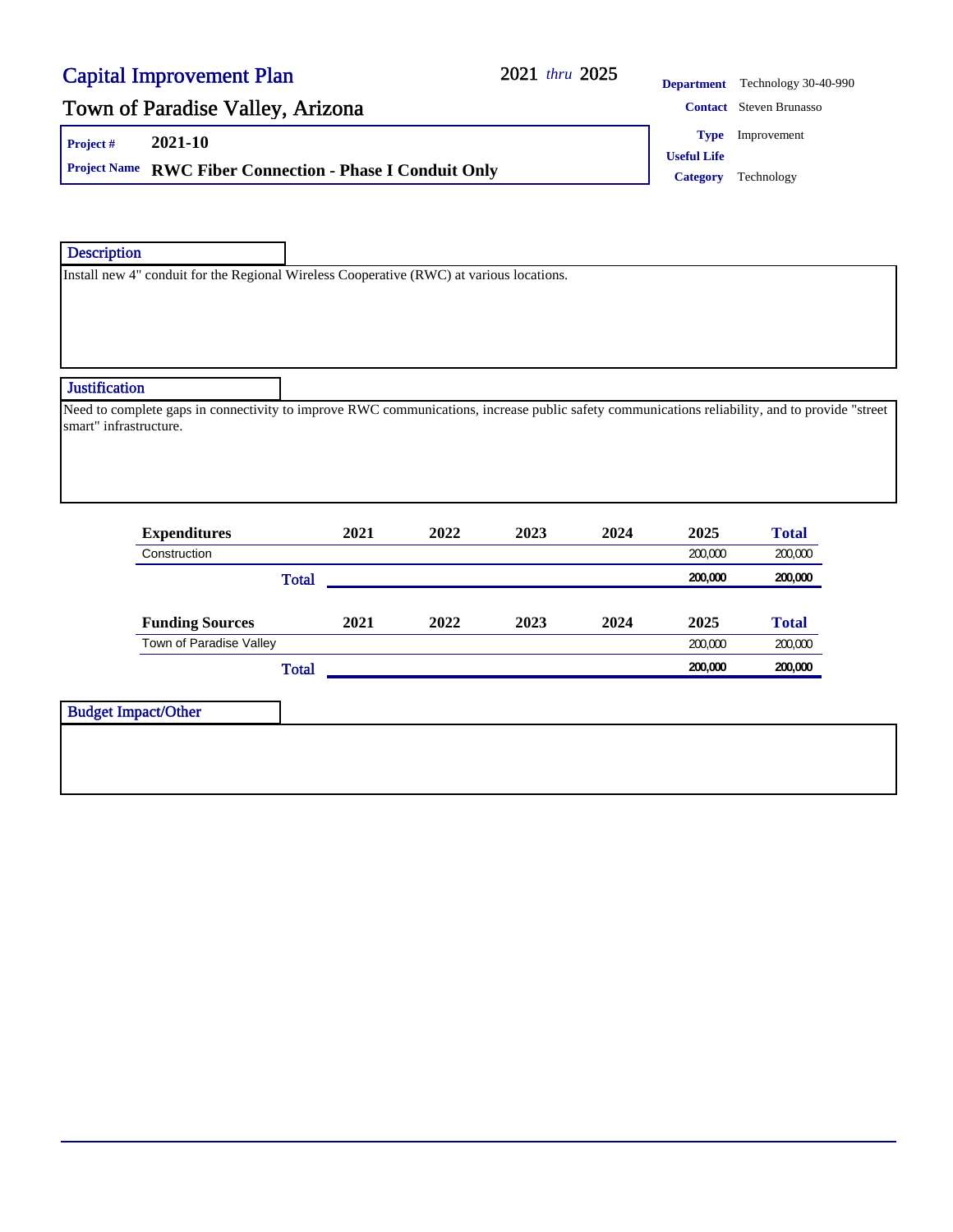#### 2021 thru 2025

| <b>Department</b> | Technology 30-40-990           |
|-------------------|--------------------------------|
|                   | <b>Contact</b> Steven Brunasso |

### Town of Paradise Valley, Arizona

**Project # 2021-11**

**Project Name RWC Fiber Connection - Phase II Fiber Category** Technology

**Useful Life Type** Improvement

**Description** 

Install fiber for the Regional Wireless Cooperative (RWC) at various locations.

#### **Justification**

Need to complete gaps in connectivity to improve RWC communications, increase public safety communications reliability, and to provide "street smart" infrastructure.

| <b>Expenditures</b>     | 2021         | 2022 | 2023 | 2024 | 2025    | <b>Total</b> |
|-------------------------|--------------|------|------|------|---------|--------------|
| Construction            |              |      |      |      | 400.000 | 400,000      |
|                         | <b>Total</b> |      |      |      | 400.000 | 400,000      |
| <b>Funding Sources</b>  | 2021         | 2022 | 2023 | 2024 | 2025    | <b>Total</b> |
| Town of Paradise Valley |              |      |      |      | 400.000 | 400,000      |
|                         |              |      |      |      |         |              |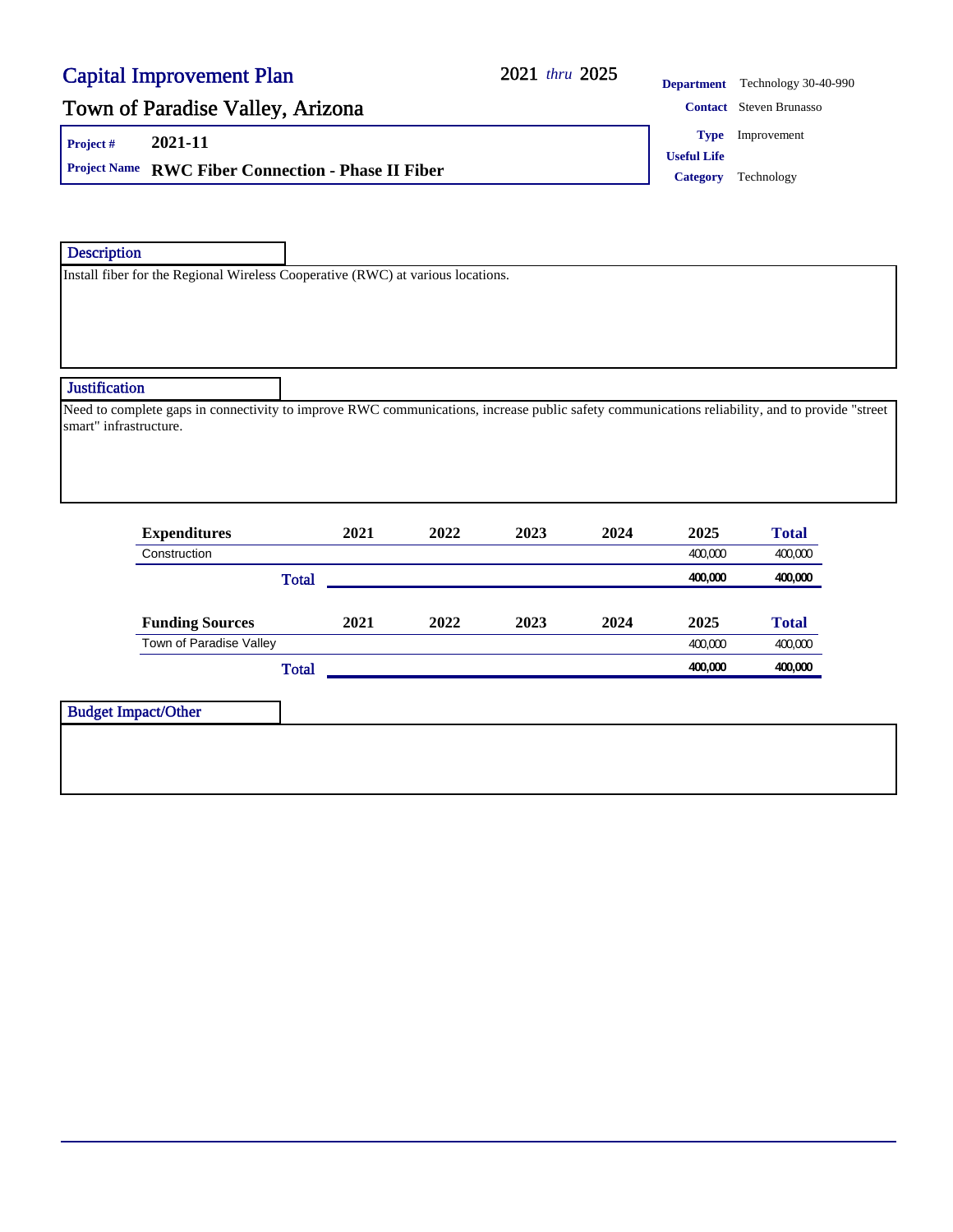### 2021 2025 *thru*

**Department** Streets 30-40-968

**Type** Improvement

**Useful Life**

### Town of Paradise Valley, Arizona **Contact Jason Harris** Contact Jason Harris

**Project # 2020-03**

**Project Name Tatum Blvd Retaining Walls Category** Streets **Category** Streets

| <b>Description</b> |                                                                                                      |              |      |                                                                                                     |      |         |              |
|--------------------|------------------------------------------------------------------------------------------------------|--------------|------|-----------------------------------------------------------------------------------------------------|------|---------|--------------|
|                    | Location: Tatum Blvd between Lincoln Dr and Desert Jewel Dr                                          |              |      |                                                                                                     |      |         |              |
|                    | Design and construct retaining walls adjacent to the sidewalk at various locations along Tatum Blvd. |              |      |                                                                                                     |      |         |              |
|                    |                                                                                                      |              |      |                                                                                                     |      |         |              |
| Justification      |                                                                                                      |              |      |                                                                                                     |      |         |              |
|                    | General Plan Implementation Measures: 3.3-1.7 / 4.5-1.10                                             |              |      |                                                                                                     |      |         |              |
|                    |                                                                                                      |              |      | Avoid further erosion onto existing sidewalks; reduce annual operating costs to maintain sidewalks. |      |         |              |
|                    |                                                                                                      |              |      |                                                                                                     |      |         |              |
|                    | <b>Expenditures</b>                                                                                  | 2021         | 2022 | 2023                                                                                                | 2024 | 2025    | <b>Total</b> |
|                    | <b>Professional Services</b>                                                                         |              |      |                                                                                                     |      | 30,000  | 30,000       |
|                    | Construction                                                                                         |              |      |                                                                                                     |      | 370,000 | 370,000      |
|                    |                                                                                                      | <b>Total</b> |      |                                                                                                     |      | 400,000 | 400,000      |
|                    | <b>Funding Sources</b>                                                                               | 2021         | 2022 | 2023                                                                                                | 2024 | 2025    | <b>Total</b> |
|                    | Town of Paradise Valley                                                                              |              |      |                                                                                                     |      | 400,000 | 400,000      |
|                    |                                                                                                      | <b>Total</b> |      |                                                                                                     |      | 400,000 | 400,000      |
|                    |                                                                                                      |              |      |                                                                                                     |      |         |              |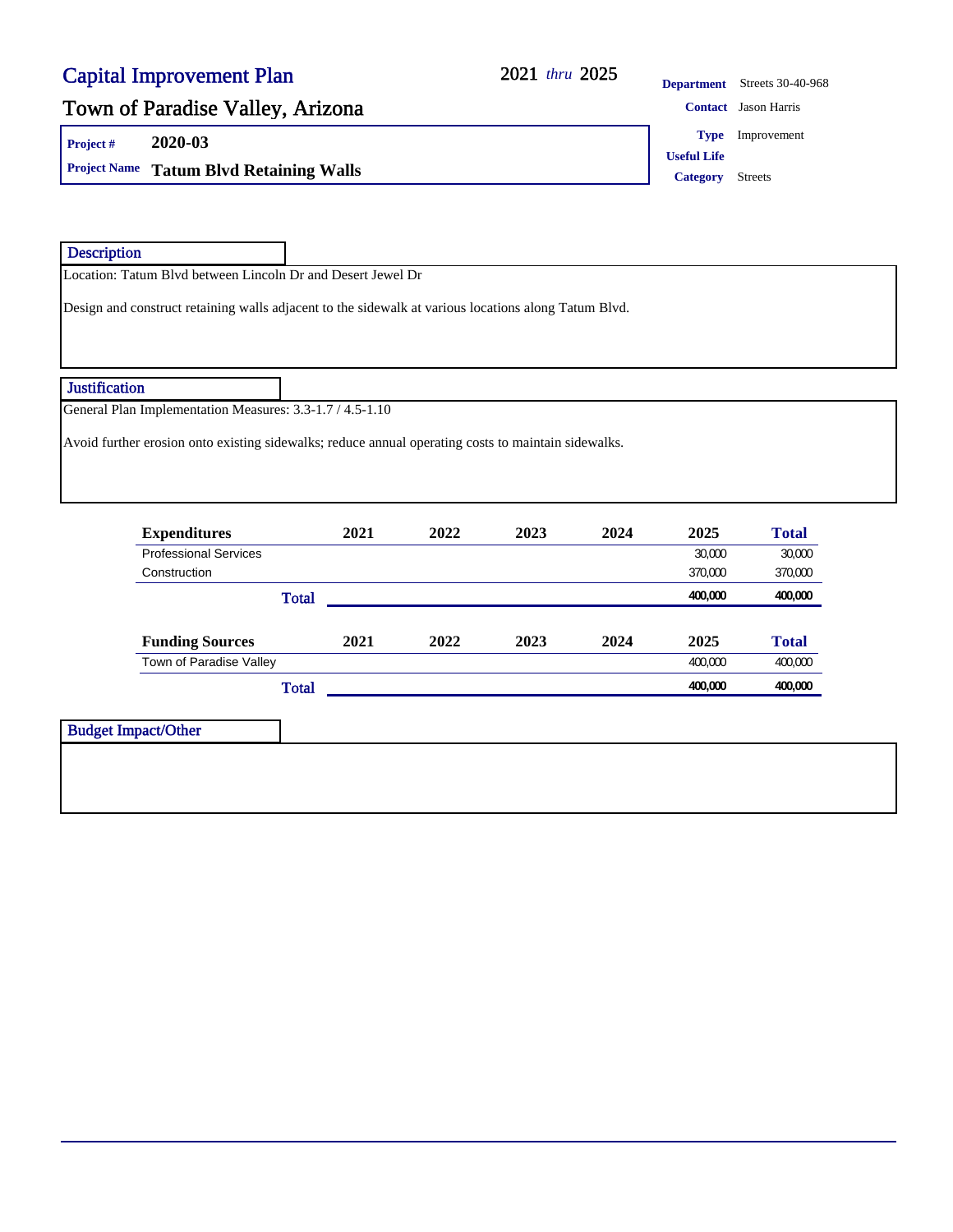#### 2021 thru 2025

### Town of Paradise Valley, Arizona **Contact Jason Harris** Contact Jason Harris

**Project # TBA3**

**Project Name Town Gateway Entry Features - VSC Category** Streets

**Department** Streets 30-40-968

**Type** Improvement

**Useful Life**

#### **Description**

Improvements include enhance landscaping around entry monument signs and brick pavers or decorative stamped concrete across the street to delineate Town limits.

#### **Justification**

Town gateway entry features are identified in the Visually Significant Corridors (VSC) Master Plan

| <b>Expenditures</b>          |              | 2021 | 2022 | 2023 | 2024 | 2025    | <b>Total</b> |
|------------------------------|--------------|------|------|------|------|---------|--------------|
| <b>Professional Services</b> |              |      |      |      |      | 10,000  | 10,000       |
| Construction                 |              |      |      |      |      | 140,000 | 140,000      |
|                              | <b>Total</b> |      |      |      |      | 150,000 | 150,000      |
| <b>Funding Sources</b>       |              | 2021 | 2022 | 2023 | 2024 | 2025    | <b>Total</b> |
| Town of Paradise Valley      |              |      |      |      |      | 150,000 | 150,000      |
|                              | <b>Total</b> |      |      |      |      | 150,000 | 150,000      |
| <b>Budget Impact/Other</b>   |              |      |      |      |      |         |              |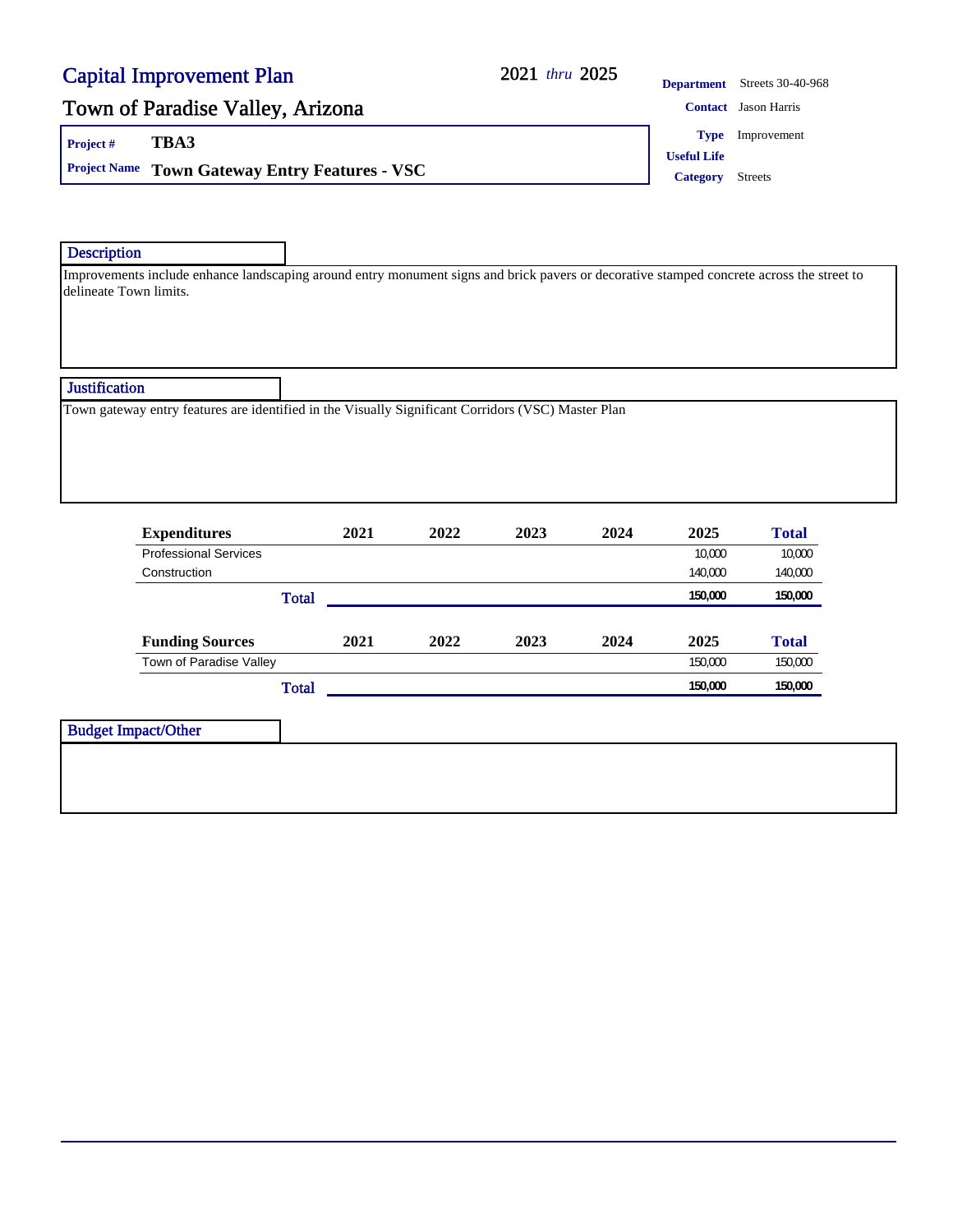#### 2021 thru 2025

**Department** Streets 30-40-968

### Town of Paradise Valley, Arizona **Contact Jason Harris** Contact Jason Harris

**Project # 2099-98**

**Project Name CIP Scope & Cost Estimating Category CIP Scope & Cost Estimating Category CIP Scope & Cost Estimating** 

**Type** Improvement

**Useful Life**

**Description** 

Professional services for scope and cost estimating for CIP projects.

#### **Justification**

Updated scope and cost estimates will provide updated information to help aid in programming decisions.

| <b>Prior</b> | <b>Expenditures</b>          | 2021   | 2022   | 2023   | 2024   | 2025   | <b>Total</b> |
|--------------|------------------------------|--------|--------|--------|--------|--------|--------------|
| 50,000       | <b>Professional Services</b> | 50,000 | 50,000 | 50,000 | 50.000 | 50.000 | 250,000      |
| <b>Total</b> | <b>Total</b>                 | 50,000 | 50,000 | 50,000 | 50,000 | 50,000 | 250,000      |
|              |                              |        |        |        |        |        |              |
| <b>Prior</b> | <b>Funding Sources</b>       | 2021   | 2022   | 2023   | 2024   | 2025   | <b>Total</b> |
| 50,000       | Town of Paradise Valley      | 50,000 | 50,000 | 50,000 | 50.000 | 50.000 | 250,000      |
| <b>Total</b> | <b>Total</b>                 | 50,000 | 50,000 | 50,000 | 50,000 | 50,000 | 250,000      |